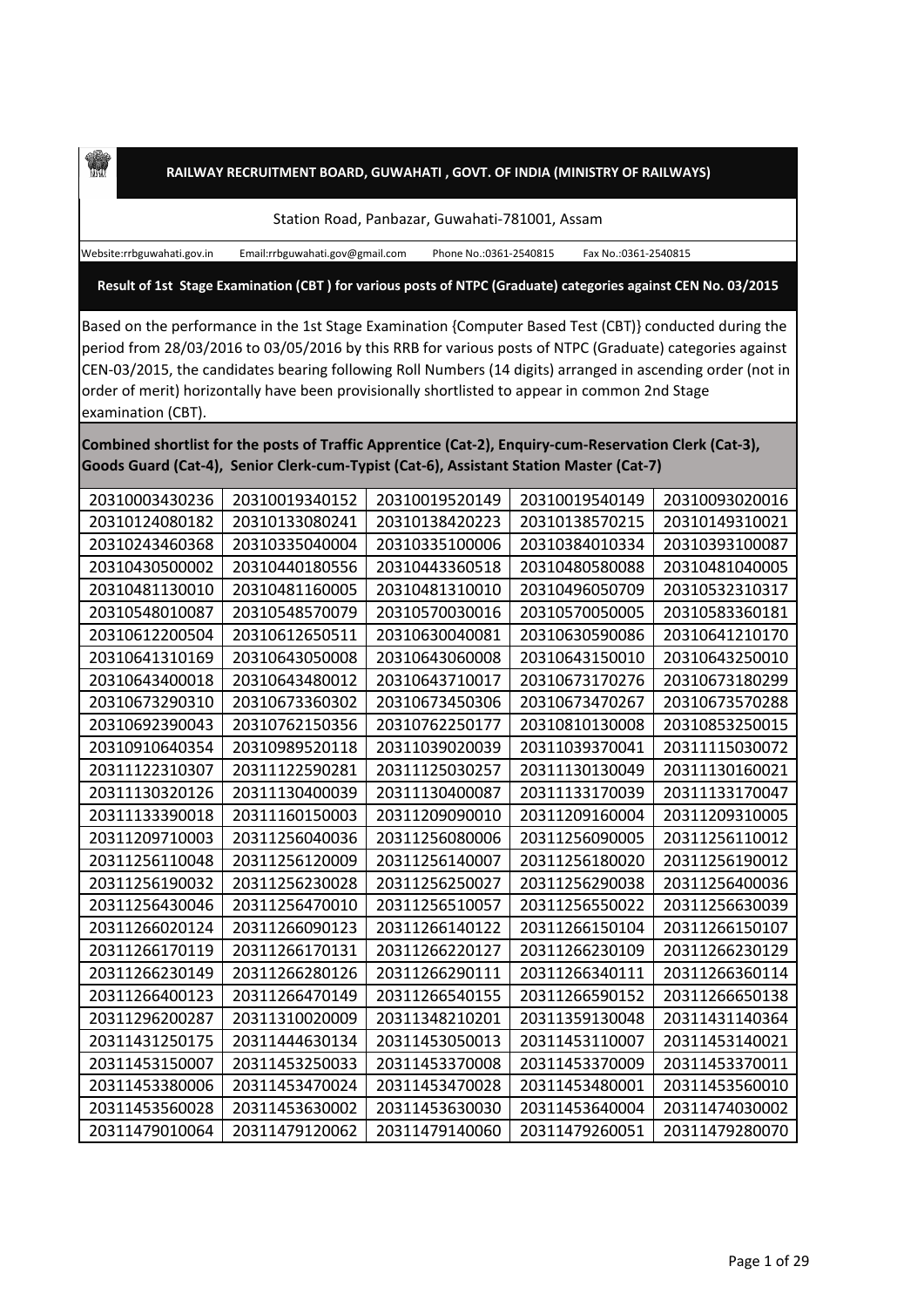| 20311479450048 | 20311479490054 | 20311479560058 | 20311479570064 | 20311479590063 |
|----------------|----------------|----------------|----------------|----------------|
| 20311640160208 | 20311662310003 | 20311674560090 | 20311677060135 | 20311681240209 |
| 20311681330190 | 20311706100127 | 20311711360016 | 20311727080444 | 20311727230378 |
| 20311751140067 | 20311751160036 | 20311751160148 | 20311751170044 | 20311751410046 |
| 20311751640105 | 20311751650105 | 20311773120382 | 20311773560401 | 20311781340064 |
| 20311783010070 | 20311783010104 | 20311783020020 | 20311783020047 | 20311783030002 |
| 20311783070019 | 20311783070041 | 20311783080025 | 20311783090116 | 20311783100030 |
| 20311783100113 | 20311783110114 | 20311783120005 | 20311783130066 | 20311783160062 |
| 20311783230041 | 20311783240083 | 20311783250075 | 20311783260018 | 20311783260061 |
| 20311783270027 | 20311783290047 | 20311783290085 | 20311783300032 | 20311783320004 |
| 20311783370011 | 20311783390003 | 20311783390054 | 20311783400060 | 20311783410045 |
| 20311783410050 | 20311783430064 | 20311783430080 | 20311783450078 | 20311783450106 |
| 20311783470091 | 20311783480008 | 20311783490060 | 20311783500056 | 20311783510089 |
| 20311783520077 | 20311783530088 | 20311783560060 | 20311783580039 | 20311783590004 |
| 20311783590012 | 20311783590018 | 20311783610053 | 20311783610058 | 20311783640028 |
| 20311783640052 | 20311830030178 | 20311830050176 | 20311869180022 | 20311897020007 |
| 20311897220015 | 20311897390015 | 20311898040001 | 20311903370073 | 20311910610088 |
| 20311916010007 | 20311916020003 | 20311916020005 | 20311916060005 | 20311916060057 |
| 20311916070032 | 20311916080003 | 20311916100029 | 20311916120027 | 20311916120038 |
| 20311916150036 | 20311916160014 | 20311916180011 | 20311916180043 | 20311916200020 |
| 20311916220049 | 20311916230011 | 20311916240026 | 20311916240033 | 20311916240053 |
| 20311916260019 | 20311916270030 | 20311916270044 | 20311916290030 | 20311916330015 |
| 20311916340040 | 20311916380005 | 20311916380017 | 20311916390010 | 20311916450008 |
| 20311916460014 | 20311916490011 | 20311916530059 | 20311916540017 | 20311916540054 |
| 20311916550034 | 20311916620017 | 20311916640050 | 20311916650003 | 20311942040015 |
| 20311976110110 | 20311976220106 | 20311994010025 | 20311994020056 | 20311994020110 |
| 20311994030006 | 20311994040010 | 20311994040107 | 20311994060042 | 20311994060081 |
| 20311994060112 | 20311994060153 | 20311994080021 | 20311994080071 | 20311994090017 |
| 20311994100021 | 20311994100029 | 20311994100079 | 20311994110118 | 20311994120074 |
| 20311994130002 | 20311994130027 | 20311994130088 | 20311994140022 | 20311994150002 |
| 20311994160077 | 20311994160104 | 20311994170075 | 20311994170084 | 20311994180027 |
| 20311994180055 | 20311994180065 | 20311994220002 | 20311994220109 | 20311994240056 |
| 20311994240067 | 20311994260054 | 20311994270027 | 20311994280004 | 20311994280033 |
| 20311994280078 | 20311994290043 | 20311994290052 | 20311994290138 | 20311994300051 |
| 20311994300053 | 20311994310009 | 20311994360064 | 20311994360085 | 20311994360119 |
| 20311994370136 | 20311994380056 | 20311994390071 | 20311994400038 | 20311994400136 |
| 20311994410028 | 20311994410046 | 20311994420014 | 20311994430015 | 20311994430046 |
| 20311994430113 | 20311994430116 | 20311994430147 | 20311994440053 | 20311994450006 |
| 20311994450009 | 20311994450019 | 20311994450121 | 20311994460023 | 20311994470052 |
| 20311994470058 | 20311994480007 | 20311994490014 | 20311994490037 | 20311994490101 |
| 20311994490135 | 20311994500055 | 20311994510003 | 20311994510089 | 20311994520050 |
| 20311994520068 | 20311994530066 | 20311994530083 | 20311994540123 | 20311994550053 |
| 20311994550063 | 20311994550087 | 20311994570019 | 20311994620011 | 20311994620029 |
| 20311994630131 | 20312076020010 | 20312076360014 | 20312135440013 | 20312228020002 |
|                |                |                |                |                |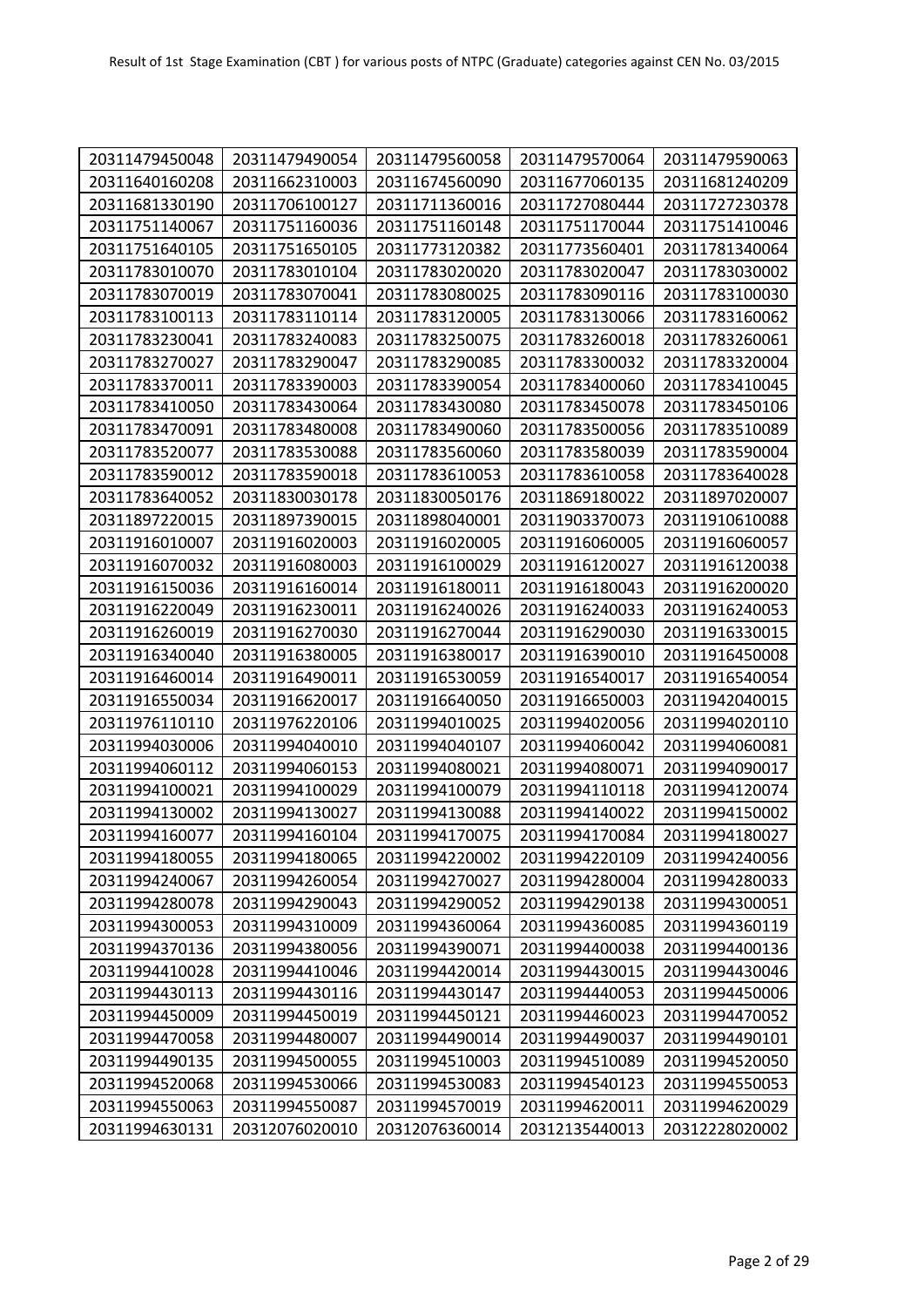| 20312228130007<br>20312228410001<br>20312228480003<br>20312228500005<br>20312228520012<br>20312228590006<br>20312239420082<br>20312244020080<br>20312244040009<br>20312244070029<br>20312244080027<br>20312244080047<br>20312244090052<br>20312244100005<br>20312244110017<br>20312244110020<br>20312244110035<br>20312244120020<br>20312244120053<br>20312244140012<br>20312244160029<br>20312244160100<br>20312244170001<br>20312244170012<br>20312244180068<br>20312244180071<br>20312244250001<br>20312244260021<br>20312244260073<br>20312244270090<br>20312244280009<br>20312244280017<br>20312244280031<br>20312244280059<br>20312244360028<br>20312244370015<br>20312244380005<br>20312244390032<br>20312244390050<br>20312244450010<br>20312244470006<br>20312244490028<br>20312244490073<br>20312244500086<br>20312244510048<br>20312244510061<br>20312244540112<br>20312244560010<br>20312244570050<br>20312244610052<br>20312244610084<br>20312244620088<br>20312244630042<br>20312244630083<br>20312244640028<br>20312244640030<br>20312244650007<br>20312259120015<br>20312297250011<br>20312327340404<br>20312327520409<br>20312327520410<br>20312371170002<br>20312396510184<br>20312400390436<br>20312411140114<br>20312415090078<br>20312415560086<br>20312432110130<br>20312441480525<br>20312538250144<br>20312476450184<br>20312476470174<br>20312476620182<br>20312614060084<br>20312632120082<br>20312653080004<br>20312679640011<br>20312744110182<br>20312614110079<br>20312746190164<br>20312790410053<br>20312807400003<br>20312848130018<br>20312848140003<br>20312855080003<br>20312869070020<br>20312869200020<br>20312898130122<br>20313373430001<br>20313441140089<br>20313441160013<br>20313441160021<br>20313441180012<br>20313441180085<br>20313441400014<br>20313441630018<br>20313441650065<br>20313441650081<br>20313441640049<br>20313442210052<br>20313442280051<br>20313449350026<br>20313461690003<br>20313449020028<br>20313506160001<br>20313538050009<br>20313469110485<br>20313521250034<br>20313572100018<br>20313682590159<br>20313618650125<br>20313629250083<br>20313682360148<br>20313690030225<br>20313690100232<br>20313690470243<br>20313690540220<br>20313690610212<br>20313740510019<br>20313748120067<br>20313756190041<br>20313776050036<br>20313776350055<br>20313799160012<br>20313881010027<br>20313881650030<br>20313913090048<br>20313913350040<br>20313917560110<br>20313963260178<br>20314005650020<br>20314007410194<br>20314017220061<br>20314040090061<br>20314043110089<br>20314066490088<br>20314126200018<br>20314126540014<br>20314162110044<br>20314170270362<br>20314186150030<br>20314228380089<br>20314228470089<br>20314234140003<br>20314234310003<br>20314273030375<br>20314273030380<br>20314273110390<br>20314273120380<br>20314273220401<br>20314273230377<br>20314273140385<br>20314273140387<br>20314273140401<br>20314273240398<br>20314273290378<br>20314273360381<br>20314273360389<br>20314273390397 |
|----------------------------------------------------------------------------------------------------------------------------------------------------------------------------------------------------------------------------------------------------------------------------------------------------------------------------------------------------------------------------------------------------------------------------------------------------------------------------------------------------------------------------------------------------------------------------------------------------------------------------------------------------------------------------------------------------------------------------------------------------------------------------------------------------------------------------------------------------------------------------------------------------------------------------------------------------------------------------------------------------------------------------------------------------------------------------------------------------------------------------------------------------------------------------------------------------------------------------------------------------------------------------------------------------------------------------------------------------------------------------------------------------------------------------------------------------------------------------------------------------------------------------------------------------------------------------------------------------------------------------------------------------------------------------------------------------------------------------------------------------------------------------------------------------------------------------------------------------------------------------------------------------------------------------------------------------------------------------------------------------------------------------------------------------------------------------------------------------------------------------------------------------------------------------------------------------------------------------------------------------------------------------------------------------------------------------------------------------------------------------------------------------------------------------------------------------------------------------------------------------------------------------------------------------------------------------------------------------------------------------------------------------------------------------------------------------------------------------------------------------------------------------------------------------------------------------------------------------------------------------------------------------------------------------------------------------------------------------------------------|
|                                                                                                                                                                                                                                                                                                                                                                                                                                                                                                                                                                                                                                                                                                                                                                                                                                                                                                                                                                                                                                                                                                                                                                                                                                                                                                                                                                                                                                                                                                                                                                                                                                                                                                                                                                                                                                                                                                                                                                                                                                                                                                                                                                                                                                                                                                                                                                                                                                                                                                                                                                                                                                                                                                                                                                                                                                                                                                                                                                                              |
|                                                                                                                                                                                                                                                                                                                                                                                                                                                                                                                                                                                                                                                                                                                                                                                                                                                                                                                                                                                                                                                                                                                                                                                                                                                                                                                                                                                                                                                                                                                                                                                                                                                                                                                                                                                                                                                                                                                                                                                                                                                                                                                                                                                                                                                                                                                                                                                                                                                                                                                                                                                                                                                                                                                                                                                                                                                                                                                                                                                              |
|                                                                                                                                                                                                                                                                                                                                                                                                                                                                                                                                                                                                                                                                                                                                                                                                                                                                                                                                                                                                                                                                                                                                                                                                                                                                                                                                                                                                                                                                                                                                                                                                                                                                                                                                                                                                                                                                                                                                                                                                                                                                                                                                                                                                                                                                                                                                                                                                                                                                                                                                                                                                                                                                                                                                                                                                                                                                                                                                                                                              |
|                                                                                                                                                                                                                                                                                                                                                                                                                                                                                                                                                                                                                                                                                                                                                                                                                                                                                                                                                                                                                                                                                                                                                                                                                                                                                                                                                                                                                                                                                                                                                                                                                                                                                                                                                                                                                                                                                                                                                                                                                                                                                                                                                                                                                                                                                                                                                                                                                                                                                                                                                                                                                                                                                                                                                                                                                                                                                                                                                                                              |
|                                                                                                                                                                                                                                                                                                                                                                                                                                                                                                                                                                                                                                                                                                                                                                                                                                                                                                                                                                                                                                                                                                                                                                                                                                                                                                                                                                                                                                                                                                                                                                                                                                                                                                                                                                                                                                                                                                                                                                                                                                                                                                                                                                                                                                                                                                                                                                                                                                                                                                                                                                                                                                                                                                                                                                                                                                                                                                                                                                                              |
|                                                                                                                                                                                                                                                                                                                                                                                                                                                                                                                                                                                                                                                                                                                                                                                                                                                                                                                                                                                                                                                                                                                                                                                                                                                                                                                                                                                                                                                                                                                                                                                                                                                                                                                                                                                                                                                                                                                                                                                                                                                                                                                                                                                                                                                                                                                                                                                                                                                                                                                                                                                                                                                                                                                                                                                                                                                                                                                                                                                              |
|                                                                                                                                                                                                                                                                                                                                                                                                                                                                                                                                                                                                                                                                                                                                                                                                                                                                                                                                                                                                                                                                                                                                                                                                                                                                                                                                                                                                                                                                                                                                                                                                                                                                                                                                                                                                                                                                                                                                                                                                                                                                                                                                                                                                                                                                                                                                                                                                                                                                                                                                                                                                                                                                                                                                                                                                                                                                                                                                                                                              |
|                                                                                                                                                                                                                                                                                                                                                                                                                                                                                                                                                                                                                                                                                                                                                                                                                                                                                                                                                                                                                                                                                                                                                                                                                                                                                                                                                                                                                                                                                                                                                                                                                                                                                                                                                                                                                                                                                                                                                                                                                                                                                                                                                                                                                                                                                                                                                                                                                                                                                                                                                                                                                                                                                                                                                                                                                                                                                                                                                                                              |
|                                                                                                                                                                                                                                                                                                                                                                                                                                                                                                                                                                                                                                                                                                                                                                                                                                                                                                                                                                                                                                                                                                                                                                                                                                                                                                                                                                                                                                                                                                                                                                                                                                                                                                                                                                                                                                                                                                                                                                                                                                                                                                                                                                                                                                                                                                                                                                                                                                                                                                                                                                                                                                                                                                                                                                                                                                                                                                                                                                                              |
|                                                                                                                                                                                                                                                                                                                                                                                                                                                                                                                                                                                                                                                                                                                                                                                                                                                                                                                                                                                                                                                                                                                                                                                                                                                                                                                                                                                                                                                                                                                                                                                                                                                                                                                                                                                                                                                                                                                                                                                                                                                                                                                                                                                                                                                                                                                                                                                                                                                                                                                                                                                                                                                                                                                                                                                                                                                                                                                                                                                              |
|                                                                                                                                                                                                                                                                                                                                                                                                                                                                                                                                                                                                                                                                                                                                                                                                                                                                                                                                                                                                                                                                                                                                                                                                                                                                                                                                                                                                                                                                                                                                                                                                                                                                                                                                                                                                                                                                                                                                                                                                                                                                                                                                                                                                                                                                                                                                                                                                                                                                                                                                                                                                                                                                                                                                                                                                                                                                                                                                                                                              |
|                                                                                                                                                                                                                                                                                                                                                                                                                                                                                                                                                                                                                                                                                                                                                                                                                                                                                                                                                                                                                                                                                                                                                                                                                                                                                                                                                                                                                                                                                                                                                                                                                                                                                                                                                                                                                                                                                                                                                                                                                                                                                                                                                                                                                                                                                                                                                                                                                                                                                                                                                                                                                                                                                                                                                                                                                                                                                                                                                                                              |
|                                                                                                                                                                                                                                                                                                                                                                                                                                                                                                                                                                                                                                                                                                                                                                                                                                                                                                                                                                                                                                                                                                                                                                                                                                                                                                                                                                                                                                                                                                                                                                                                                                                                                                                                                                                                                                                                                                                                                                                                                                                                                                                                                                                                                                                                                                                                                                                                                                                                                                                                                                                                                                                                                                                                                                                                                                                                                                                                                                                              |
|                                                                                                                                                                                                                                                                                                                                                                                                                                                                                                                                                                                                                                                                                                                                                                                                                                                                                                                                                                                                                                                                                                                                                                                                                                                                                                                                                                                                                                                                                                                                                                                                                                                                                                                                                                                                                                                                                                                                                                                                                                                                                                                                                                                                                                                                                                                                                                                                                                                                                                                                                                                                                                                                                                                                                                                                                                                                                                                                                                                              |
|                                                                                                                                                                                                                                                                                                                                                                                                                                                                                                                                                                                                                                                                                                                                                                                                                                                                                                                                                                                                                                                                                                                                                                                                                                                                                                                                                                                                                                                                                                                                                                                                                                                                                                                                                                                                                                                                                                                                                                                                                                                                                                                                                                                                                                                                                                                                                                                                                                                                                                                                                                                                                                                                                                                                                                                                                                                                                                                                                                                              |
|                                                                                                                                                                                                                                                                                                                                                                                                                                                                                                                                                                                                                                                                                                                                                                                                                                                                                                                                                                                                                                                                                                                                                                                                                                                                                                                                                                                                                                                                                                                                                                                                                                                                                                                                                                                                                                                                                                                                                                                                                                                                                                                                                                                                                                                                                                                                                                                                                                                                                                                                                                                                                                                                                                                                                                                                                                                                                                                                                                                              |
|                                                                                                                                                                                                                                                                                                                                                                                                                                                                                                                                                                                                                                                                                                                                                                                                                                                                                                                                                                                                                                                                                                                                                                                                                                                                                                                                                                                                                                                                                                                                                                                                                                                                                                                                                                                                                                                                                                                                                                                                                                                                                                                                                                                                                                                                                                                                                                                                                                                                                                                                                                                                                                                                                                                                                                                                                                                                                                                                                                                              |
|                                                                                                                                                                                                                                                                                                                                                                                                                                                                                                                                                                                                                                                                                                                                                                                                                                                                                                                                                                                                                                                                                                                                                                                                                                                                                                                                                                                                                                                                                                                                                                                                                                                                                                                                                                                                                                                                                                                                                                                                                                                                                                                                                                                                                                                                                                                                                                                                                                                                                                                                                                                                                                                                                                                                                                                                                                                                                                                                                                                              |
|                                                                                                                                                                                                                                                                                                                                                                                                                                                                                                                                                                                                                                                                                                                                                                                                                                                                                                                                                                                                                                                                                                                                                                                                                                                                                                                                                                                                                                                                                                                                                                                                                                                                                                                                                                                                                                                                                                                                                                                                                                                                                                                                                                                                                                                                                                                                                                                                                                                                                                                                                                                                                                                                                                                                                                                                                                                                                                                                                                                              |
|                                                                                                                                                                                                                                                                                                                                                                                                                                                                                                                                                                                                                                                                                                                                                                                                                                                                                                                                                                                                                                                                                                                                                                                                                                                                                                                                                                                                                                                                                                                                                                                                                                                                                                                                                                                                                                                                                                                                                                                                                                                                                                                                                                                                                                                                                                                                                                                                                                                                                                                                                                                                                                                                                                                                                                                                                                                                                                                                                                                              |
|                                                                                                                                                                                                                                                                                                                                                                                                                                                                                                                                                                                                                                                                                                                                                                                                                                                                                                                                                                                                                                                                                                                                                                                                                                                                                                                                                                                                                                                                                                                                                                                                                                                                                                                                                                                                                                                                                                                                                                                                                                                                                                                                                                                                                                                                                                                                                                                                                                                                                                                                                                                                                                                                                                                                                                                                                                                                                                                                                                                              |
|                                                                                                                                                                                                                                                                                                                                                                                                                                                                                                                                                                                                                                                                                                                                                                                                                                                                                                                                                                                                                                                                                                                                                                                                                                                                                                                                                                                                                                                                                                                                                                                                                                                                                                                                                                                                                                                                                                                                                                                                                                                                                                                                                                                                                                                                                                                                                                                                                                                                                                                                                                                                                                                                                                                                                                                                                                                                                                                                                                                              |
|                                                                                                                                                                                                                                                                                                                                                                                                                                                                                                                                                                                                                                                                                                                                                                                                                                                                                                                                                                                                                                                                                                                                                                                                                                                                                                                                                                                                                                                                                                                                                                                                                                                                                                                                                                                                                                                                                                                                                                                                                                                                                                                                                                                                                                                                                                                                                                                                                                                                                                                                                                                                                                                                                                                                                                                                                                                                                                                                                                                              |
|                                                                                                                                                                                                                                                                                                                                                                                                                                                                                                                                                                                                                                                                                                                                                                                                                                                                                                                                                                                                                                                                                                                                                                                                                                                                                                                                                                                                                                                                                                                                                                                                                                                                                                                                                                                                                                                                                                                                                                                                                                                                                                                                                                                                                                                                                                                                                                                                                                                                                                                                                                                                                                                                                                                                                                                                                                                                                                                                                                                              |
|                                                                                                                                                                                                                                                                                                                                                                                                                                                                                                                                                                                                                                                                                                                                                                                                                                                                                                                                                                                                                                                                                                                                                                                                                                                                                                                                                                                                                                                                                                                                                                                                                                                                                                                                                                                                                                                                                                                                                                                                                                                                                                                                                                                                                                                                                                                                                                                                                                                                                                                                                                                                                                                                                                                                                                                                                                                                                                                                                                                              |
|                                                                                                                                                                                                                                                                                                                                                                                                                                                                                                                                                                                                                                                                                                                                                                                                                                                                                                                                                                                                                                                                                                                                                                                                                                                                                                                                                                                                                                                                                                                                                                                                                                                                                                                                                                                                                                                                                                                                                                                                                                                                                                                                                                                                                                                                                                                                                                                                                                                                                                                                                                                                                                                                                                                                                                                                                                                                                                                                                                                              |
|                                                                                                                                                                                                                                                                                                                                                                                                                                                                                                                                                                                                                                                                                                                                                                                                                                                                                                                                                                                                                                                                                                                                                                                                                                                                                                                                                                                                                                                                                                                                                                                                                                                                                                                                                                                                                                                                                                                                                                                                                                                                                                                                                                                                                                                                                                                                                                                                                                                                                                                                                                                                                                                                                                                                                                                                                                                                                                                                                                                              |
|                                                                                                                                                                                                                                                                                                                                                                                                                                                                                                                                                                                                                                                                                                                                                                                                                                                                                                                                                                                                                                                                                                                                                                                                                                                                                                                                                                                                                                                                                                                                                                                                                                                                                                                                                                                                                                                                                                                                                                                                                                                                                                                                                                                                                                                                                                                                                                                                                                                                                                                                                                                                                                                                                                                                                                                                                                                                                                                                                                                              |
|                                                                                                                                                                                                                                                                                                                                                                                                                                                                                                                                                                                                                                                                                                                                                                                                                                                                                                                                                                                                                                                                                                                                                                                                                                                                                                                                                                                                                                                                                                                                                                                                                                                                                                                                                                                                                                                                                                                                                                                                                                                                                                                                                                                                                                                                                                                                                                                                                                                                                                                                                                                                                                                                                                                                                                                                                                                                                                                                                                                              |
|                                                                                                                                                                                                                                                                                                                                                                                                                                                                                                                                                                                                                                                                                                                                                                                                                                                                                                                                                                                                                                                                                                                                                                                                                                                                                                                                                                                                                                                                                                                                                                                                                                                                                                                                                                                                                                                                                                                                                                                                                                                                                                                                                                                                                                                                                                                                                                                                                                                                                                                                                                                                                                                                                                                                                                                                                                                                                                                                                                                              |
|                                                                                                                                                                                                                                                                                                                                                                                                                                                                                                                                                                                                                                                                                                                                                                                                                                                                                                                                                                                                                                                                                                                                                                                                                                                                                                                                                                                                                                                                                                                                                                                                                                                                                                                                                                                                                                                                                                                                                                                                                                                                                                                                                                                                                                                                                                                                                                                                                                                                                                                                                                                                                                                                                                                                                                                                                                                                                                                                                                                              |
|                                                                                                                                                                                                                                                                                                                                                                                                                                                                                                                                                                                                                                                                                                                                                                                                                                                                                                                                                                                                                                                                                                                                                                                                                                                                                                                                                                                                                                                                                                                                                                                                                                                                                                                                                                                                                                                                                                                                                                                                                                                                                                                                                                                                                                                                                                                                                                                                                                                                                                                                                                                                                                                                                                                                                                                                                                                                                                                                                                                              |
| 20314273390398<br>20314273400388<br>20314273500387<br>20314273500394<br>20314273430374                                                                                                                                                                                                                                                                                                                                                                                                                                                                                                                                                                                                                                                                                                                                                                                                                                                                                                                                                                                                                                                                                                                                                                                                                                                                                                                                                                                                                                                                                                                                                                                                                                                                                                                                                                                                                                                                                                                                                                                                                                                                                                                                                                                                                                                                                                                                                                                                                                                                                                                                                                                                                                                                                                                                                                                                                                                                                                       |
| 20314273600411<br>20314297510133<br>20314297620127<br>20314358020081<br>20314358070082                                                                                                                                                                                                                                                                                                                                                                                                                                                                                                                                                                                                                                                                                                                                                                                                                                                                                                                                                                                                                                                                                                                                                                                                                                                                                                                                                                                                                                                                                                                                                                                                                                                                                                                                                                                                                                                                                                                                                                                                                                                                                                                                                                                                                                                                                                                                                                                                                                                                                                                                                                                                                                                                                                                                                                                                                                                                                                       |
| 20314362430035<br>20314363690004<br>20314368230010<br>20314388240085<br>20314393010008                                                                                                                                                                                                                                                                                                                                                                                                                                                                                                                                                                                                                                                                                                                                                                                                                                                                                                                                                                                                                                                                                                                                                                                                                                                                                                                                                                                                                                                                                                                                                                                                                                                                                                                                                                                                                                                                                                                                                                                                                                                                                                                                                                                                                                                                                                                                                                                                                                                                                                                                                                                                                                                                                                                                                                                                                                                                                                       |
| 20314393050010<br>20314393080005<br>20314393090011<br>20314400020028<br>20314400030036                                                                                                                                                                                                                                                                                                                                                                                                                                                                                                                                                                                                                                                                                                                                                                                                                                                                                                                                                                                                                                                                                                                                                                                                                                                                                                                                                                                                                                                                                                                                                                                                                                                                                                                                                                                                                                                                                                                                                                                                                                                                                                                                                                                                                                                                                                                                                                                                                                                                                                                                                                                                                                                                                                                                                                                                                                                                                                       |
| 20314400030064<br>20314400030097<br>20314400050035<br>20314400060077<br>20314400060121                                                                                                                                                                                                                                                                                                                                                                                                                                                                                                                                                                                                                                                                                                                                                                                                                                                                                                                                                                                                                                                                                                                                                                                                                                                                                                                                                                                                                                                                                                                                                                                                                                                                                                                                                                                                                                                                                                                                                                                                                                                                                                                                                                                                                                                                                                                                                                                                                                                                                                                                                                                                                                                                                                                                                                                                                                                                                                       |
| 20314400060122<br>20314400070225<br>20314400080125<br>20314400090047<br>20314400090073                                                                                                                                                                                                                                                                                                                                                                                                                                                                                                                                                                                                                                                                                                                                                                                                                                                                                                                                                                                                                                                                                                                                                                                                                                                                                                                                                                                                                                                                                                                                                                                                                                                                                                                                                                                                                                                                                                                                                                                                                                                                                                                                                                                                                                                                                                                                                                                                                                                                                                                                                                                                                                                                                                                                                                                                                                                                                                       |
| 20314400100046<br>20314400090104<br>20314400090128<br>20314400090130<br>20314400100077                                                                                                                                                                                                                                                                                                                                                                                                                                                                                                                                                                                                                                                                                                                                                                                                                                                                                                                                                                                                                                                                                                                                                                                                                                                                                                                                                                                                                                                                                                                                                                                                                                                                                                                                                                                                                                                                                                                                                                                                                                                                                                                                                                                                                                                                                                                                                                                                                                                                                                                                                                                                                                                                                                                                                                                                                                                                                                       |
| 20314400100110<br>20314400110058<br>20314400120172<br>20314400130027<br>20314400140047                                                                                                                                                                                                                                                                                                                                                                                                                                                                                                                                                                                                                                                                                                                                                                                                                                                                                                                                                                                                                                                                                                                                                                                                                                                                                                                                                                                                                                                                                                                                                                                                                                                                                                                                                                                                                                                                                                                                                                                                                                                                                                                                                                                                                                                                                                                                                                                                                                                                                                                                                                                                                                                                                                                                                                                                                                                                                                       |
| 20314400140064<br>20314400140075<br>20314400150064<br>20314400150105<br>20314400160018                                                                                                                                                                                                                                                                                                                                                                                                                                                                                                                                                                                                                                                                                                                                                                                                                                                                                                                                                                                                                                                                                                                                                                                                                                                                                                                                                                                                                                                                                                                                                                                                                                                                                                                                                                                                                                                                                                                                                                                                                                                                                                                                                                                                                                                                                                                                                                                                                                                                                                                                                                                                                                                                                                                                                                                                                                                                                                       |
| 20314400160070<br>20314400160090<br>20314400160197<br>20314400170052<br>20314400180080                                                                                                                                                                                                                                                                                                                                                                                                                                                                                                                                                                                                                                                                                                                                                                                                                                                                                                                                                                                                                                                                                                                                                                                                                                                                                                                                                                                                                                                                                                                                                                                                                                                                                                                                                                                                                                                                                                                                                                                                                                                                                                                                                                                                                                                                                                                                                                                                                                                                                                                                                                                                                                                                                                                                                                                                                                                                                                       |
| 20314400220037<br>20314400220109<br>20314400220121<br>20314400230064<br>20314400240067                                                                                                                                                                                                                                                                                                                                                                                                                                                                                                                                                                                                                                                                                                                                                                                                                                                                                                                                                                                                                                                                                                                                                                                                                                                                                                                                                                                                                                                                                                                                                                                                                                                                                                                                                                                                                                                                                                                                                                                                                                                                                                                                                                                                                                                                                                                                                                                                                                                                                                                                                                                                                                                                                                                                                                                                                                                                                                       |
| 20314400240090<br>20314400240135<br>20314400250050<br>20314400270065<br>20314400270068                                                                                                                                                                                                                                                                                                                                                                                                                                                                                                                                                                                                                                                                                                                                                                                                                                                                                                                                                                                                                                                                                                                                                                                                                                                                                                                                                                                                                                                                                                                                                                                                                                                                                                                                                                                                                                                                                                                                                                                                                                                                                                                                                                                                                                                                                                                                                                                                                                                                                                                                                                                                                                                                                                                                                                                                                                                                                                       |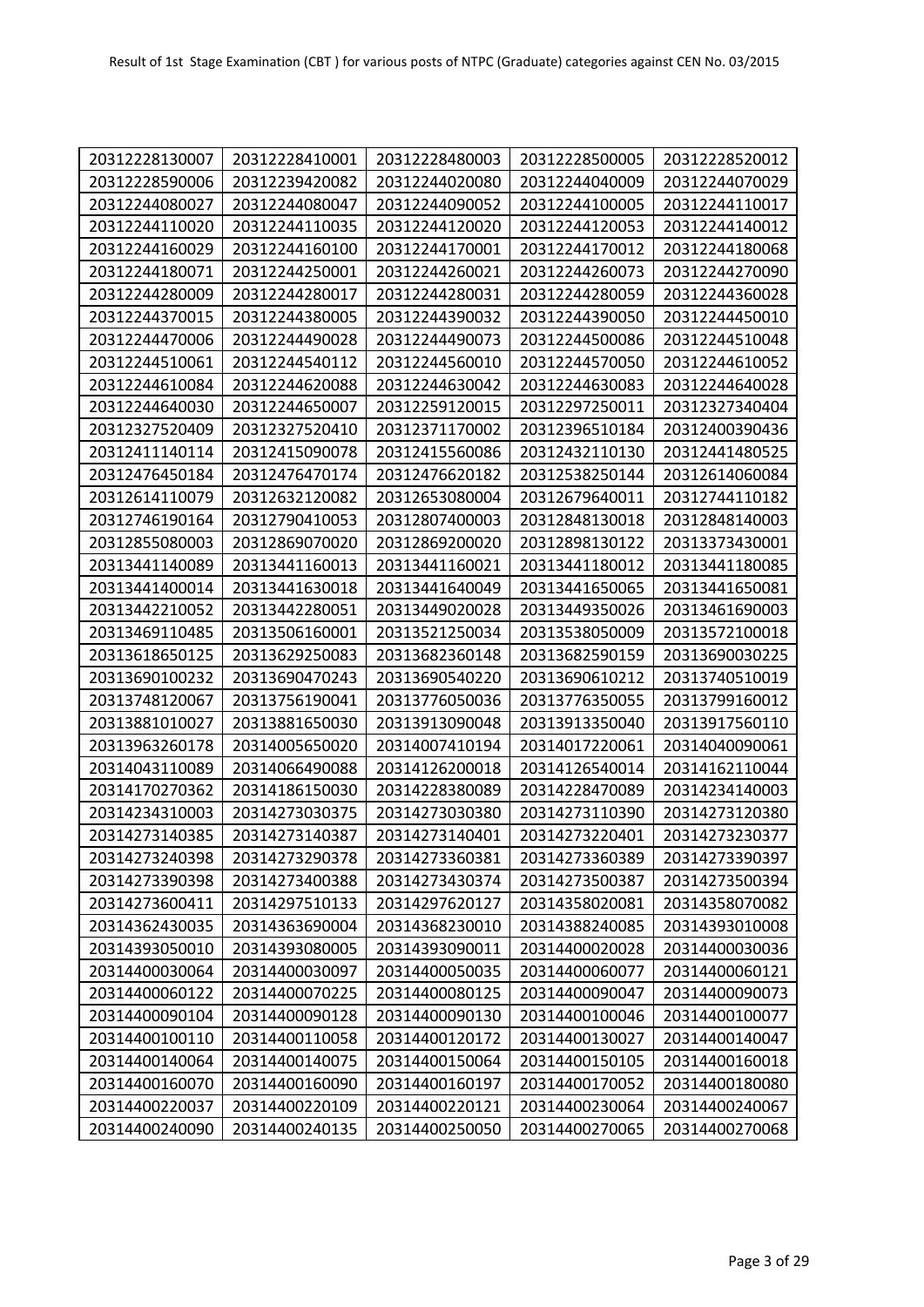| 20314400280039 | 20314400290008 | 20314400290059 | 20314400290087 | 20314400290223 |
|----------------|----------------|----------------|----------------|----------------|
| 20314400300098 | 20314400300138 | 20314400310027 | 20314400310065 | 20314400310110 |
| 20314400310257 | 20314400320015 | 20314400360060 | 20314400360152 | 20314400360202 |
| 20314400360246 | 20314400370048 | 20314400370083 | 20314400370098 | 20314400370230 |
| 20314400410070 | 20314400410174 | 20314400450021 | 20314400470041 | 20314400470055 |
| 20314400480147 | 20314400480263 | 20314400500047 | 20314400520074 | 20314400520085 |
| 20314400520141 | 20314400560098 | 20314400570015 | 20314400580057 | 20314400580122 |
| 20314400580252 | 20314400590082 | 20314400600077 | 20314400600198 | 20314400600251 |
| 20314400620049 | 20314400620118 | 20314400630091 | 20314400640155 | 20314442450082 |
| 20314461060073 | 20314470310084 | 20314497050013 | 20314532250041 | 20314548220298 |
| 20314576290091 | 20314578130033 | 20314578320031 | 20314578490028 | 20314706410196 |
| 20314802030126 | 20314802170146 | 20314802380135 | 20314802400127 | 20314823080006 |
| 20314823540015 | 20314862120041 | 20314874160229 | 20314874230229 | 20314948430068 |
| 20314962010047 | 20314962030044 | 20314962040055 | 20314962050031 | 20314962070013 |
| 20314962080026 | 20314962090003 | 20314962100032 | 20314962120021 | 20314962180005 |
| 20314962230067 | 20314962230077 | 20314962420058 | 20314962430012 | 20314962450027 |
| 20314962460040 | 20314962460107 | 20314962480024 | 20314962500021 | 20314962500028 |
| 20314962510118 | 20314962550084 | 20314962550091 | 20314962610002 | 20315031390016 |
| 20315031400011 | 20315033030118 | 20315033180089 | 20315039180274 | 20315039620280 |
| 20315041040009 | 20315041140010 | 20315041230010 | 20315041470009 | 20315043030024 |
| 20315043070008 | 20315043070031 | 20315043090024 | 20315043110009 | 20315043110041 |
| 20315043120004 | 20315043120027 | 20315043160032 | 20315043170021 | 20315043220009 |
| 20315043220024 | 20315043230012 | 20315043230026 | 20315043230036 | 20315043240006 |
| 20315043240019 | 20315043270006 | 20315043270013 | 20315043280004 | 20315043290007 |
| 20315043290044 | 20315043350012 | 20315043350018 | 20315043360036 | 20315043450019 |
| 20315043450032 | 20315043450037 | 20315043470019 | 20315043490004 | 20315043490015 |
| 20315043510008 | 20315043540013 | 20315043560008 | 20315043560023 | 20315043570004 |
| 20315043630023 | 20315043650017 | 20315084020074 | 20315084060017 | 20315084060095 |
| 20315084060146 | 20315084070096 | 20315084080024 | 20315084110003 | 20315084110014 |
| 20315084110057 | 20315084120005 | 20315084120134 | 20315084140067 | 20315084170026 |
| 20315084180125 | 20315084230052 | 20315084230106 | 20315084240017 | 20315084240142 |
| 20315084250080 | 20315084250132 | 20315084270088 | 20315084280005 | 20315084300061 |
| 20315084310056 | 20315084320046 | 20315084370081 | 20315084380079 | 20315084380080 |
| 20315084380169 | 20315084380239 | 20315084400120 | 20315084420092 | 20315084460013 |
| 20315084460036 | 20315084460096 | 20315084460126 | 20315084500022 | 20315084510011 |
| 20315084520023 | 20315084540011 | 20315084550015 | 20315084570019 | 20315084570025 |
| 20315084620003 | 20315084630074 | 20315084630108 | 20315084640006 | 20315084650004 |
| 20315084650100 | 20317723460078 | 20317743630101 | 20317789370035 | 20317789390031 |
| 20317789410032 | 20317789560035 | 20317797030002 | 20317797050001 | 20317797060004 |
| 20317797070003 | 20317797100005 | 20317797120005 | 20317797140005 | 20317797140006 |
| 20317797320001 | 20317797530013 | 20317797550010 | 20317801370085 | 20317807110005 |
| 20317807370002 | 20317807570002 | 20317807620002 | 20317809650043 | 20317840010007 |
| 20317840540003 | 20317866061105 | 20317866470882 | 20317871600096 | 20317872351088 |
| 20317895270443 | 20317906220091 | 20317906350106 | 20317907050474 | 20317907100501 |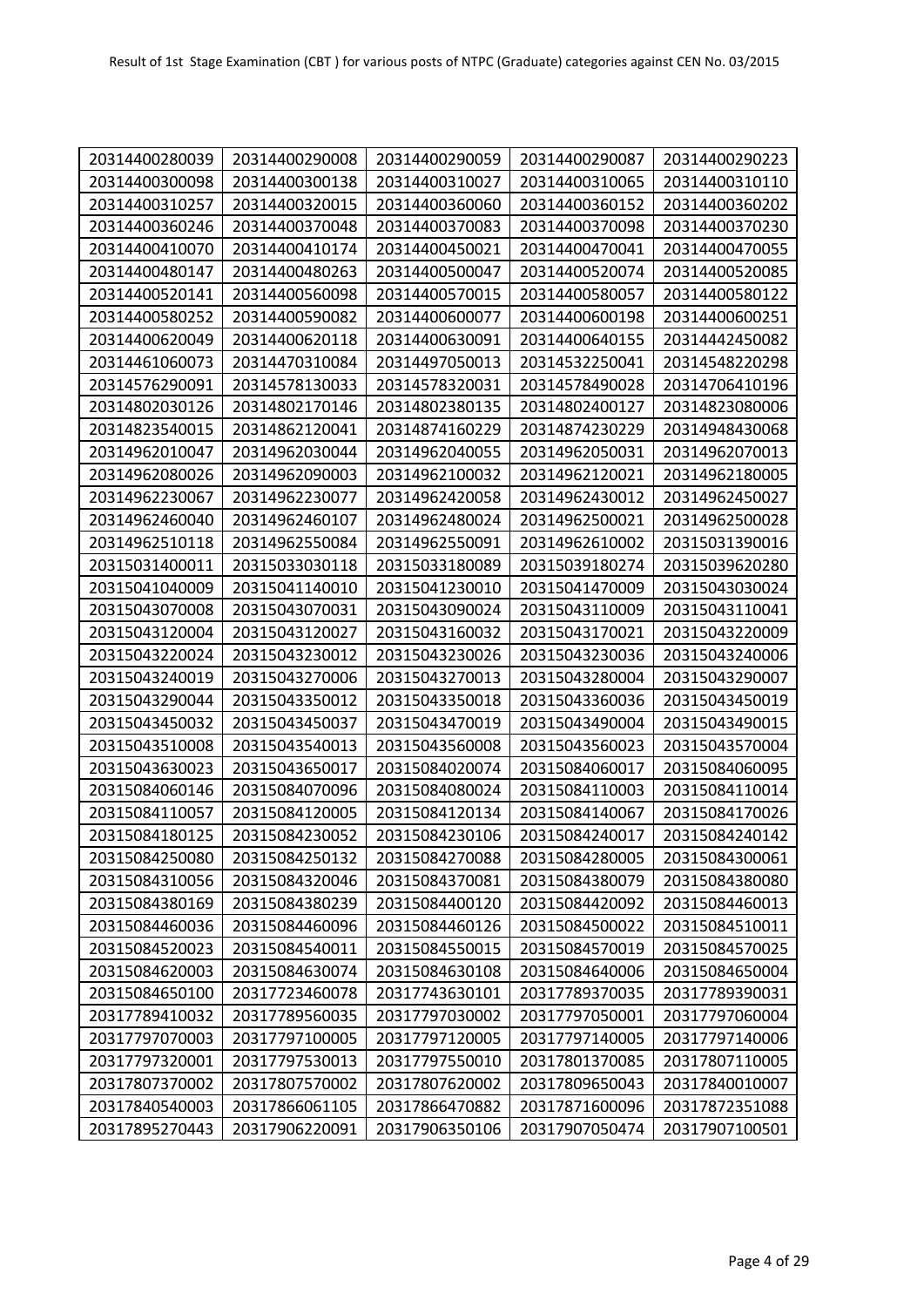| 20317907130471 | 20317907220463 | 20317907220479 | 20317907340449 | 20317907360484 |
|----------------|----------------|----------------|----------------|----------------|
| 20317907460480 | 20317907490478 | 20317907610444 | 20317907620485 | 20317907620488 |
| 20317907620489 | 20317908180209 | 20317908390202 | 20317908480202 | 20317909020265 |
| 20317909050288 | 20317909290267 | 20317909350310 | 20317909370346 | 20317909570454 |
| 20317909650472 | 20317911050399 | 20317911180405 | 20317911220421 | 20317911240418 |
| 20317911250410 | 20317911310423 | 20317911380418 | 20317911400429 | 20317911430398 |
| 20317911440409 | 20317911480394 | 20317911510410 | 20317911530430 | 20317911540424 |
| 20317911550425 | 20317911640457 | 20317924060178 | 20317924130165 | 20317924290178 |
| 20317928320064 | 20317929500010 | 20317929510010 | 20317929580006 | 20317929620008 |
| 20317930110005 | 20317930240010 | 20317930360010 | 20317930450017 | 20317930490010 |
| 20317930550022 | 20317930600009 | 20317930610017 | 20317930670011 | 20317931030009 |
| 20317931110013 | 20317931120009 | 20317931140011 | 20317931270013 | 20317931420008 |
| 20317931450012 | 20317931510008 | 20317932100034 | 20317932110041 | 20317932130059 |
| 20317932180042 | 20317932450088 | 20317932580085 | 20317933290011 | 20317933510011 |
| 20317933580013 | 20317937390326 | 20317937400359 | 20317937510343 | 20317937530336 |
| 20317937580353 | 20317937610356 | 20317938340344 | 20317938370328 | 20317938400329 |
| 20317938410355 | 20317938510345 | 20317938600334 | 20317938620342 | 20317938640360 |
| 20317939570236 | 20317940170213 | 20317940210198 | 20317941020805 | 20317941090809 |
| 20317941140845 | 20317941280824 | 20317943640213 | 20317946060622 | 20317949430221 |
| 20317949530228 | 20317949540247 | 20317949580243 | 20317950540206 | 20317957360177 |
| 20317961090207 | 20317963130611 | 20317963190606 | 20317963410625 | 20317963560618 |
| 20317970640031 | 20317971390077 | 20317972030347 | 20317972610338 | 20317973410377 |
| 20317973410379 | 20317974290223 | 20317976190238 | 20317976420215 | 20317976570200 |
| 20317980270191 | 20317980600188 | 20317982260021 | 20317982380018 | 20317982410014 |
| 20317982560013 | 20317982570014 | 20317984010022 | 20317984090015 | 20317984220019 |
| 20317984270012 | 20317985030184 | 20317986420009 | 20317986450011 | 20317986580006 |
| 20317987010209 | 20317991020056 | 20317991070012 | 20317991070095 | 20317991070129 |
| 20317991100016 | 20317991100242 | 20317991110179 | 20317991110226 | 20317991120095 |
| 20317991120106 | 20317991120186 | 20317991140039 | 20317991140174 | 20317991160204 |
| 20317991170018 | 20317991170065 | 20317991170132 | 20317991180062 | 20317991180091 |
| 20317991180211 | 20317991220044 | 20317991220066 | 20317991220094 | 20317991220107 |
| 20317991230011 | 20317991230178 | 20317991230188 | 20317991230224 | 20317991230227 |
| 20317991250014 | 20317991250052 | 20317991250062 | 20317991250140 | 20317991250214 |
| 20317991300015 | 20317991360186 | 20317991370035 | 20317991380121 | 20317991430030 |
| 20317991430135 | 20317991440209 | 20317991480167 | 20317991520067 | 20317991540078 |
| 20317991580031 | 20317991590064 | 20317991610048 | 20317991620033 | 20317991620174 |
| 20317991620186 | 20317992040686 | 20317992060687 | 20317992080676 | 20317992280665 |
| 20317992280666 | 20317994090080 | 20317995240007 | 20318000010173 | 20318000010570 |
| 20318000010839 | 20318000020062 | 20318000020067 | 20318000020099 | 20318000020187 |
| 20318000020638 | 20318000020738 | 20318000020860 | 20318000020866 | 20318000020904 |
| 20318000020939 | 20318000020965 | 20318000021061 | 20318000030067 | 20318000040029 |
| 20318000040144 | 20318000040194 | 20318000040283 | 20318000040548 | 20318000040698 |
| 20318000040960 | 20318000041005 | 20318000050055 | 20318000050157 | 20318000050370 |
| 20318000050477 | 20318000060065 | 20318000060090 | 20318000060241 | 20318000060248 |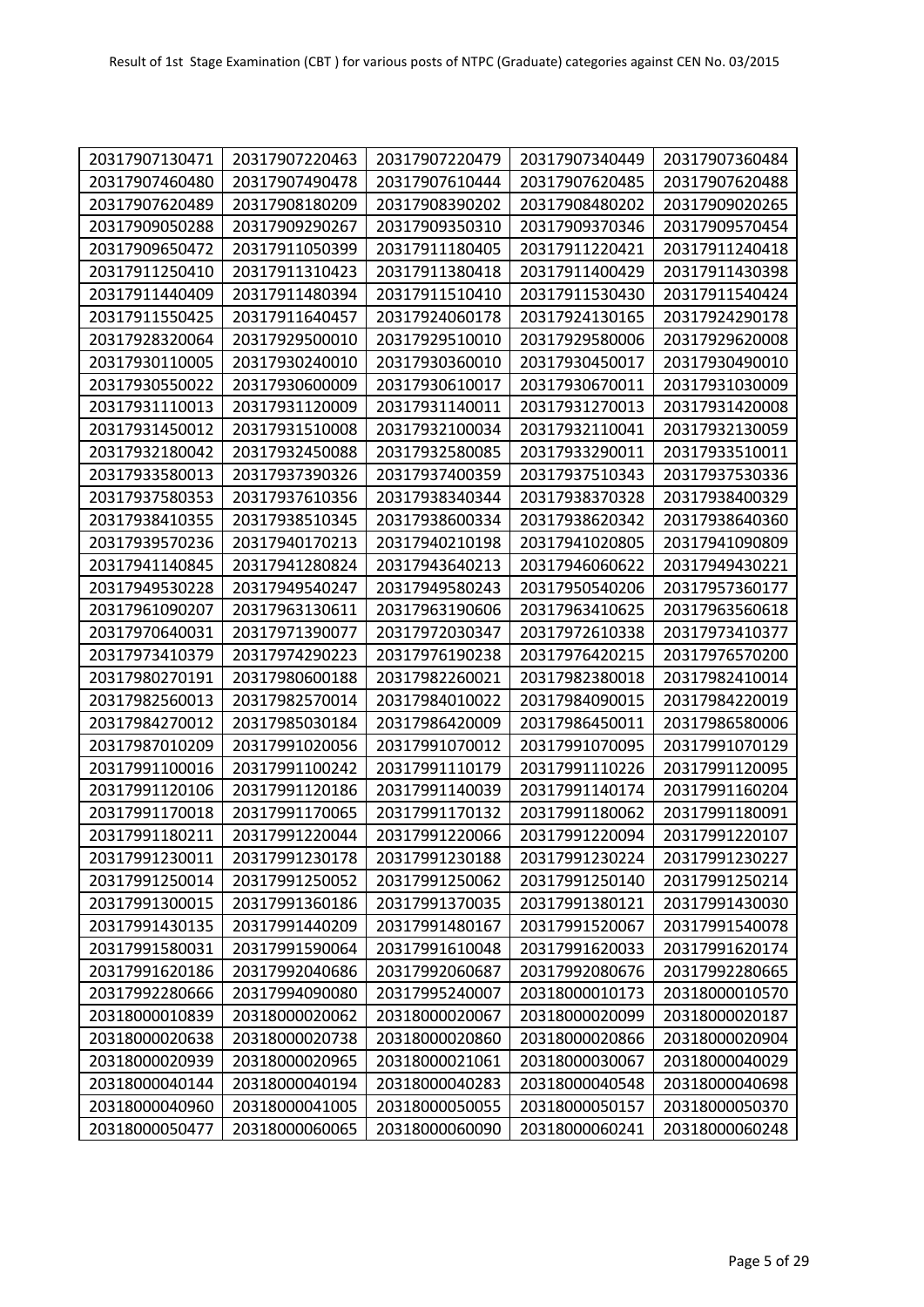| 20318000060297 | 20318000060366 | 20318000060472 | 20318000060907 | 20318000070031 |
|----------------|----------------|----------------|----------------|----------------|
| 20318000070213 | 20318000070221 | 20318000070227 | 20318000070494 | 20318000070511 |
| 20318000070781 | 20318000070837 | 20318000070898 | 20318000070947 | 20318000070996 |
| 20318000080046 | 20318000080048 | 20318000080450 | 20318000080506 | 20318000080540 |
| 20318000090137 | 20318000090299 | 20318000090568 | 20318000090681 | 20318000090732 |
| 20318000090798 | 20318000090849 | 20318000091053 | 20318000100145 | 20318000100256 |
| 20318000100542 | 20318000100618 | 20318000100626 | 20318000100817 | 20318000100819 |
| 20318000100971 | 20318000110029 | 20318000110038 | 20318000110082 | 20318000110106 |
| 20318000110168 | 20318000110192 | 20318000110206 | 20318000110208 | 20318000110234 |
| 20318000110238 | 20318000110241 | 20318000110352 | 20318000110377 | 20318000110427 |
| 20318000110502 | 20318000110561 | 20318000110626 | 20318000110685 | 20318000110815 |
| 20318000110828 | 20318000110829 | 20318000110910 | 20318000110979 | 20318000120035 |
| 20318000120125 | 20318000120129 | 20318000120264 | 20318000120359 | 20318000120498 |
| 20318000120524 | 20318000120537 | 20318000120619 | 20318000120726 | 20318000130058 |
| 20318000130140 | 20318000130176 | 20318000130217 | 20318000130292 | 20318000130393 |
| 20318000130422 | 20318000130549 | 20318000130554 | 20318000130632 | 20318000130721 |
| 20318000130858 | 20318000140034 | 20318000140047 | 20318000140097 | 20318000140142 |
| 20318000140156 | 20318000140173 | 20318000140206 | 20318000140231 | 20318000140259 |
| 20318000140391 | 20318000140440 | 20318000140449 | 20318000140457 | 20318000140673 |
| 20318000140716 | 20318000140743 | 20318000140753 | 20318000140808 | 20318000150028 |
| 20318000150046 | 20318000150118 | 20318000150226 | 20318000150273 | 20318000150288 |
| 20318000150365 | 20318000150380 | 20318000150513 | 20318000150632 | 20318000150826 |
| 20318000160256 | 20318000160265 | 20318000160338 | 20318000160340 | 20318000160348 |
| 20318000160449 | 20318000160466 | 20318000160476 | 20318000160484 | 20318000160545 |
| 20318000160607 | 20318000160672 | 20318000160724 | 20318000160791 | 20318000170057 |
| 20318000170085 | 20318000170204 | 20318000170209 | 20318000170237 | 20318000170277 |
| 20318000170283 | 20318000170361 | 20318000170396 | 20318000170616 | 20318000170626 |
| 20318000170908 | 20318000171063 | 20318000180088 | 20318000180131 | 20318000180195 |
| 20318000180203 | 20318000180356 | 20318000180604 | 20318000180628 | 20318000180676 |
| 20318000180680 | 20318000220082 | 20318000220104 | 20318000220123 | 20318000220179 |
| 20318000220291 | 20318000220541 | 20318000220567 | 20318000220586 | 20318000220588 |
| 20318000220778 | 20318000220842 | 20318000220917 | 20318000220925 | 20318000221024 |
| 20318000230128 | 20318000230172 | 20318000230188 | 20318000230245 | 20318000230262 |
| 20318000230271 | 20318000230274 | 20318000230282 | 20318000230300 | 20318000230377 |
| 20318000230395 | 20318000230461 | 20318000230508 | 20318000230640 | 20318000230667 |
| 20318000230697 | 20318000230913 | 20318000230918 | 20318000230925 | 20318000240033 |
| 20318000240036 | 20318000240037 | 20318000240136 | 20318000240215 | 20318000240216 |
| 20318000240254 | 20318000240298 | 20318000240300 | 20318000240308 | 20318000240355 |
| 20318000240386 | 20318000240392 | 20318000240435 | 20318000240575 | 20318000240720 |
| 20318000240778 | 20318000240793 | 20318000241073 | 20318000250027 | 20318000250031 |
| 20318000250051 | 20318000250068 | 20318000250100 | 20318000250256 | 20318000250293 |
| 20318000250411 | 20318000250494 | 20318000250508 | 20318000250538 | 20318000250671 |
| 20318000250675 | 20318000250723 | 20318000250731 | 20318000250847 | 20318000250913 |
| 20318000260036 | 20318000260194 | 20318000260206 | 20318000260207 | 20318000260312 |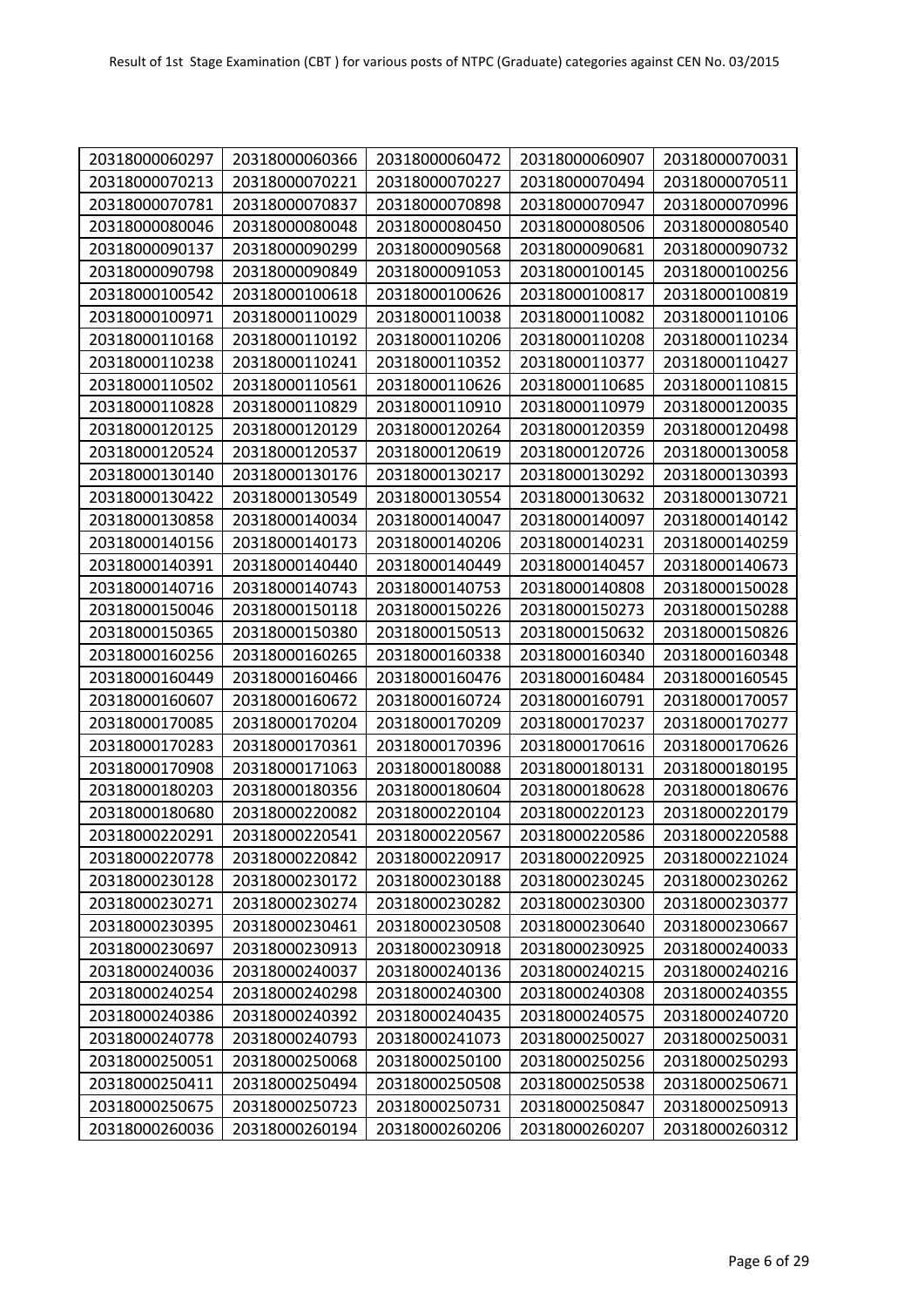| 20318000260321 | 20318000260329 | 20318000260624 | 20318000260732 | 20318000260735 |
|----------------|----------------|----------------|----------------|----------------|
| 20318000260852 | 20318000261044 | 20318000270050 | 20318000270129 | 20318000270131 |
| 20318000270159 | 20318000270391 | 20318000270426 | 20318000270844 | 20318000270881 |
| 20318000271059 | 20318000280065 | 20318000280102 | 20318000280229 | 20318000280462 |
| 20318000280479 | 20318000280600 | 20318000280627 | 20318000280671 | 20318000290046 |
|                |                |                |                |                |
| 20318000290109 | 20318000290111 | 20318000290157 | 20318000290161 | 20318000290165 |
| 20318000290217 | 20318000290235 | 20318000290251 | 20318000290344 | 20318000290348 |
| 20318000290365 | 20318000290506 | 20318000290518 | 20318000290519 | 20318000290658 |
| 20318000290731 | 20318000290799 | 20318000290993 | 20318000291031 | 20318000300060 |
| 20318000300062 | 20318000300307 | 20318000300430 | 20318000300469 | 20318000300526 |
| 20318000300564 | 20318000300971 | 20318000310029 | 20318000320048 | 20318000320075 |
| 20318000360087 | 20318000360095 | 20318000360103 | 20318000360124 | 20318000360212 |
| 20318000360221 | 20318000360265 | 20318000360312 | 20318000360874 | 20318000360999 |
| 20318000361015 | 20318000361077 | 20318000370213 | 20318000370225 | 20318000370231 |
| 20318000370374 | 20318000370375 | 20318000370404 | 20318000370428 | 20318000370474 |
| 20318000380069 | 20318000380164 | 20318000380216 | 20318000380348 | 20318000380466 |
| 20318000380759 | 20318000380925 | 20318000390051 | 20318000390284 | 20318000390307 |
| 20318000390351 | 20318000390476 | 20318000390976 | 20318000400022 | 20318000400172 |
| 20318000400313 | 20318000400337 | 20318000400350 | 20318000400463 | 20318000400714 |
| 20318000400782 | 20318000410092 | 20318000410353 | 20318000410430 | 20318000410474 |
| 20318000410529 | 20318000410568 | 20318000410577 | 20318000410680 | 20318000410706 |
| 20318000410773 | 20318000411008 | 20318000420041 | 20318000420102 | 20318000420395 |
| 20318000420447 | 20318000420685 | 20318000430130 | 20318000430135 | 20318000430179 |
| 20318000430492 | 20318000430681 | 20318000430808 | 20318000440078 | 20318000440194 |
| 20318000440343 | 20318000440389 | 20318000440395 | 20318000440465 | 20318000440497 |
| 20318000440651 | 20318000440693 | 20318000440836 | 20318000450140 | 20318000450240 |
| 20318000450370 | 20318000450479 | 20318000460055 | 20318000460115 | 20318000460275 |
| 20318000460283 | 20318000460570 | 20318000460611 | 20318000460701 | 20318000460774 |
| 20318000461087 | 20318000470498 | 20318000470721 | 20318000480104 | 20318000480147 |
| 20318000480167 | 20318000480196 | 20318000480253 | 20318000490123 | 20318000490187 |
| 20318000490316 | 20318000490414 | 20318000490600 | 20318000490740 | 20318000500040 |
| 20318000500158 | 20318000500199 | 20318000500500 | 20318000510034 | 20318000510208 |
| 20318000520298 | 20318000520374 | 20318000520435 | 20318000530355 | 20318000530399 |
| 20318000540035 | 20318000540043 | 20318000540181 | 20318000540246 | 20318000540401 |
| 20318000540439 | 20318000550178 | 20318000550203 | 20318000550286 | 20318000550455 |
| 20318000560137 | 20318000560402 | 20318000570087 | 20318000570182 | 20318000580233 |
| 20318000580250 | 20318000580327 | 20318000580416 | 20318000590100 | 20318000590135 |
| 20318000590283 | 20318000590295 | 20318000590660 | 20318000600140 | 20318000600251 |
| 20318000600449 | 20318000600727 | 20318000610235 | 20318000610253 | 20318000610441 |
| 20318000610563 | 20318000610578 | 20318000620039 | 20318000620207 | 20318000620255 |
| 20318000620455 | 20318000620571 | 20318000640064 | 20318000640136 | 20318000640193 |
| 20318000640324 | 20318000640422 | 20318000640555 | 20318000640791 | 20318000650128 |
| 20318000650137 | 20318000650390 | 20318006090638 | 20318015500171 | 20318017460903 |
| 20318024060029 | 20318024240044 | 20318024350029 | 20318034060182 | 20318035120004 |
|                |                |                |                |                |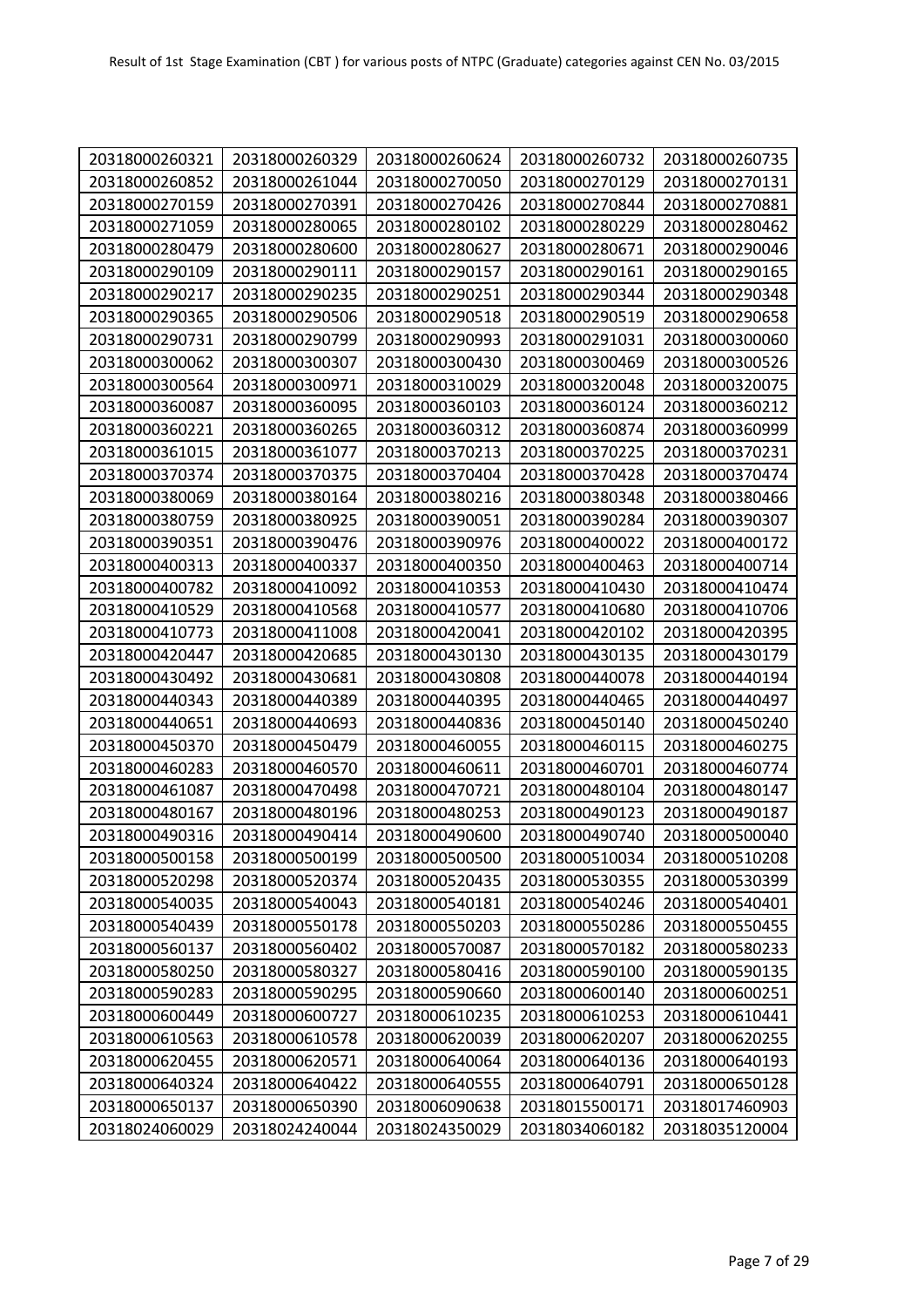| 20318035130007 | 20318035680003 | 20318040080573 | 20318040140628 | 20318040220617 |
|----------------|----------------|----------------|----------------|----------------|
| 20318040400545 | 20318040520557 | 20318041560581 | 20318041580555 | 20318041590582 |
| 20318041590584 | 20318043021290 | 20318043080110 | 20318043280062 | 20318043430107 |
| 20318044080090 | 20318044101279 | 20318044111309 | 20318044111316 | 20318044111321 |
| 20318044151260 | 20318044301370 | 20318044421354 | 20318048180477 | 20318116480041 |
| 20318116480050 | 20318116490038 | 20318116500027 | 20318116540056 | 20318116570041 |
| 20318116580042 | 20318116600059 | 20318116610029 | 20318117320080 | 20318117320086 |
| 20318117320106 | 20318117360095 | 20318117390127 | 20318117410084 | 20318117420099 |
| 20318117420102 | 20318117420124 | 20318117430142 | 20318117440103 | 20318117470154 |
| 20318117480104 | 20318117490105 | 20318117500097 | 20318117500119 | 20318117510097 |
| 20318117530103 | 20318117560095 | 20318117560118 | 20318117580118 | 20318117590104 |
| 20318117600084 | 20318117620104 | 20318117660082 | 20318117680079 | 20320019410371 |
| 20320063130198 | 20320093030011 | 20320093030014 | 20320135480311 | 20320138530208 |
| 20320243110408 | 20320243220381 | 20320243290380 | 20320243360386 | 20320335090004 |
| 20320335140004 | 20320335250004 | 20320335440003 | 20320362160010 | 20320362180012 |
| 20320362390004 | 20320404210860 | 20320415040005 | 20320415050002 | 20320443360517 |
| 20320451010338 | 20320451260308 | 20320481120006 | 20320481490007 | 20320481520006 |
| 20320481540008 | 20320496010706 | 20320544580223 | 20320547140191 | 20320547520183 |
| 20320547650201 | 20320548560079 | 20320570030010 | 20320570270003 | 20320570420005 |
| 20320570430012 | 20320609150002 | 20320609220005 | 20320641630165 | 20320643150007 |
| 20320643280012 | 20320643490007 | 20320673040275 | 20320673270286 | 20320673490271 |
| 20320673500308 | 20320673500312 | 20320715250176 | 20320897580155 | 20320905390639 |
| 20320905530644 | 20320913160271 | 20320913200272 | 20321039570037 | 20321041070135 |
| 20321122170296 | 20321122170297 | 20321130140018 | 20321130170073 | 20321130650018 |
| 20321131200118 | 20321133130033 | 20321209130009 | 20321209140005 | 20321209150006 |
| 20321209180006 | 20321209410004 | 20321209480001 | 20321209540008 | 20321209560018 |
| 20321209700002 | 20321256010034 | 20321256030039 | 20321256040037 | 20321256050008 |
| 20321256060003 | 20321256070008 | 20321256070012 | 20321256080040 | 20321256100019 |
| 20321256110014 | 20321256110036 | 20321256120012 | 20321256120022 | 20321256120023 |
| 20321256120037 | 20321256130032 | 20321256140004 | 20321256170015 | 20321256180006 |
| 20321256180042 | 20321256190015 | 20321256190033 | 20321256200007 | 20321256210010 |
| 20321256210022 | 20321256220014 | 20321256260018 | 20321256270016 | 20321256280006 |
| 20321256280031 | 20321256290006 | 20321256290036 | 20321256300005 | 20321256320020 |
| 20321256330007 | 20321256330018 | 20321256340009 | 20321256350042 | 20321256360019 |
| 20321256390039 | 20321256400016 | 20321256410050 | 20321256430031 | 20321256450003 |
| 20321256450012 | 20321256450030 | 20321256470002 | 20321256470011 | 20321256480009 |
| 20321256510020 | 20321256520018 | 20321256520026 | 20321256530022 | 20321256530023 |
| 20321256530027 | 20321266010099 | 20321266010116 | 20321266040122 | 20321266060136 |
| 20321266090121 | 20321266150122 | 20321266250127 | 20321266260094 | 20321266300120 |
| 20321266320121 | 20321266330110 | 20321266570146 | 20321266610167 | 20321266630127 |
| 20321266650129 | 20321270160636 | 20321270530378 | 20321331270084 | 20321359160046 |
| 20321359410044 | 20321393150042 | 20321410170003 | 20321453020020 | 20321453020036 |
| 20321453030023 | 20321453040025 | 20321453110034 | 20321474010005 | 20321477110010 |
| 20321479060066 | 20321479130044 | 20321479190069 | 20321479220073 | 20321479330064 |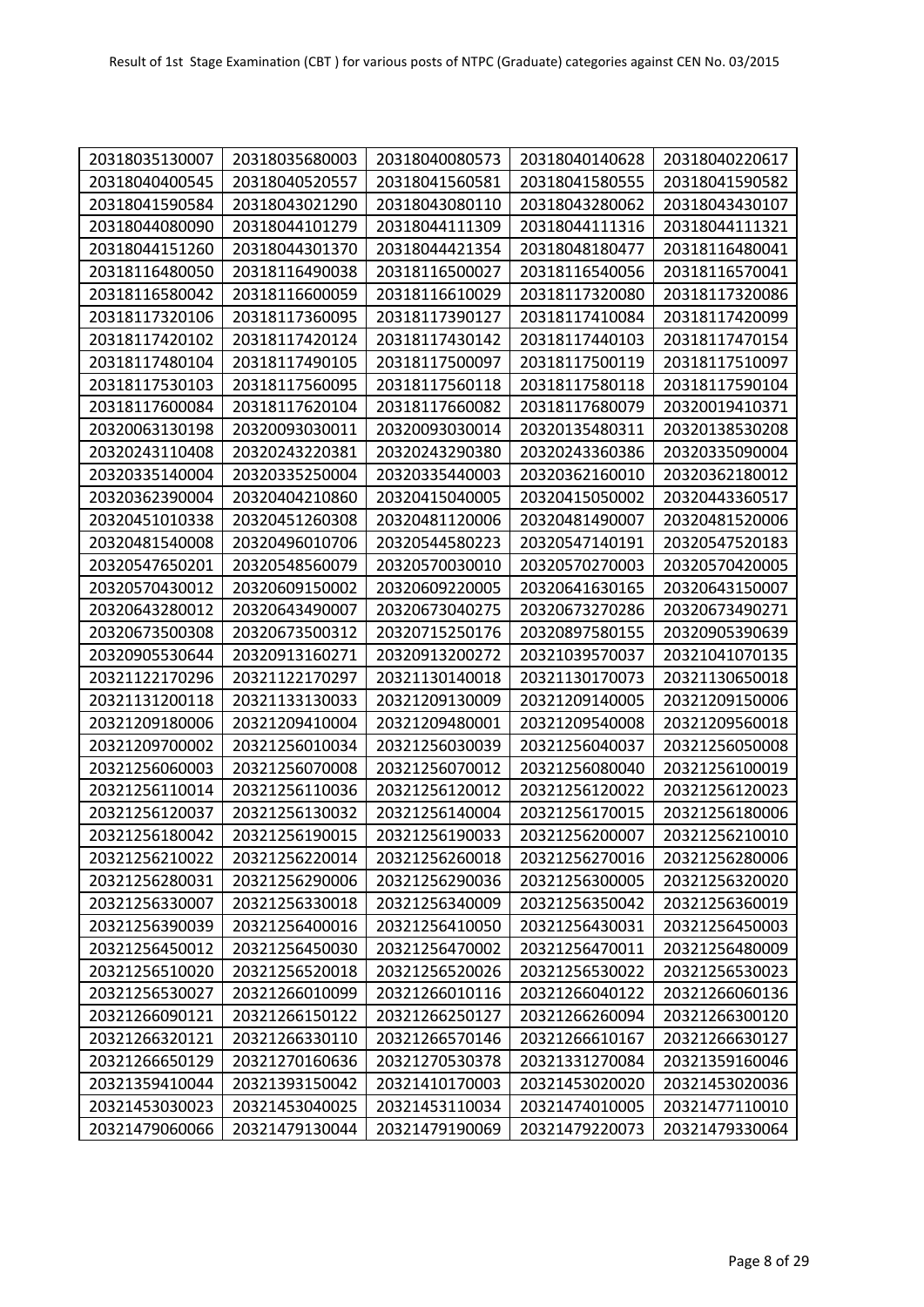| 20321479330071 | 20321479470065 | 20321479480053 | 20321479540070 | 20321479600058 |
|----------------|----------------|----------------|----------------|----------------|
| 20321479640066 | 20321662150004 | 20321743350074 | 20321751150008 | 20321751160156 |
| 20321751180030 | 20321751310011 | 20321751400111 | 20321751650015 | 20321764180008 |
| 20321764310013 | 20321764310017 | 20321764320010 | 20321764320011 | 20321773630399 |
| 20321782170021 | 20321783010045 | 20321783060026 | 20321783060076 | 20321783070006 |
| 20321783120041 | 20321783140077 | 20321783220036 | 20321783240010 | 20321783240051 |
| 20321783250102 | 20321783280020 | 20321783290010 | 20321783380057 | 20321783390031 |
| 20321783420090 | 20321783450060 | 20321783450083 | 20321783600018 | 20321783620004 |
| 20321783620008 | 20321783630058 | 20321898010011 | 20321898010012 | 20321898020009 |
| 20321898030005 | 20321898030008 | 20321898050009 | 20321898060005 | 20321898060006 |
| 20321898420003 | 20321898500001 | 20321898550004 | 20321898560002 | 20321898570002 |
| 20321916150025 | 20321916160029 | 20321916180004 | 20321916230023 | 20321916240064 |
| 20321916270004 | 20321916330034 | 20321916350023 | 20321916360026 | 20321916410060 |
| 20321916430024 | 20321916440011 | 20321916450005 | 20321916460017 | 20321916520032 |
| 20321916530004 | 20321916530018 | 20321916560010 | 20321916560055 | 20321916630060 |
| 20321916640002 | 20321916640004 | 20321916650033 | 20321942010007 | 20321942010009 |
| 20321942040014 | 20321942280004 | 20321942540003 | 20321942680023 | 20321976380106 |
| 20321994010103 | 20321994020029 | 20321994020146 | 20321994020154 | 20321994060004 |
| 20321994060137 | 20321994070089 | 20321994090095 | 20321994110011 | 20321994130074 |
| 20321994150018 | 20321994160089 | 20321994170029 | 20321994180047 | 20321994230073 |
| 20321994240028 | 20321994240144 | 20321994270095 | 20321994280038 | 20321994290018 |
| 20321994290029 | 20321994290093 | 20321994380046 | 20321994390043 | 20321994400025 |
| 20321994400094 | 20321994410006 | 20321994430030 | 20321994430043 | 20321994440006 |
| 20321994450146 | 20321994460018 | 20321994460075 | 20321994460112 | 20321994480093 |
| 20321994490026 | 20321994490075 | 20321994490137 | 20321994490148 | 20321994500012 |
| 20321994510022 | 20321994510036 | 20321994520054 | 20321994540075 | 20321994540130 |
| 20321994550014 | 20321994550026 | 20321994550116 | 20321994560045 | 20321994570007 |
| 20321994590011 | 20321994600014 | 20321994600020 | 20321994600047 | 20321994600058 |
| 20321996030198 | 20322037140015 | 20322063340009 | 20322106390341 | 20322126530121 |
| 20322135310068 | 20322175040167 | 20322225320005 | 20322228060008 | 20322228140013 |
| 20322228220001 | 20322228230005 | 20322228290003 | 20322228290006 | 20322228310002 |
| 20322228420006 | 20322228470006 | 20322228560002 | 20322244010059 | 20322244050020 |
| 20322244050098 | 20322244060008 | 20322244110050 | 20322244170039 | 20322244230020 |
| 20322244270020 | 20322244280005 | 20322244280032 | 20322244280062 | 20322244300051 |
| 20322244380046 | 20322244410049 | 20322244460037 | 20322244490062 | 20322244490074 |
| 20322244530048 | 20322244530068 | 20322244570028 | 20322244570104 | 20322244590035 |
| 20322244590068 | 20322321350007 | 20322327090392 | 20322327210429 | 20322327210430 |
| 20322371170003 | 20322371400005 | 20322476020228 | 20322476220183 | 20322504320005 |
| 20322615130288 | 20322790460058 | 20322817440033 | 20322848410020 | 20322848630039 |
| 20322848650068 | 20322850180013 | 20322855510003 | 20322869610025 | 20322874130206 |
| 20323077530017 | 20323128140021 | 20323165160129 | 20323441130033 | 20323441130039 |
| 20323441310070 | 20323441320021 | 20323441410011 | 20323441630009 | 20323441630097 |
| 20323441640019 | 20323461120009 | 20323461160003 | 20323506140001 | 20323518630116 |
| 20323575160017 | 20323623200018 | 20323682070164 | 20323690140227 | 20323690310241 |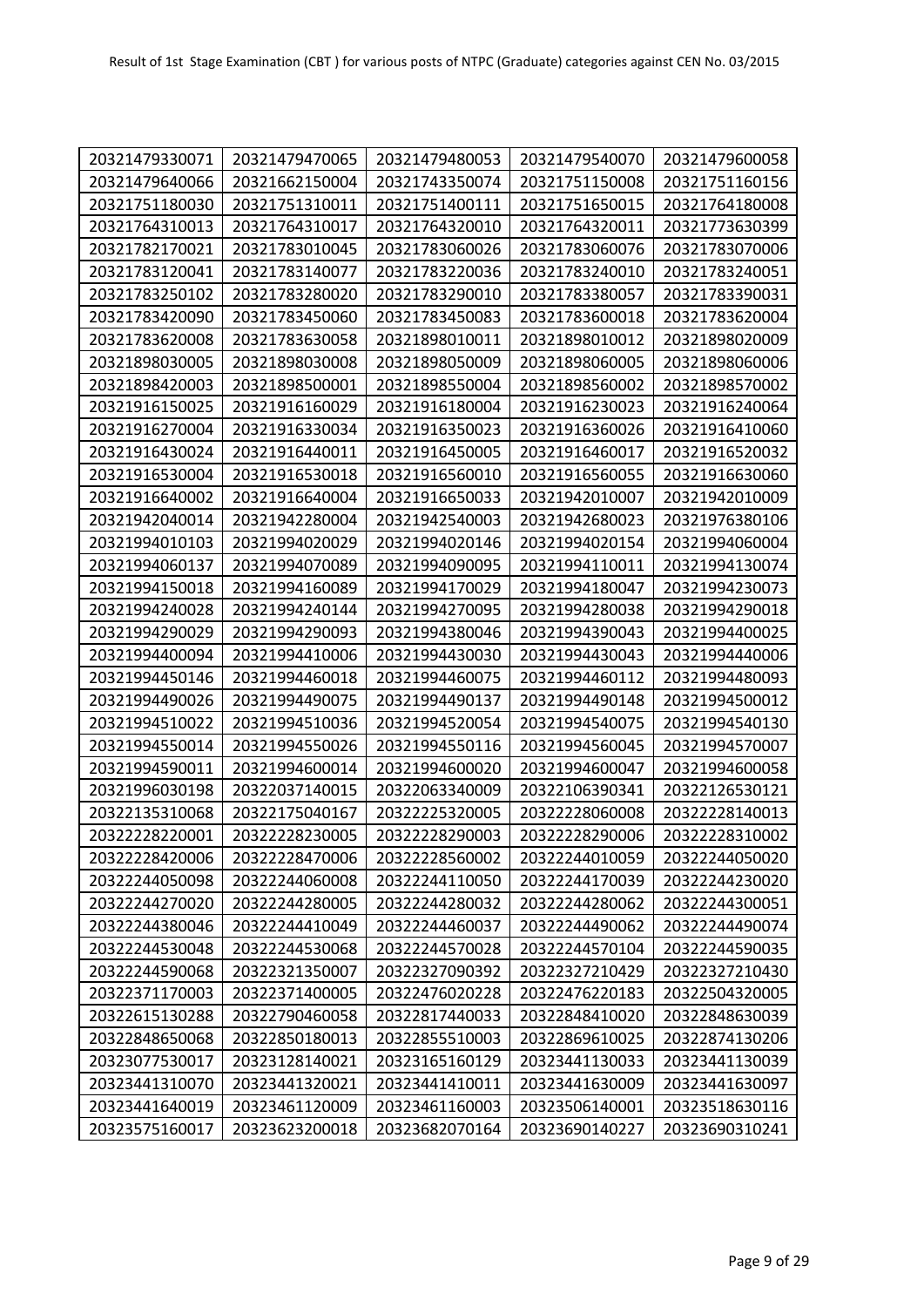| 20323690520218 | 20323750480045 | 20323913060041 | 20324126560016 | 20324170130360 |
|----------------|----------------|----------------|----------------|----------------|
| 20324273120377 | 20324273350395 | 20324273500389 | 20324273510399 | 20324273600408 |
| 20324273620376 | 20324297090141 | 20324363170003 | 20324364020004 | 20324364030004 |
| 20324364130003 | 20324364140003 | 20324364150004 | 20324364270003 | 20324368010004 |
| 20324368050004 | 20324368120010 | 20324368240007 | 20324368460013 | 20324368480004 |
| 20324388240086 | 20324399500068 | 20324400030203 | 20324400070222 | 20324400080060 |
| 20324400080094 | 20324400090205 | 20324400110111 | 20324400110180 | 20324400110191 |
| 20324400140017 | 20324400140041 | 20324400140249 | 20324400160063 | 20324400160107 |
| 20324400170112 | 20324400180017 | 20324400220114 | 20324400230026 | 20324400230115 |
| 20324400230167 | 20324400230183 | 20324400240098 | 20324400240175 | 20324400260019 |
| 20324400270066 | 20324400270144 | 20324400280037 | 20324400300111 | 20324400320025 |
| 20324400380177 | 20324400390034 | 20324400400219 | 20324400420073 | 20324400420079 |
| 20324400440036 | 20324400440067 | 20324400440085 | 20324400450182 | 20324400470089 |
| 20324400470162 | 20324400480118 | 20324400490036 | 20324400490053 | 20324400490057 |
| 20324400490075 | 20324400490114 | 20324400510181 | 20324400550081 | 20324400550162 |
| 20324400610061 | 20324400620078 | 20324400620117 | 20324400630013 | 20324400630081 |
| 20324400630118 | 20324400650036 | 20324400650154 | 20324400650177 | 20324400650243 |
| 20324456020037 | 20324548350271 | 20324548590276 | 20324554090115 | 20324706190194 |
| 20324782010005 | 20324782090002 | 20324782400006 | 20324782400007 | 20324790280004 |
| 20324790400005 | 20324802070123 | 20324802310129 | 20324802360135 | 20324862620033 |
| 20324962060103 | 20324962080001 | 20324962100015 | 20324962160115 | 20324962370004 |
| 20324962370023 | 20324962380035 | 20324962410090 | 20324962420012 | 20324962450019 |
| 20324962460006 | 20324962480050 | 20324962480107 | 20324962510036 | 20324962520023 |
| 20324962530006 | 20324962550102 | 20324962560008 | 20324962620061 | 20324962640110 |
| 20325031130005 | 20325031410008 | 20325033470089 | 20325039110278 | 20325041300015 |
| 20325041710017 | 20325043040010 | 20325043040029 | 20325043110035 | 20325043160008 |
| 20325043160028 | 20325043160040 | 20325043180045 | 20325043210021 | 20325043220002 |
| 20325043250046 | 20325043270007 | 20325043270031 | 20325043290041 | 20325043300002 |
| 20325043310010 | 20325043330038 | 20325043350030 | 20325043370005 | 20325043370009 |
| 20325043370028 | 20325043380041 | 20325043450011 | 20325043480026 | 20325043510036 |
| 20325043520037 | 20325043540018 | 20325043600008 | 20325043650006 | 20325043650018 |
| 20325045180002 | 20325081020160 | 20325084050146 | 20325084060028 | 20325084080003 |
| 20325084080025 | 20325084090028 | 20325084090067 | 20325084120003 | 20325084160118 |
| 20325084170027 | 20325084180044 | 20325084220012 | 20325084230016 | 20325084240003 |
| 20325084250031 | 20325084270042 | 20325084270106 | 20325084280035 | 20325084310134 |
| 20325084380387 | 20325084400083 | 20325084400115 | 20325084420123 | 20325084430037 |
| 20325084460010 | 20325084460079 | 20325084480120 | 20325084490007 | 20325084520013 |
| 20325084530100 | 20325084550148 | 20325084570141 | 20325084610077 | 20325084620015 |
| 20325084630083 | 20325084650047 | 20325091190182 | 20326046620062 | 20327724360069 |
| 20327743140101 | 20327761220002 | 20327789370037 | 20327789590028 | 20327795590128 |
| 20327797040003 | 20327797180005 | 20327797320002 | 20327797480004 | 20327797490008 |
| 20327797500004 | 20327797530009 | 20327797580004 | 20327797610001 | 20327797610004 |
| 20327806100055 | 20327808580081 | 20327811180043 | 20327840010008 | 20327840320002 |
| 20327840510005 | 20327850650455 | 20327866031103 | 20327866031104 | 20327871250082 |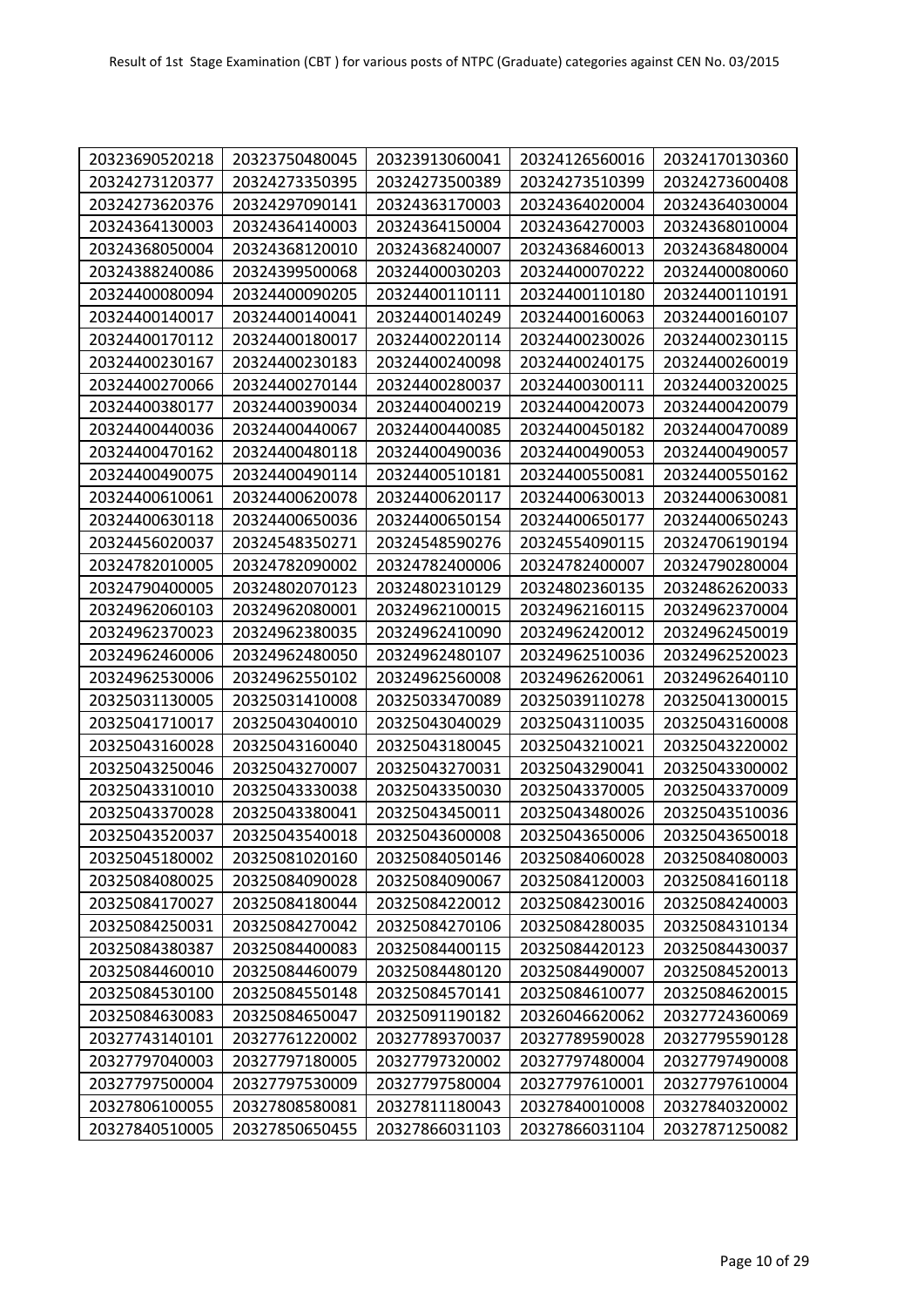| 20327871440088 | 20327871640091 | 20327890260459 | 20327906440099 | 20327907210495 |
|----------------|----------------|----------------|----------------|----------------|
| 20327907360489 | 20327907500450 | 20327907540482 | 20327907630476 | 20327907650460 |
| 20327908020204 | 20327908060202 | 20327909070277 | 20327909220268 | 20327909400337 |
| 20327909460389 | 20327909590440 | 20327911130423 | 20327911160432 | 20327911230427 |
| 20327911560398 | 20327922040080 | 20327924370153 | 20327924470183 | 20327924490164 |
| 20327924520169 | 20327929030001 | 20327929160006 | 20327930110007 | 20327930240009 |
| 20327930290011 | 20327930390014 | 20327930600010 | 20327930690010 | 20327931010013 |
| 20327931090015 | 20327931140013 | 20327931410013 | 20327931420012 | 20327931530008 |
| 20327931600011 | 20327931660015 | 20327932050048 | 20327932560068 | 20327933030007 |
| 20327933080013 | 20327933120007 | 20327933140011 | 20327933230008 | 20327933230010 |
| 20327933430014 | 20327933600005 | 20327937320353 | 20327937410358 | 20327937450347 |
| 20327937500350 | 20327937520351 | 20327937520352 | 20327937610354 | 20327938500343 |
| 20327938590354 | 20327940030198 | 20327941310035 | 20327941330841 | 20327946340651 |
| 20327946440639 | 20327946480634 | 20327946490622 | 20327946630624 | 20327949130430 |
| 20327950260218 | 20327952490201 | 20327953480015 | 20327961130206 | 20327961310015 |
| 20327972150337 | 20327972180356 | 20327972180358 | 20327972410346 | 20327972420332 |
| 20327972530343 | 20327972580355 | 20327979200089 | 20327980550198 | 20327982230019 |
| 20327982260018 | 20327982360013 | 20327982380016 | 20327982410013 | 20327982430018 |
| 20327982440020 | 20327982440026 | 20327984020021 | 20327984030018 | 20327984040034 |
| 20327984220023 | 20327984230014 | 20327984250028 | 20327984280013 | 20327984290014 |
| 20327984350014 | 20327984370014 | 20327984420010 | 20327984430012 | 20327984450018 |
| 20327984450019 | 20327984610025 | 20327986470006 | 20327986570009 | 20327991010138 |
| 20327991020014 | 20327991050130 | 20327991050135 | 20327991050244 | 20327991060041 |
| 20327991070028 | 20327991070075 | 20327991080067 | 20327991080222 | 20327991090222 |
| 20327991100026 | 20327991110086 | 20327991120136 | 20327991140011 | 20327991140012 |
| 20327991140113 | 20327991140200 | 20327991150011 | 20327991160071 | 20327991160139 |
| 20327991160152 | 20327991160153 | 20327991170086 | 20327991220091 | 20327991230021 |
| 20327991230058 | 20327991230219 | 20327991270012 | 20327991270151 | 20327991290096 |
| 20327991380082 | 20327991380086 | 20327991410107 | 20327991430012 | 20327991480114 |
| 20327991520078 | 20327991530134 | 20327991530238 | 20327991550136 | 20327991550152 |
| 20327991590099 | 20327991590186 | 20327991620019 | 20327991630041 | 20327991640056 |
| 20327991650033 | 20327991650128 | 20327991650211 | 20327992070666 | 20327992160680 |
| 20327995150009 | 20327995270008 | 20327995520015 | 20327995600020 | 20328000010672 |
| 20328000010803 | 20328000010824 | 20328000020017 | 20328000020075 | 20328000020336 |
| 20328000020624 | 20328000030046 | 20328000030059 | 20328000030084 | 20328000030287 |
| 20328000040051 | 20328000040191 | 20328000040419 | 20328000040745 | 20328000050136 |
| 20328000050374 | 20328000050519 | 20328000060351 | 20328000060525 | 20328000060685 |
| 20328000070666 | 20328000070707 | 20328000070738 | 20328000070997 | 20328000071003 |
| 20328000080030 | 20328000080033 | 20328000080054 | 20328000080097 | 20328000080174 |
| 20328000080230 | 20328000080267 | 20328000080426 | 20328000080524 | 20328000080654 |
| 20328000080768 | 20328000090578 | 20328000100154 | 20328000100536 | 20328000100555 |
| 20328000110025 | 20328000110173 | 20328000110406 | 20328000110436 | 20328000110442 |
| 20328000110461 | 20328000110560 | 20328000110749 | 20328000110812 | 20328000110973 |
| 20328000111093 | 20328000120036 | 20328000120349 | 20328000120586 | 20328000130028 |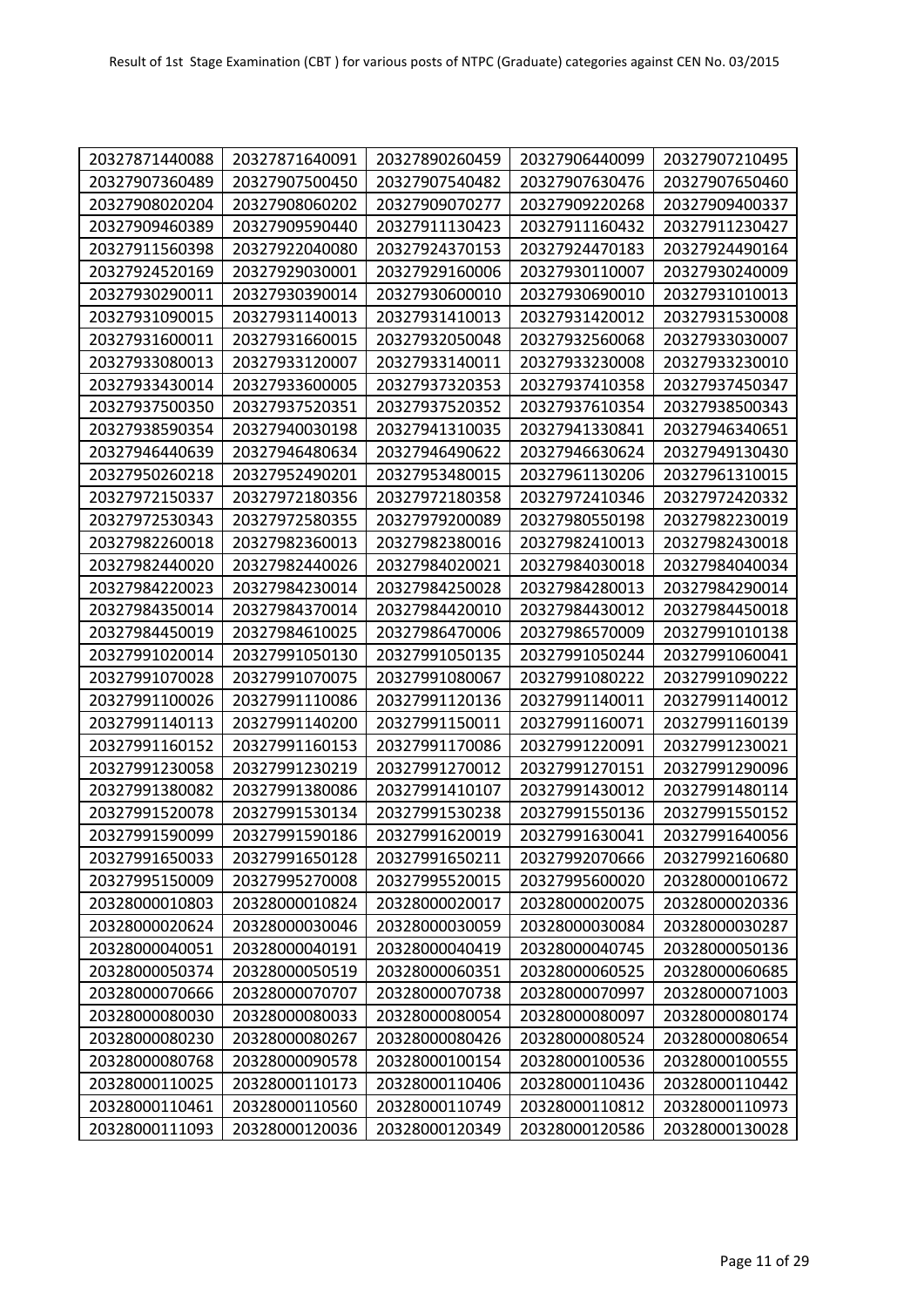| 20328000130210 | 20328000130839 | 20328000130850 | 20328000140222 | 20328000140530 |
|----------------|----------------|----------------|----------------|----------------|
| 20328000150029 | 20328000150054 | 20328000150208 | 20328000150350 | 20328000150476 |
| 20328000150510 | 20328000160036 | 20328000160151 | 20328000160158 | 20328000160293 |
| 20328000160583 | 20328000160586 | 20328000160703 | 20328000160730 | 20328000160764 |
| 20328000161037 | 20328000170087 | 20328000170100 | 20328000170194 | 20328000170228 |
| 20328000170287 | 20328000170370 | 20328000170407 | 20328000170449 | 20328000170651 |
| 20328000171087 | 20328000180076 | 20328000180098 | 20328000180161 | 20328000180488 |
| 20328000180523 | 20328000180578 | 20328000180662 | 20328000181053 | 20328000181086 |
| 20328000220245 | 20328000220400 | 20328000220413 | 20328000220460 | 20328000230052 |
| 20328000230088 | 20328000230226 | 20328000230383 | 20328000230387 | 20328000230647 |
| 20328000230698 | 20328000230903 | 20328000240213 | 20328000240266 | 20328000240445 |
| 20328000241064 | 20328000250036 | 20328000250193 | 20328000250198 | 20328000250340 |
| 20328000250579 | 20328000250627 | 20328000250663 | 20328000260097 | 20328000260103 |
| 20328000260175 | 20328000260237 | 20328000260809 | 20328000270176 | 20328000270276 |
| 20328000270745 | 20328000270795 | 20328000280135 | 20328000280195 | 20328000280554 |
| 20328000280630 | 20328000280721 | 20328000280810 | 20328000290031 | 20328000290069 |
| 20328000290475 | 20328000290604 | 20328000290742 | 20328000290783 | 20328000290791 |
| 20328000300129 | 20328000300267 | 20328000300285 | 20328000300334 | 20328000300400 |
| 20328000300425 | 20328000300486 | 20328000300847 | 20328000310054 | 20328000360213 |
| 20328000360563 | 20328000360949 | 20328000370093 | 20328000370202 | 20328000370721 |
| 20328000380134 | 20328000380147 | 20328000380175 | 20328000380347 | 20328000390139 |
| 20328000390394 | 20328000390493 | 20328000400537 | 20328000400619 | 20328000400918 |
| 20328000410048 | 20328000410086 | 20328000410401 | 20328000410646 | 20328000410794 |
| 20328000410843 | 20328000420023 | 20328000420343 | 20328000420428 | 20328000420529 |
| 20328000420916 | 20328000430104 | 20328000430154 | 20328000430486 | 20328000430566 |
| 20328000431049 | 20328000440216 | 20328000440311 | 20328000440573 | 20328000450075 |
| 20328000450094 | 20328000450275 | 20328000450428 | 20328000450789 | 20328000460292 |
| 20328000470166 | 20328000470395 | 20328000470450 | 20328000480176 | 20328000490166 |
| 20328000490173 | 20328000490281 | 20328000490350 | 20328000490588 | 20328000490742 |
| 20328000490747 | 20328000500288 | 20328000500479 | 20328000500570 | 20328000500804 |
| 20328000510105 | 20328000510212 | 20328000510343 | 20328000510366 | 20328000510486 |
| 20328000510543 | 20328000520119 | 20328000520245 | 20328000520287 | 20328000520336 |
| 20328000520375 | 20328000520467 | 20328000520486 | 20328000520701 | 20328000520763 |
| 20328000530044 | 20328000530099 | 20328000530100 | 20328000530142 | 20328000530153 |
| 20328000530528 | 20328000530564 | 20328000540135 | 20328000540149 | 20328000540258 |
| 20328000540268 | 20328000540327 | 20328000540467 | 20328000540690 | 20328000550076 |
| 20328000550090 | 20328000550364 | 20328000550463 | 20328000550736 | 20328000550742 |
| 20328000560038 | 20328000560191 | 20328000560204 | 20328000560219 | 20328000560314 |
| 20328000560463 | 20328000570059 | 20328000570133 | 20328000570322 | 20328000580035 |
| 20328000580038 | 20328000580157 | 20328000580398 | 20328000580442 | 20328000580667 |
| 20328000580670 | 20328000590099 | 20328000590188 | 20328000590363 | 20328000590691 |
| 20328000600435 | 20328000600508 | 20328000610070 | 20328000610225 | 20328000620156 |
| 20328000620168 | 20328000620474 | 20328000630327 | 20328000630385 | 20328000630469 |
| 20328000640268 | 20328000640333 | 20328000640787 | 20328000650037 | 20328000650112 |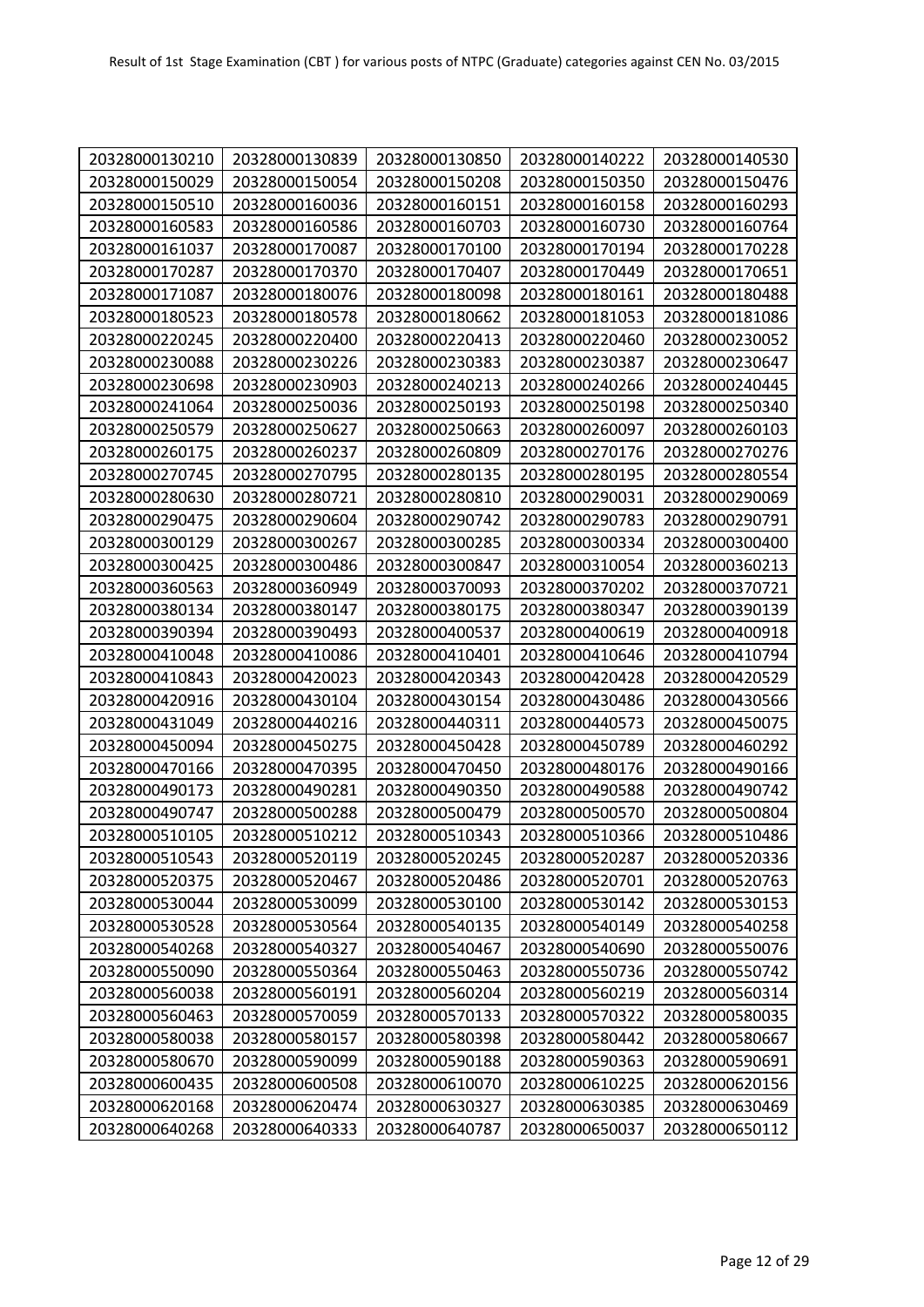| 20328000650220 | 20328000650597 | 20328000650736 | 20328002230824 | 20328017070894 |
|----------------|----------------|----------------|----------------|----------------|
| 20328017390915 | 20328024640045 | 20328035290006 | 20328035420003 | 20328040360614 |
| 20328040490534 | 20328040570525 | 20328041580557 | 20328041620563 | 20328043040074 |
| 20328043070070 | 20328043080085 | 20328043080090 | 20328043090060 | 20328043160055 |
| 20328043170049 | 20328043170055 | 20328043260074 | 20328043260081 | 20328043270042 |
| 20328043290062 | 20328043350059 | 20328043410085 | 20328043420110 | 20328043430101 |
| 20328044040052 | 20328044050196 | 20328044080094 | 20328044090239 | 20328044121302 |
| 20328044341367 | 20328044471306 | 20328048070480 | 20328116420062 | 20328116420069 |
| 20328116430049 | 20328116430054 | 20328116430065 | 20328116440052 | 20328116440056 |
| 20328116460055 | 20328116480034 | 20328116500034 | 20328116500046 | 20328116510043 |
| 20328116540048 | 20328116540058 | 20328116550029 | 20328116550032 | 20328116560035 |
| 20328116560046 | 20328116560049 | 20328116570053 | 20328116580030 | 20328116580034 |
| 20328116580041 | 20328116590041 | 20328116600049 | 20328116600052 | 20328116620046 |
| 20328116620049 | 20328116620061 | 20328116670063 | 20328116680026 | 20328116700040 |
| 20328116710055 | 20328117310090 | 20328117320084 | 20328117320089 | 20328117360093 |
| 20328117360101 | 20328117370049 | 20328117370059 | 20328117370073 | 20328117380061 |
| 20328117380070 | 20328117380076 | 20328117400072 | 20328117400087 | 20328117400089 |
| 20328117400119 | 20328117400120 | 20328117410061 | 20328117410064 | 20328117410077 |
| 20328117410078 | 20328117410088 | 20328117420085 | 20328117420096 | 20328117420127 |
| 20328117430112 | 20328117440088 | 20328117440090 | 20328117440097 | 20328117440107 |
| 20328117440118 | 20328117470106 | 20328117470110 | 20328117480091 | 20328117480122 |
| 20328117500121 | 20328117520092 | 20328117520109 | 20328117520117 | 20328117520122 |
| 20328117530120 | 20328117530135 | 20328117530137 | 20328117540085 | 20328117540093 |
| 20328117540115 | 20328117540119 | 20328117550090 | 20328117550092 | 20328117570074 |
| 20328117600071 | 20328117600072 | 20328117600077 | 20328117660069 | 20328117670050 |
| 20328117670056 | 20328117670061 | 20328117680052 | 20328117700081 | 20328117700086 |
| 20330063530196 | 20330404020905 | 20330404360879 | 20330404620759 | 20330430540004 |
| 20330454210269 | 20330496070692 | 20330681140003 | 20330692190021 | 20331118430422 |
| 20331118530407 | 20331118650459 | 20331130130028 | 20331130180057 | 20331130650028 |
| 20331133130008 | 20331133130026 | 20331133130038 | 20331133130067 | 20331133140008 |
| 20331133140017 | 20331133140081 | 20331133150014 | 20331133150032 | 20331133150046 |
| 20331133160035 | 20331133160041 | 20331133160055 | 20331133170032 | 20331133180005 |
| 20331133180009 | 20331133180016 | 20331133180037 | 20331133180039 | 20331133180048 |
| 20331133180061 | 20331133180086 | 20331133390043 | 20331133400026 | 20331133400075 |
| 20331133400086 | 20331133400087 | 20331133400101 | 20331133410026 | 20331133410027 |
| 20331133410076 | 20331160140024 | 20331160160016 | 20331256010012 | 20331256020043 |
| 20331256030012 | 20331256030018 | 20331256040007 | 20331256040026 | 20331256060005 |
| 20331256060054 | 20331256080004 | 20331256080008 | 20331256080015 | 20331256080020 |
| 20331256100027 | 20331256100037 | 20331256120041 | 20331256120044 | 20331256140020 |
| 20331256140027 | 20331256150022 | 20331256160006 | 20331256170040 | 20331256170041 |
| 20331256170043 | 20331256180003 | 20331256200027 | 20331256200040 | 20331256210005 |
| 20331256210014 | 20331256220012 | 20331256240011 | 20331256250005 | 20331256250020 |
| 20331256250023 | 20331256250024 | 20331256270055 | 20331256320010 | 20331256330053 |
| 20331256340014 | 20331256360007 | 20331256380038 | 20331256390018 | 20331256390029 |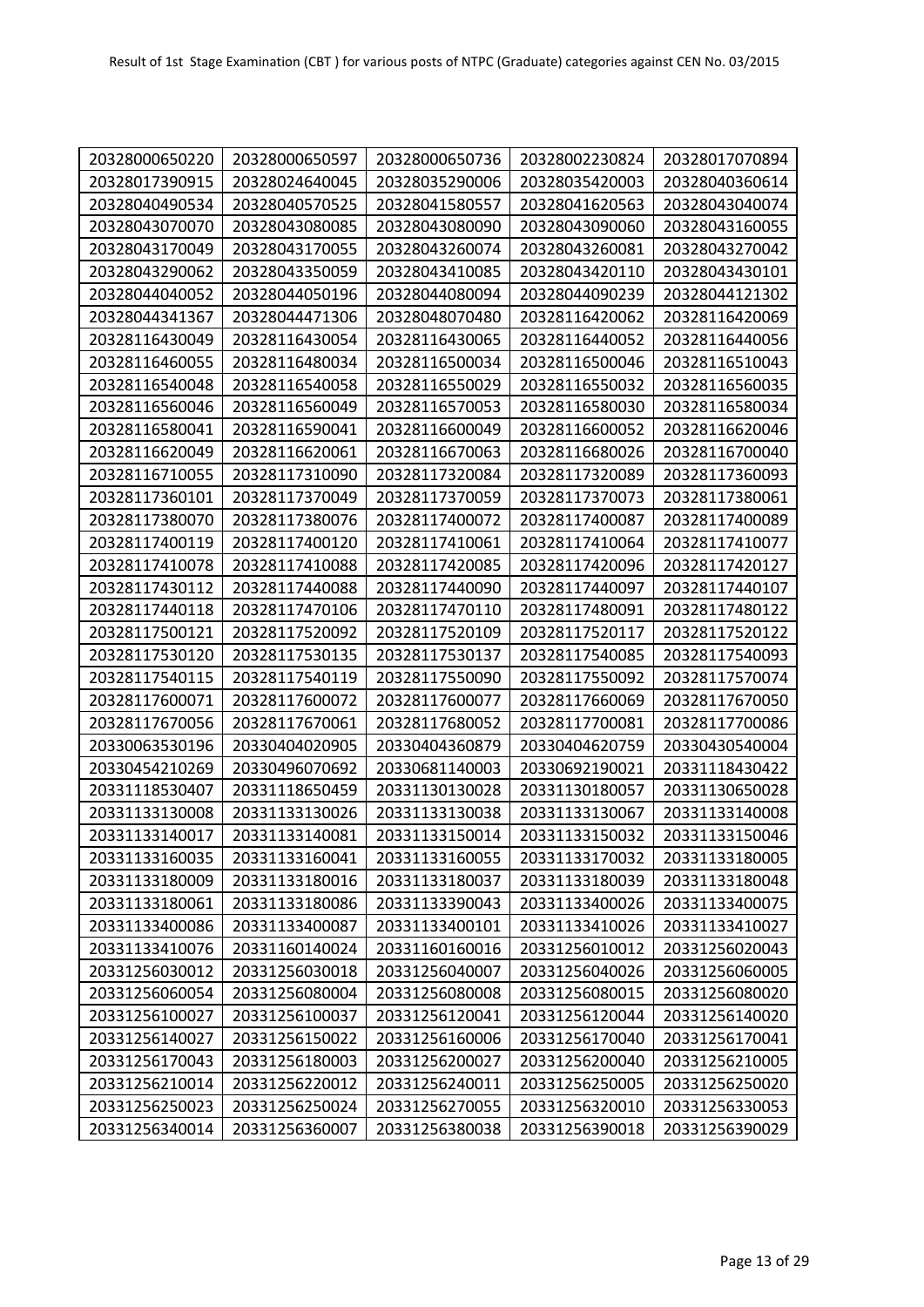| 20331256390046 | 20331256400024 | 20331256400029 | 20331256400048 | 20331256400049 |
|----------------|----------------|----------------|----------------|----------------|
| 20331256420016 | 20331256440007 | 20331256450029 | 20331256450042 | 20331256460047 |
| 20331256470054 | 20331256490004 | 20331256490018 | 20331256500004 | 20331256500043 |
| 20331256500046 | 20331256510038 | 20331256520010 | 20331256540008 | 20331256550037 |
| 20331256580043 | 20331256590033 | 20331256620035 | 20331270610363 | 20331271640197 |
| 20331453270012 | 20331453280004 | 20331453360040 | 20331453430024 | 20331453650043 |
| 20331751630162 | 20331751640142 | 20331783020038 | 20331783090037 | 20331783100026 |
| 20331783130091 | 20331783170036 | 20331783400034 | 20331783490078 | 20331783540017 |
| 20331783570001 | 20331783570054 | 20331783600031 | 20331783610004 | 20331783610066 |
| 20331897400015 | 20331916140047 | 20331916160019 | 20331916180035 | 20331916220060 |
| 20331916520028 | 20331916590026 | 20331916610006 | 20331976180113 | 20331994060136 |
| 20331994070018 | 20331994230007 | 20331994410120 | 20331994510125 | 20331994620081 |
| 20332017170013 | 20332017170024 | 20332037160019 | 20332037170020 | 20332244030023 |
| 20332244050036 | 20332244090007 | 20332244150055 | 20332244170040 | 20332244170059 |
| 20332244220053 | 20332244220059 | 20332244260010 | 20332244300055 | 20332244320112 |
| 20332244380111 | 20332244420015 | 20332244420048 | 20332244580036 | 20332244610054 |
| 20332441490519 | 20332476010211 | 20332476260182 | 20332476460196 | 20332538040144 |
| 20332614050081 | 20332744220186 | 20332817440035 | 20332848140009 | 20332848140027 |
| 20332848170038 | 20332848310001 | 20332848390027 | 20332848630047 | 20333118300073 |
| 20333441150038 | 20333441150041 | 20333441150048 | 20333441160017 | 20333441160022 |
| 20333441170019 | 20333441170045 | 20333441180090 | 20333441310088 | 20333441320020 |
| 20333441320024 | 20333441320037 | 20333441320082 | 20333441390014 | 20333441400012 |
| 20333441400013 | 20333441410036 | 20333441630054 | 20333441640026 | 20333441650034 |
| 20333506160002 | 20333690020223 | 20333690060219 | 20333690210231 | 20333690580220 |
| 20333730050003 | 20333761260149 | 20333766080024 | 20334294090276 | 20334297040132 |
| 20334297400141 | 20334368380005 | 20334393020021 | 20334393030011 | 20334393050019 |
| 20334393060010 | 20334393080016 | 20334393090012 | 20334400010037 | 20334400020142 |
| 20334400030030 | 20334400060136 | 20334400070023 | 20334400090023 | 20334400090045 |
| 20334400110099 | 20334400120030 | 20334400160120 | 20334400160172 | 20334400180010 |
| 20334400180053 | 20334400180066 | 20334400180076 | 20334400220021 | 20334400220158 |
| 20334400230038 | 20334400260056 | 20334400280023 | 20334400310009 | 20334400310125 |
| 20334400370111 | 20334400380098 | 20334400380148 | 20334400400060 | 20334400410013 |
| 20334400410071 | 20334400410245 | 20334400440008 | 20334400450100 | 20334400450164 |
| 20334400460149 | 20334400490014 | 20334400500173 | 20334400520091 | 20334400540144 |
| 20334400570049 | 20334400580009 | 20334400610129 | 20334400620106 | 20334400630056 |
| 20334400630154 | 20334400640175 | 20334400640230 | 20334400640254 | 20334400640270 |
| 20334548040299 | 20334548080290 | 20334548240286 | 20334790310011 | 20334802260135 |
| 20334823360019 | 20334962080081 | 20334962120014 | 20334962120117 | 20334962160009 |
| 20334962160112 | 20334962220018 | 20334962230003 | 20334962240018 | 20334962240052 |
| 20334962540086 | 20334962590077 | 20335043230038 | 20335084030097 | 20335084040043 |
| 20335084050014 | 20335084070122 | 20335084080005 | 20335084100031 | 20335084110033 |
| 20335084130053 | 20335084170007 | 20335084240064 | 20335084280071 | 20335084380373 |
| 20335084420030 | 20335084440092 | 20335084450025 | 20335084460006 | 20335084510044 |
| 20335084520024 | 20335084560045 | 20335084570023 | 20335084600038 | 20335084630075 |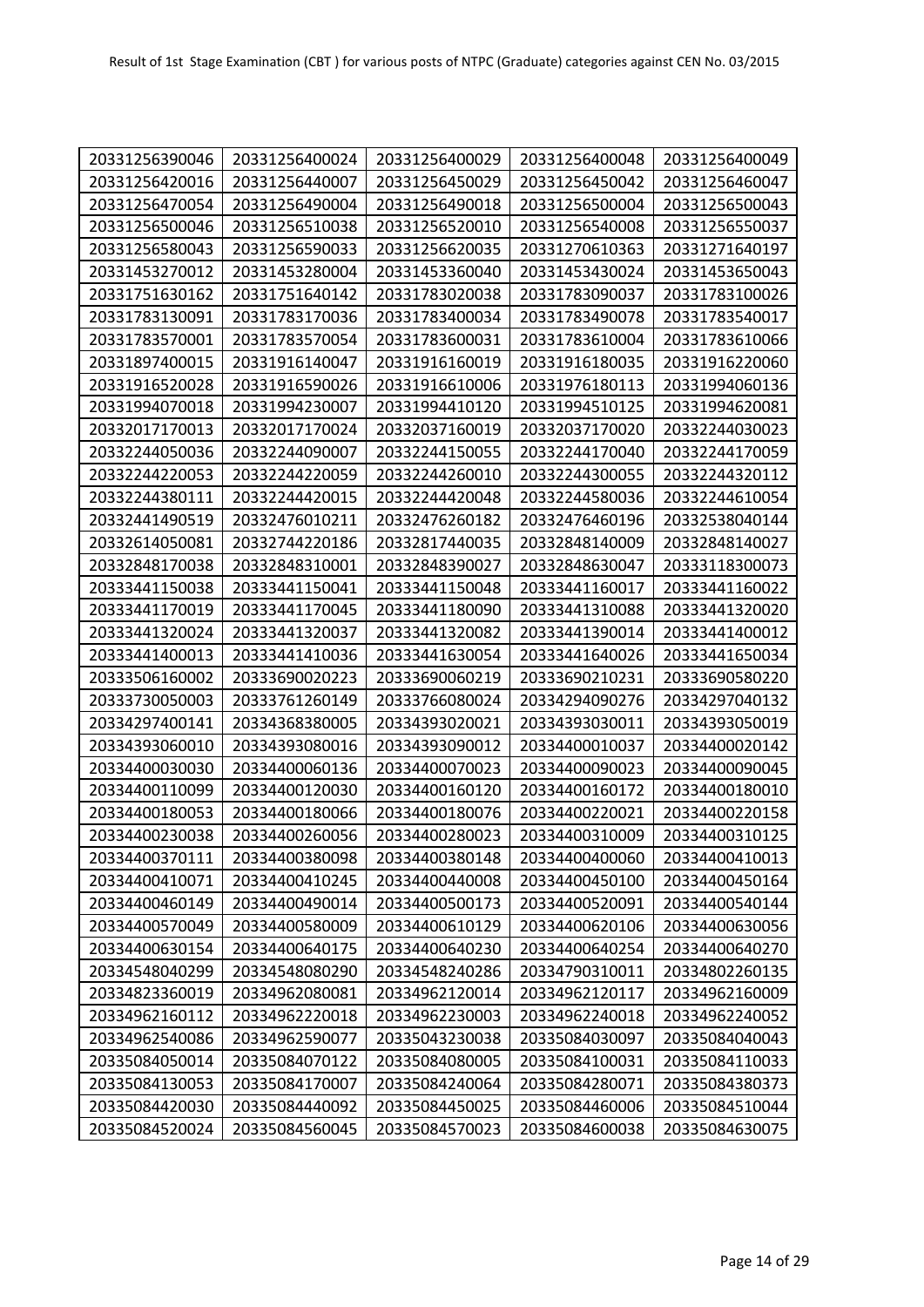| 20337797170005<br>20337850170450<br>20337872030948<br>20337908060207<br>20337924410172<br>20337924650172<br>20337937520354<br>20337937570328<br>20337938520346<br>20337938560354<br>20337963330623<br>20337963470632<br>20337972050341<br>20337972090353<br>20337972160346<br>20337989070010<br>20337972510336<br>20337972580352<br>20337972640352<br>20337991010092<br>20337991030021<br>20337991070105<br>20337991080203<br>20337991090043<br>20337991100073<br>20337991110148<br>20337991170139<br>20337991180153<br>20337991220214<br>20337991250012<br>20337991260177<br>20337991280036<br>20337991290119<br>20337991300173<br>20337991440036<br>20337991550064<br>20337991570040<br>20338000010578<br>20338000030486<br>20338000030495<br>20338000040488<br>20338000050048<br>20338000060032<br>20338000060305<br>20338000060494<br>20338000060739<br>20338000060782<br>20338000060868<br>20338000070187<br>20338000070559<br>20338000070746<br>20338000080068<br>20338000080232<br>20338000080291<br>20338000080637<br>20338000080893<br>20338000080915<br>20338000090104<br>20338000090145<br>20338000090176<br>20338000090445<br>20338000090559<br>20338000090581<br>20338000090589<br>20338000090707<br>20338000090824<br>20338000090998<br>20338000091021<br>20338000100381<br>20338000100585<br>20338000100669<br>20338000110094<br>20338000110913<br>20338000111061<br>20338000120027 |
|----------------------------------------------------------------------------------------------------------------------------------------------------------------------------------------------------------------------------------------------------------------------------------------------------------------------------------------------------------------------------------------------------------------------------------------------------------------------------------------------------------------------------------------------------------------------------------------------------------------------------------------------------------------------------------------------------------------------------------------------------------------------------------------------------------------------------------------------------------------------------------------------------------------------------------------------------------------------------------------------------------------------------------------------------------------------------------------------------------------------------------------------------------------------------------------------------------------------------------------------------------------------------------------------------------------------------------------------------------------------------------------------------|
|                                                                                                                                                                                                                                                                                                                                                                                                                                                                                                                                                                                                                                                                                                                                                                                                                                                                                                                                                                                                                                                                                                                                                                                                                                                                                                                                                                                                    |
|                                                                                                                                                                                                                                                                                                                                                                                                                                                                                                                                                                                                                                                                                                                                                                                                                                                                                                                                                                                                                                                                                                                                                                                                                                                                                                                                                                                                    |
|                                                                                                                                                                                                                                                                                                                                                                                                                                                                                                                                                                                                                                                                                                                                                                                                                                                                                                                                                                                                                                                                                                                                                                                                                                                                                                                                                                                                    |
|                                                                                                                                                                                                                                                                                                                                                                                                                                                                                                                                                                                                                                                                                                                                                                                                                                                                                                                                                                                                                                                                                                                                                                                                                                                                                                                                                                                                    |
|                                                                                                                                                                                                                                                                                                                                                                                                                                                                                                                                                                                                                                                                                                                                                                                                                                                                                                                                                                                                                                                                                                                                                                                                                                                                                                                                                                                                    |
|                                                                                                                                                                                                                                                                                                                                                                                                                                                                                                                                                                                                                                                                                                                                                                                                                                                                                                                                                                                                                                                                                                                                                                                                                                                                                                                                                                                                    |
|                                                                                                                                                                                                                                                                                                                                                                                                                                                                                                                                                                                                                                                                                                                                                                                                                                                                                                                                                                                                                                                                                                                                                                                                                                                                                                                                                                                                    |
|                                                                                                                                                                                                                                                                                                                                                                                                                                                                                                                                                                                                                                                                                                                                                                                                                                                                                                                                                                                                                                                                                                                                                                                                                                                                                                                                                                                                    |
|                                                                                                                                                                                                                                                                                                                                                                                                                                                                                                                                                                                                                                                                                                                                                                                                                                                                                                                                                                                                                                                                                                                                                                                                                                                                                                                                                                                                    |
|                                                                                                                                                                                                                                                                                                                                                                                                                                                                                                                                                                                                                                                                                                                                                                                                                                                                                                                                                                                                                                                                                                                                                                                                                                                                                                                                                                                                    |
|                                                                                                                                                                                                                                                                                                                                                                                                                                                                                                                                                                                                                                                                                                                                                                                                                                                                                                                                                                                                                                                                                                                                                                                                                                                                                                                                                                                                    |
|                                                                                                                                                                                                                                                                                                                                                                                                                                                                                                                                                                                                                                                                                                                                                                                                                                                                                                                                                                                                                                                                                                                                                                                                                                                                                                                                                                                                    |
|                                                                                                                                                                                                                                                                                                                                                                                                                                                                                                                                                                                                                                                                                                                                                                                                                                                                                                                                                                                                                                                                                                                                                                                                                                                                                                                                                                                                    |
|                                                                                                                                                                                                                                                                                                                                                                                                                                                                                                                                                                                                                                                                                                                                                                                                                                                                                                                                                                                                                                                                                                                                                                                                                                                                                                                                                                                                    |
|                                                                                                                                                                                                                                                                                                                                                                                                                                                                                                                                                                                                                                                                                                                                                                                                                                                                                                                                                                                                                                                                                                                                                                                                                                                                                                                                                                                                    |
| 20338000120041<br>20338000120051<br>20338000120301<br>20338000120671<br>20338000120757                                                                                                                                                                                                                                                                                                                                                                                                                                                                                                                                                                                                                                                                                                                                                                                                                                                                                                                                                                                                                                                                                                                                                                                                                                                                                                             |
| 20338000120870<br>20338000130042<br>20338000130208<br>20338000130322<br>20338000140043                                                                                                                                                                                                                                                                                                                                                                                                                                                                                                                                                                                                                                                                                                                                                                                                                                                                                                                                                                                                                                                                                                                                                                                                                                                                                                             |
| 20338000140082<br>20338000140370<br>20338000140527<br>20338000140062<br>20338000140994                                                                                                                                                                                                                                                                                                                                                                                                                                                                                                                                                                                                                                                                                                                                                                                                                                                                                                                                                                                                                                                                                                                                                                                                                                                                                                             |
| 20338000150306<br>20338000150661<br>20338000150741<br>20338000160634<br>20338000160969                                                                                                                                                                                                                                                                                                                                                                                                                                                                                                                                                                                                                                                                                                                                                                                                                                                                                                                                                                                                                                                                                                                                                                                                                                                                                                             |
| 20338000170067<br>20338000170144<br>20338000170216<br>20338000170233<br>20338000170379                                                                                                                                                                                                                                                                                                                                                                                                                                                                                                                                                                                                                                                                                                                                                                                                                                                                                                                                                                                                                                                                                                                                                                                                                                                                                                             |
| 20338000170455<br>20338000170457<br>20338000170721<br>20338000171082<br>20338000180656                                                                                                                                                                                                                                                                                                                                                                                                                                                                                                                                                                                                                                                                                                                                                                                                                                                                                                                                                                                                                                                                                                                                                                                                                                                                                                             |
| 20338000220052<br>20338000220211<br>20338000220292<br>20338000220503<br>20338000220986                                                                                                                                                                                                                                                                                                                                                                                                                                                                                                                                                                                                                                                                                                                                                                                                                                                                                                                                                                                                                                                                                                                                                                                                                                                                                                             |
| 20338000220987<br>20338000221043<br>20338000221056<br>20338000230078<br>20338000230095                                                                                                                                                                                                                                                                                                                                                                                                                                                                                                                                                                                                                                                                                                                                                                                                                                                                                                                                                                                                                                                                                                                                                                                                                                                                                                             |
| 20338000230101<br>20338000230597<br>20338000230624<br>20338000240551<br>20338000240610                                                                                                                                                                                                                                                                                                                                                                                                                                                                                                                                                                                                                                                                                                                                                                                                                                                                                                                                                                                                                                                                                                                                                                                                                                                                                                             |
| 20338000250049<br>20338000250248<br>20338000250594<br>20338000270108<br>20338000270234                                                                                                                                                                                                                                                                                                                                                                                                                                                                                                                                                                                                                                                                                                                                                                                                                                                                                                                                                                                                                                                                                                                                                                                                                                                                                                             |
| 20338000270491<br>20338000280063<br>20338000290027<br>20338000290144<br>20338000290330                                                                                                                                                                                                                                                                                                                                                                                                                                                                                                                                                                                                                                                                                                                                                                                                                                                                                                                                                                                                                                                                                                                                                                                                                                                                                                             |
| 20338000290517<br>20338000290929<br>20338000300262<br>20338000300788<br>20338000310046                                                                                                                                                                                                                                                                                                                                                                                                                                                                                                                                                                                                                                                                                                                                                                                                                                                                                                                                                                                                                                                                                                                                                                                                                                                                                                             |
| 20338000310084<br>20338000360226<br>20338000370098<br>20338000370394<br>20338000370599                                                                                                                                                                                                                                                                                                                                                                                                                                                                                                                                                                                                                                                                                                                                                                                                                                                                                                                                                                                                                                                                                                                                                                                                                                                                                                             |
| 20338000380251<br>20338000380277<br>20338000380337<br>20338000380594<br>20338000380803                                                                                                                                                                                                                                                                                                                                                                                                                                                                                                                                                                                                                                                                                                                                                                                                                                                                                                                                                                                                                                                                                                                                                                                                                                                                                                             |
| 20338000380820<br>20338000390200<br>20338000400538<br>20338000400717<br>20338000400869                                                                                                                                                                                                                                                                                                                                                                                                                                                                                                                                                                                                                                                                                                                                                                                                                                                                                                                                                                                                                                                                                                                                                                                                                                                                                                             |
| 20338000410216<br>20338000410234<br>20338000410266<br>20338000410431<br>20338000410527                                                                                                                                                                                                                                                                                                                                                                                                                                                                                                                                                                                                                                                                                                                                                                                                                                                                                                                                                                                                                                                                                                                                                                                                                                                                                                             |
| 20338000410937<br>20338000420076<br>20338000420139<br>20338000420199<br>20338000430077                                                                                                                                                                                                                                                                                                                                                                                                                                                                                                                                                                                                                                                                                                                                                                                                                                                                                                                                                                                                                                                                                                                                                                                                                                                                                                             |
| 20338000430354<br>20338000430773<br>20338000440091<br>20338000440229<br>20338000440265                                                                                                                                                                                                                                                                                                                                                                                                                                                                                                                                                                                                                                                                                                                                                                                                                                                                                                                                                                                                                                                                                                                                                                                                                                                                                                             |
| 20338000440385<br>20338000440399<br>20338000450106<br>20338000450472<br>20338000450557                                                                                                                                                                                                                                                                                                                                                                                                                                                                                                                                                                                                                                                                                                                                                                                                                                                                                                                                                                                                                                                                                                                                                                                                                                                                                                             |
| 20338000470062<br>20338000470084<br>20338000470106<br>20338000460836<br>20338000470289                                                                                                                                                                                                                                                                                                                                                                                                                                                                                                                                                                                                                                                                                                                                                                                                                                                                                                                                                                                                                                                                                                                                                                                                                                                                                                             |
| 20338000470307<br>20338000470343<br>20338000470400<br>20338000470421<br>20338000480241                                                                                                                                                                                                                                                                                                                                                                                                                                                                                                                                                                                                                                                                                                                                                                                                                                                                                                                                                                                                                                                                                                                                                                                                                                                                                                             |
| 20338000480392<br>20338000480450<br>20338000480803<br>20338000500151<br>20338000510590                                                                                                                                                                                                                                                                                                                                                                                                                                                                                                                                                                                                                                                                                                                                                                                                                                                                                                                                                                                                                                                                                                                                                                                                                                                                                                             |
| 20338000520723<br>20338000530282<br>20338000520557<br>20338000530051<br>20338000530635                                                                                                                                                                                                                                                                                                                                                                                                                                                                                                                                                                                                                                                                                                                                                                                                                                                                                                                                                                                                                                                                                                                                                                                                                                                                                                             |
| 20338000530703<br>20338000530732<br>20338000540153<br>20338000550088<br>20338000550235                                                                                                                                                                                                                                                                                                                                                                                                                                                                                                                                                                                                                                                                                                                                                                                                                                                                                                                                                                                                                                                                                                                                                                                                                                                                                                             |
| 20338000550416<br>20338000560150<br>20338000560719<br>20338000580256<br>20338000550457                                                                                                                                                                                                                                                                                                                                                                                                                                                                                                                                                                                                                                                                                                                                                                                                                                                                                                                                                                                                                                                                                                                                                                                                                                                                                                             |
| 20338000600499<br>20338000600632<br>20338000610074<br>20338000640171<br>20338000650109                                                                                                                                                                                                                                                                                                                                                                                                                                                                                                                                                                                                                                                                                                                                                                                                                                                                                                                                                                                                                                                                                                                                                                                                                                                                                                             |
| 20338000650552<br>20338000650619<br>20338035100007<br>20338040010550<br>20338040070560                                                                                                                                                                                                                                                                                                                                                                                                                                                                                                                                                                                                                                                                                                                                                                                                                                                                                                                                                                                                                                                                                                                                                                                                                                                                                                             |
| 20338041650595<br>20338116440079<br>20338041570580<br>20338044040050<br>20340019350155                                                                                                                                                                                                                                                                                                                                                                                                                                                                                                                                                                                                                                                                                                                                                                                                                                                                                                                                                                                                                                                                                                                                                                                                                                                                                                             |
| 20340116170315<br>20340122380397<br>20340133120245<br>20340161160254<br>20340161270268                                                                                                                                                                                                                                                                                                                                                                                                                                                                                                                                                                                                                                                                                                                                                                                                                                                                                                                                                                                                                                                                                                                                                                                                                                                                                                             |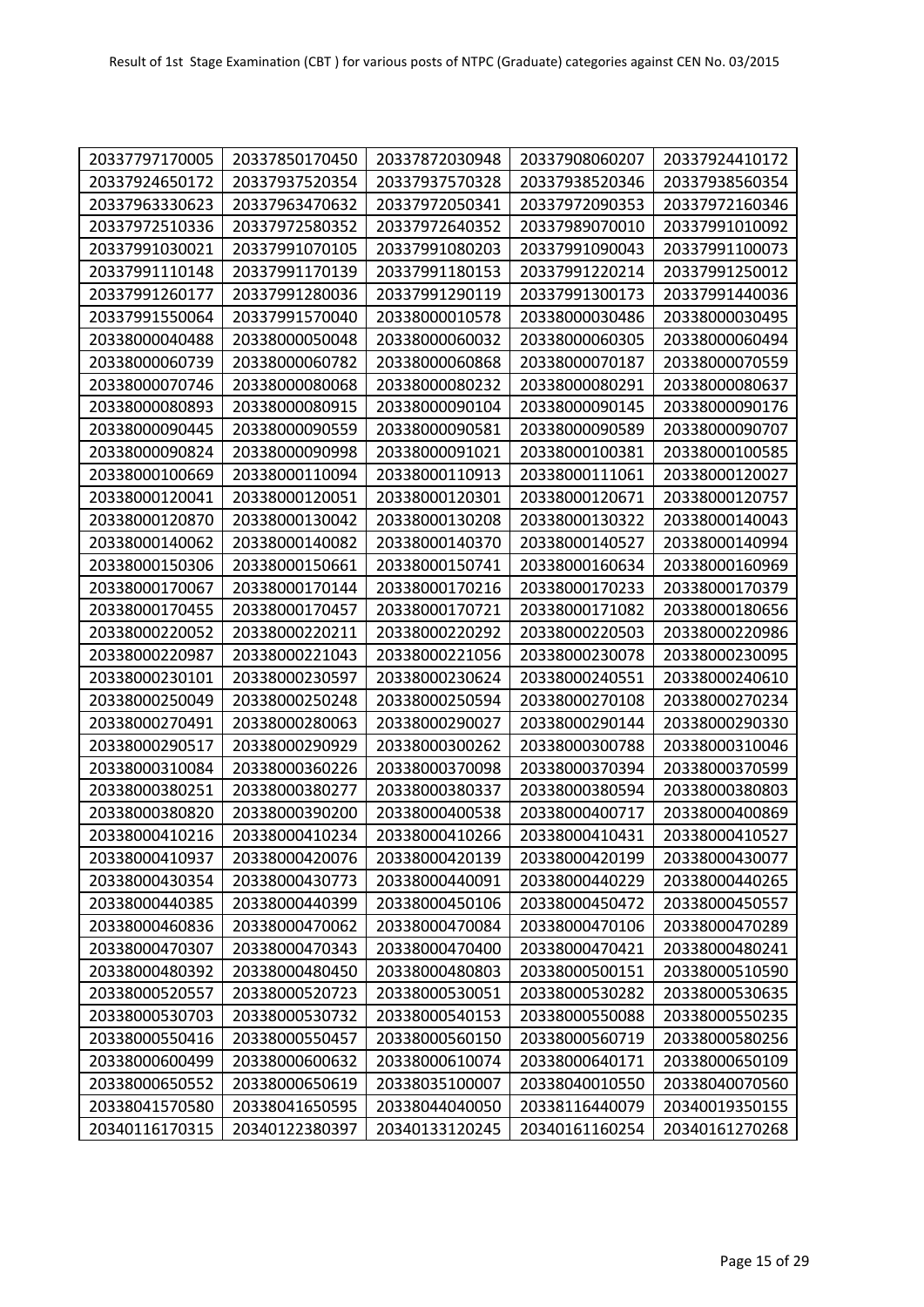| 20340161300262 | 20340171300007 | 20340243150366 | 20340335010009 | 20340335160002 |
|----------------|----------------|----------------|----------------|----------------|
| 20340335270002 | 20340338040166 | 20340345200100 | 20340348010099 | 20340384010318 |
| 20340384010336 | 20340393170090 | 20340404230877 | 20340404240882 | 20340415030004 |
| 20340415480005 | 20340421410280 | 20340426130029 | 20340426260030 | 20340430070005 |
| 20340430160004 | 20340430400007 | 20340437100188 | 20340443050620 | 20340443070590 |
| 20340443280517 | 20340443310516 | 20340451130317 | 20340451150298 | 20340451210314 |
| 20340451520240 | 20340451520241 | 20340454380250 | 20340479170009 | 20340504090074 |
| 20340543080083 | 20340543560075 | 20340544260218 | 20340547390182 | 20340547450191 |
| 20340548580087 | 20340570440010 | 20340570510004 | 20340583340184 | 20340603160180 |
| 20340609230003 | 20340609270002 | 20340612080507 | 20340612170509 | 20340612200505 |
| 20340612340526 | 20340612550514 | 20340612590531 | 20340618040134 | 20340630200081 |
| 20340636480175 | 20340643150014 | 20340643250004 | 20340643280006 | 20340643670015 |
| 20340653170193 | 20340653270127 | 20340663130023 | 20340663170016 | 20340663190018 |
| 20340673020292 | 20340673020293 | 20340673040277 | 20340673060283 | 20340673080255 |
| 20340673100313 | 20340673110293 | 20340673130303 | 20340673150310 | 20340673150311 |
| 20340673160282 | 20340673180302 | 20340673220280 | 20340673220283 | 20340673230290 |
| 20340673230292 | 20340673350268 | 20340673350270 | 20340673350279 | 20340673360300 |
| 20340673360309 | 20340673370270 | 20340673390279 | 20340673390281 | 20340673390288 |
| 20340673410285 | 20340673410294 | 20340673420290 | 20340673430290 | 20340673450311 |
| 20340673460282 | 20340673460284 | 20340673490274 | 20340673510282 | 20340673530320 |
| 20340673530321 | 20340673550317 | 20340673550322 | 20340673570284 | 20340673570285 |
| 20340673600317 | 20340673610293 | 20340673620276 | 20340673640295 | 20340673650293 |
| 20340692210022 | 20340725620454 | 20340726130171 | 20340832080075 | 20340834120534 |
| 20340855170077 | 20340859040486 | 20340859390470 | 20340877120088 | 20340905350662 |
| 20340905410662 | 20340913250275 | 20340925140244 | 20340925170245 | 20341039120042 |
| 20341039130039 | 20341039420036 | 20341039650038 | 20341041150471 | 20341041490135 |
| 20341118130442 | 20341118190418 | 20341118240410 | 20341118260408 | 20341122210292 |
| 20341122310309 | 20341122390301 | 20341122530306 | 20341122590282 | 20341125440266 |
| 20341130130159 | 20341130140130 | 20341130150016 | 20341130150037 | 20341130150062 |
| 20341130170005 | 20341130170020 | 20341130170047 | 20341130180050 | 20341130390077 |
| 20341130630011 | 20341130630062 | 20341130640032 | 20341130650070 | 20341131270116 |
| 20341131400201 | 20341131550116 | 20341131640201 | 20341133130047 | 20341133160010 |
| 20341133170040 | 20341133180006 | 20341160170026 | 20341200640080 | 20341209120005 |
| 20341209150007 | 20341209160008 | 20341209180003 | 20341209220012 | 20341209440005 |
| 20341209450012 | 20341209490011 | 20341209520010 | 20341209520011 | 20341209530005 |
| 20341209620009 | 20341249430012 | 20341256010009 | 20341256010016 | 20341256010022 |
| 20341256010041 | 20341256020028 | 20341256030014 | 20341256030017 | 20341256030019 |
| 20341256030020 | 20341256030028 | 20341256030034 | 20341256050004 | 20341256050017 |
| 20341256050030 | 20341256050034 | 20341256050059 | 20341256060008 | 20341256060014 |
| 20341256060018 | 20341256060037 | 20341256060043 | 20341256060053 | 20341256070010 |
| 20341256070011 | 20341256070018 | 20341256070041 | 20341256080012 | 20341256080014 |
| 20341256080018 | 20341256080021 | 20341256080053 | 20341256090009 | 20341256090019 |
| 20341256090024 | 20341256090026 | 20341256090043 | 20341256100006 | 20341256100009 |
| 20341256100026 | 20341256100035 | 20341256100045 | 20341256100047 | 20341256100054 |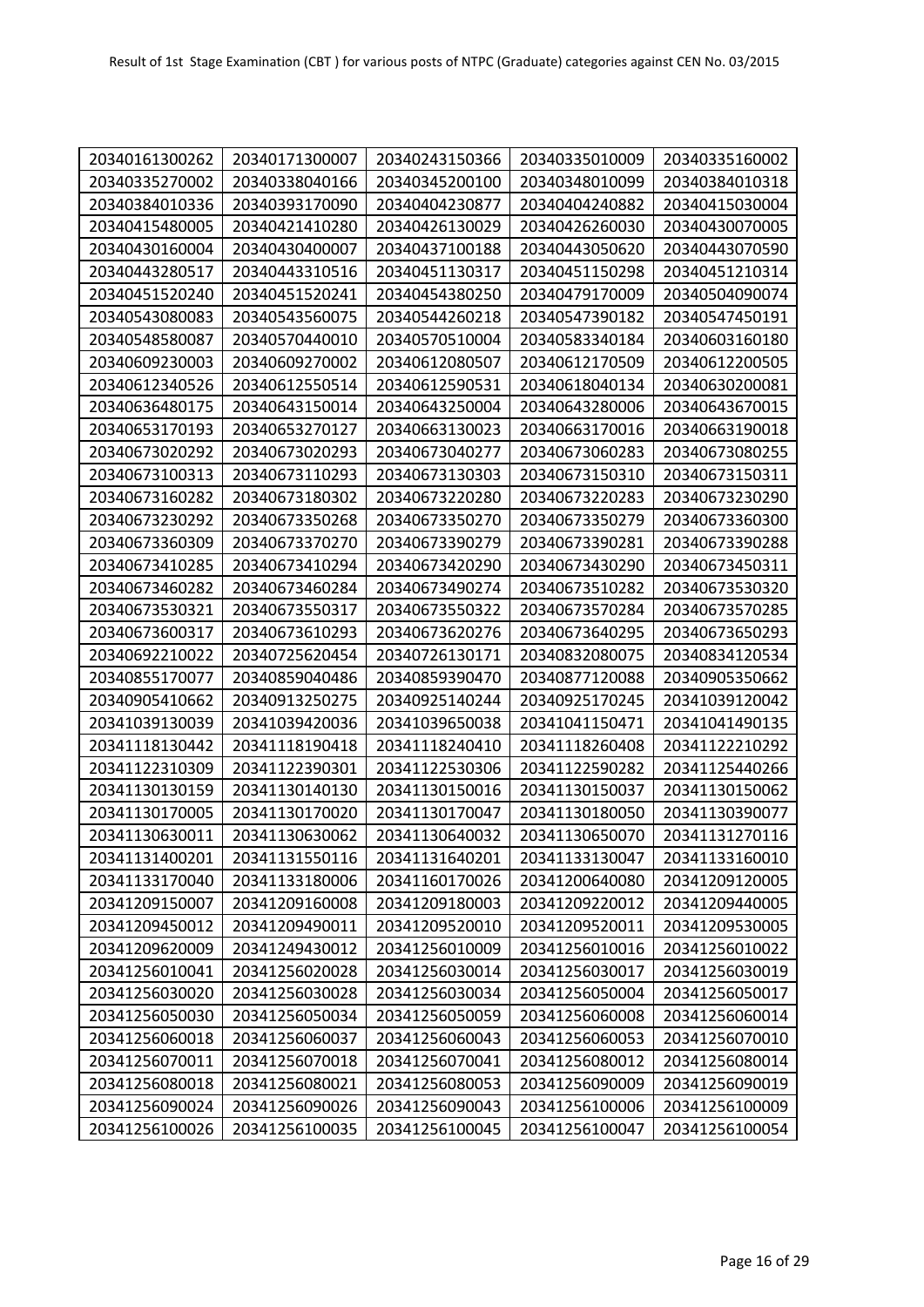| 20341256110008 | 20341256110009 | 20341256110029 | 20341256110030 | 20341256110032 |
|----------------|----------------|----------------|----------------|----------------|
| 20341256110044 | 20341256120007 | 20341256120019 | 20341256120028 | 20341256120049 |
| 20341256120053 | 20341256130002 | 20341256130005 | 20341256130033 | 20341256130051 |
| 20341256140001 | 20341256140011 | 20341256140021 | 20341256140023 | 20341256140032 |
| 20341256140038 | 20341256140048 | 20341256150019 | 20341256150053 | 20341256150055 |
| 20341256150058 | 20341256160015 | 20341256160016 | 20341256160040 | 20341256160042 |
| 20341256170010 | 20341256170013 | 20341256170018 | 20341256180012 | 20341256180021 |
| 20341256180024 | 20341256190004 | 20341256190006 | 20341256190016 | 20341256190019 |
| 20341256190040 | 20341256190043 | 20341256190048 | 20341256200002 | 20341256200005 |
| 20341256200023 | 20341256200025 | 20341256200026 | 20341256210025 | 20341256210035 |
| 20341256210040 | 20341256220035 | 20341256220037 | 20341256230004 | 20341256230005 |
| 20341256230018 | 20341256230031 | 20341256240007 | 20341256250028 | 20341256250031 |
| 20341256250039 | 20341256260012 | 20341256260017 | 20341256260020 | 20341256260023 |
| 20341256260028 | 20341256260051 | 20341256270004 | 20341256270005 | 20341256280008 |
| 20341256290013 | 20341256290021 | 20341256290026 | 20341256300022 | 20341256300038 |
| 20341256300050 | 20341256310030 | 20341256310048 | 20341256320022 | 20341256320027 |
| 20341256320049 | 20341256330020 | 20341256330035 | 20341256330040 | 20341256340012 |
| 20341256340038 | 20341256340041 | 20341256340053 | 20341256350020 | 20341256350036 |
| 20341256350048 | 20341256350055 | 20341256360008 | 20341256360009 | 20341256360010 |
| 20341256360018 | 20341256360022 | 20341256360026 | 20341256370010 | 20341256370012 |
| 20341256370026 | 20341256370028 | 20341256370041 | 20341256370057 | 20341256380010 |
| 20341256380014 | 20341256380019 | 20341256380043 | 20341256390012 | 20341256390014 |
| 20341256390034 | 20341256390036 | 20341256390048 | 20341256400001 | 20341256400003 |
| 20341256400005 | 20341256400006 | 20341256400007 | 20341256400021 | 20341256400026 |
| 20341256400042 | 20341256400051 | 20341256410013 | 20341256420014 | 20341256430007 |
| 20341256430012 | 20341256430037 | 20341256440009 | 20341256440015 | 20341256440024 |
| 20341256440029 | 20341256440033 | 20341256440038 | 20341256450007 | 20341256450009 |
| 20341256450023 | 20341256450027 | 20341256450032 | 20341256460032 | 20341256470003 |
| 20341256470012 | 20341256470016 | 20341256470021 | 20341256470037 | 20341256470047 |
| 20341256470052 | 20341256480034 | 20341256480040 | 20341256490025 | 20341256490037 |
| 20341256490040 | 20341256490055 | 20341256500053 | 20341256510010 | 20341256510013 |
| 20341256520003 | 20341256520004 | 20341256520006 | 20341256520025 | 20341256520029 |
| 20341256530048 | 20341256530050 | 20341256540025 | 20341256570008 | 20341256600007 |
| 20341256600010 | 20341256620044 | 20341263190002 | 20341266010118 | 20341266010121 |
| 20341266010127 | 20341266020109 | 20341266030104 | 20341266040106 | 20341266040107 |
| 20341266040110 | 20341266040112 | 20341266040116 | 20341266040118 | 20341266050115 |
| 20341266050119 | 20341266050126 | 20341266050128 | 20341266060105 | 20341266070113 |
| 20341266070128 | 20341266080104 | 20341266080109 | 20341266100119 | 20341266100137 |
| 20341266110131 | 20341266120099 | 20341266120109 | 20341266120146 | 20341266130101 |
| 20341266140119 | 20341266140127 | 20341266150116 | 20341266150117 | 20341266150141 |
| 20341266160131 | 20341266170109 | 20341266170137 | 20341266180108 | 20341266180140 |
| 20341266190112 | 20341266200107 | 20341266200121 | 20341266220134 | 20341266230137 |
| 20341266240122 | 20341266250104 | 20341266250115 | 20341266250132 | 20341266270115 |
| 20341266270116 | 20341266270117 | 20341266280117 | 20341266290105 | 20341266290114 |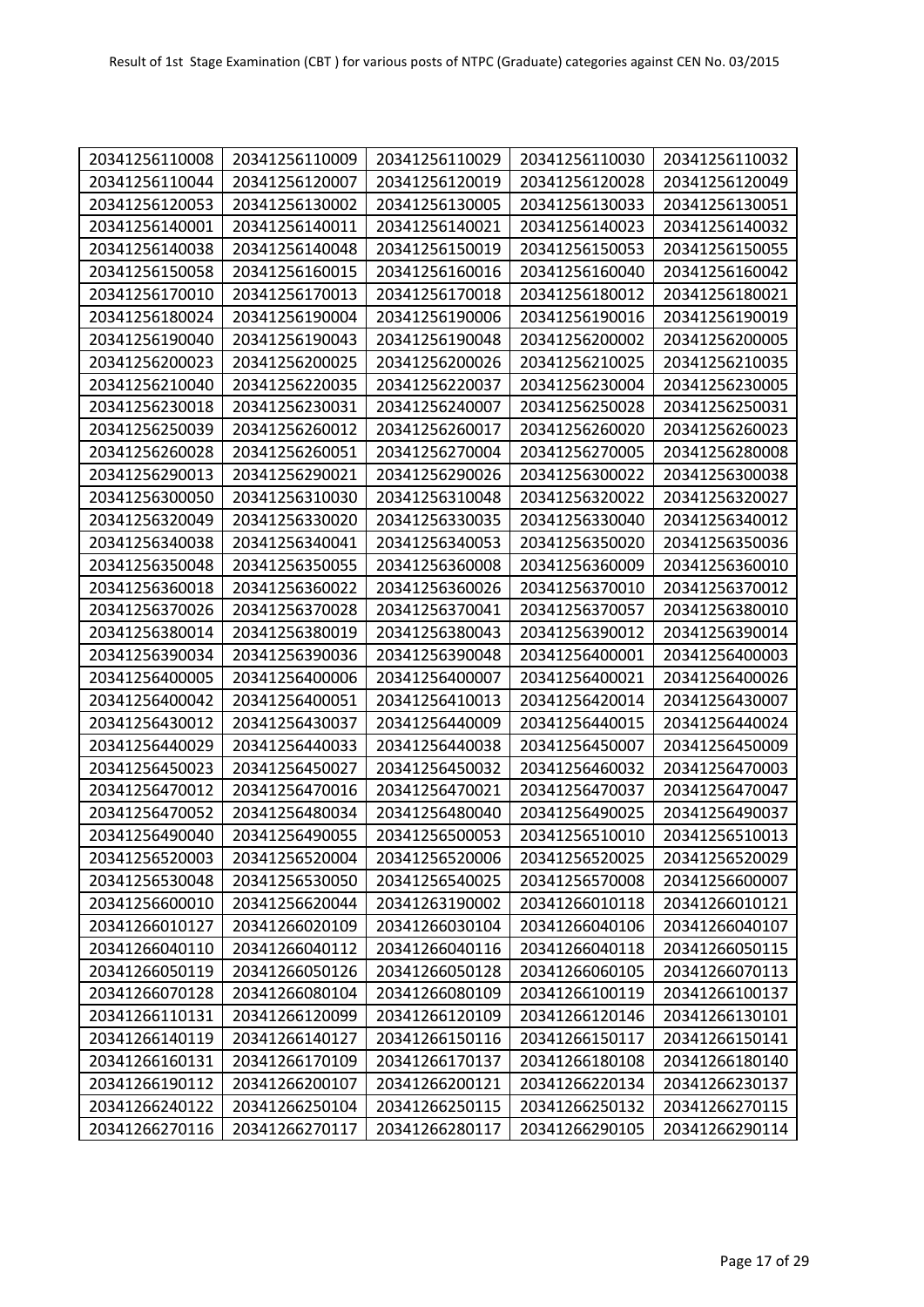| 20341266290124 | 20341266300088 | 20341266300108 | 20341266310115 | 20341266310116 |
|----------------|----------------|----------------|----------------|----------------|
| 20341266310133 | 20341266310146 | 20341266320117 | 20341266330139 | 20341266340096 |
| 20341266340116 | 20341266350113 | 20341266370113 | 20341266380106 | 20341266380113 |
| 20341266380125 | 20341266390115 | 20341266390116 | 20341266390118 | 20341266390128 |
| 20341266400097 | 20341266400122 | 20341266410093 | 20341266410108 | 20341266420105 |
| 20341266420117 | 20341266430147 | 20341266440111 | 20341266440125 | 20341266450110 |
| 20341266460119 | 20341266470121 | 20341266470145 | 20341266480097 | 20341266490130 |
| 20341266500108 | 20341266510159 | 20341266530135 | 20341266540158 | 20341266550148 |
| 20341266550163 | 20341266560137 | 20341266560145 | 20341266570147 | 20341266570166 |
| 20341266580154 | 20341266580155 | 20341266600147 | 20341266610150 | 20341266620153 |
| 20341266620161 | 20341266640142 | 20341266640148 | 20341266650147 | 20341270180638 |
| 20341270250406 | 20341271030208 | 20341331070075 | 20341359130045 | 20341359160047 |
| 20341359160049 | 20341365050013 | 20341365140014 | 20341365460016 | 20341432250035 |
| 20341453050015 | 20341453090013 | 20341453110004 | 20341453110030 | 20341453160003 |
| 20341453170044 | 20341453220008 | 20341453220020 | 20341453260020 | 20341453380004 |
| 20341453460030 | 20341453470017 | 20341453500010 | 20341453580007 | 20341477120011 |
| 20341477230010 | 20341479040053 | 20341479050053 | 20341479060059 | 20341479070048 |
| 20341479070054 | 20341479070059 | 20341479090057 | 20341479100059 | 20341479110046 |
| 20341479120054 | 20341479130052 | 20341479150047 | 20341479150053 | 20341479150058 |
| 20341479160052 | 20341479170057 | 20341479180069 | 20341479190058 | 20341479190074 |
| 20341479200069 | 20341479210067 | 20341479220066 | 20341479230054 | 20341479230059 |
| 20341479240048 | 20341479240053 | 20341479260052 | 20341479280048 | 20341479300063 |
| 20341479300066 | 20341479340060 | 20341479340065 | 20341479350067 | 20341479360052 |
| 20341479360055 | 20341479370057 | 20341479410053 | 20341479420057 | 20341479420064 |
| 20341479430057 | 20341479440058 | 20341479450050 | 20341479460051 | 20341479470061 |
| 20341479480057 | 20341479500069 | 20341479520049 | 20341479530053 | 20341479560065 |
| 20341479570068 | 20341479580060 | 20341479600065 | 20341479610056 | 20341479620050 |
| 20341479620066 | 20341479640065 | 20341479650057 | 20341486150028 | 20341492300009 |
| 20341505400110 | 20341638030041 | 20341669490033 | 20341674100099 | 20341674200106 |
| 20341677650133 | 20341681320197 | 20341727110434 | 20341727230379 | 20341727370391 |
| 20341727390416 | 20341727470384 | 20341727480381 | 20341728630172 | 20341751140102 |
| 20341751140117 | 20341751150108 | 20341751160146 | 20341751170170 | 20341751310003 |
| 20341751410004 | 20341751630013 | 20341751630061 | 20341751630063 | 20341751650107 |
| 20341751650116 | 20341764310015 | 20341768150109 | 20341768170129 | 20341768640123 |
| 20341773190425 | 20341773190427 | 20341773270424 | 20341773280417 | 20341773320026 |
| 20341773360419 | 20341773460411 | 20341773500432 | 20341773540436 | 20341773550426 |
| 20341773580408 | 20341773590415 | 20341773650416 | 20341783030060 | 20341783060043 |
| 20341783070061 | 20341783070093 | 20341783070106 | 20341783100052 | 20341783100079 |
| 20341783110037 | 20341783130004 | 20341783150004 | 20341783160064 | 20341783230008 |
| 20341783240050 | 20341783240082 | 20341783290003 | 20341783290009 | 20341783370038 |
| 20341783370060 | 20341783430085 | 20341783450036 | 20341783460033 | 20341783480052 |
| 20341783500027 | 20341783500083 | 20341783540030 | 20341783570035 | 20341783610031 |
| 20341783620011 | 20341792330010 | 20341806300101 | 20341807350059 | 20341820130012 |
| 20341825400067 | 20341830060180 | 20341830080173 | 20341845110172 | 20341852150240 |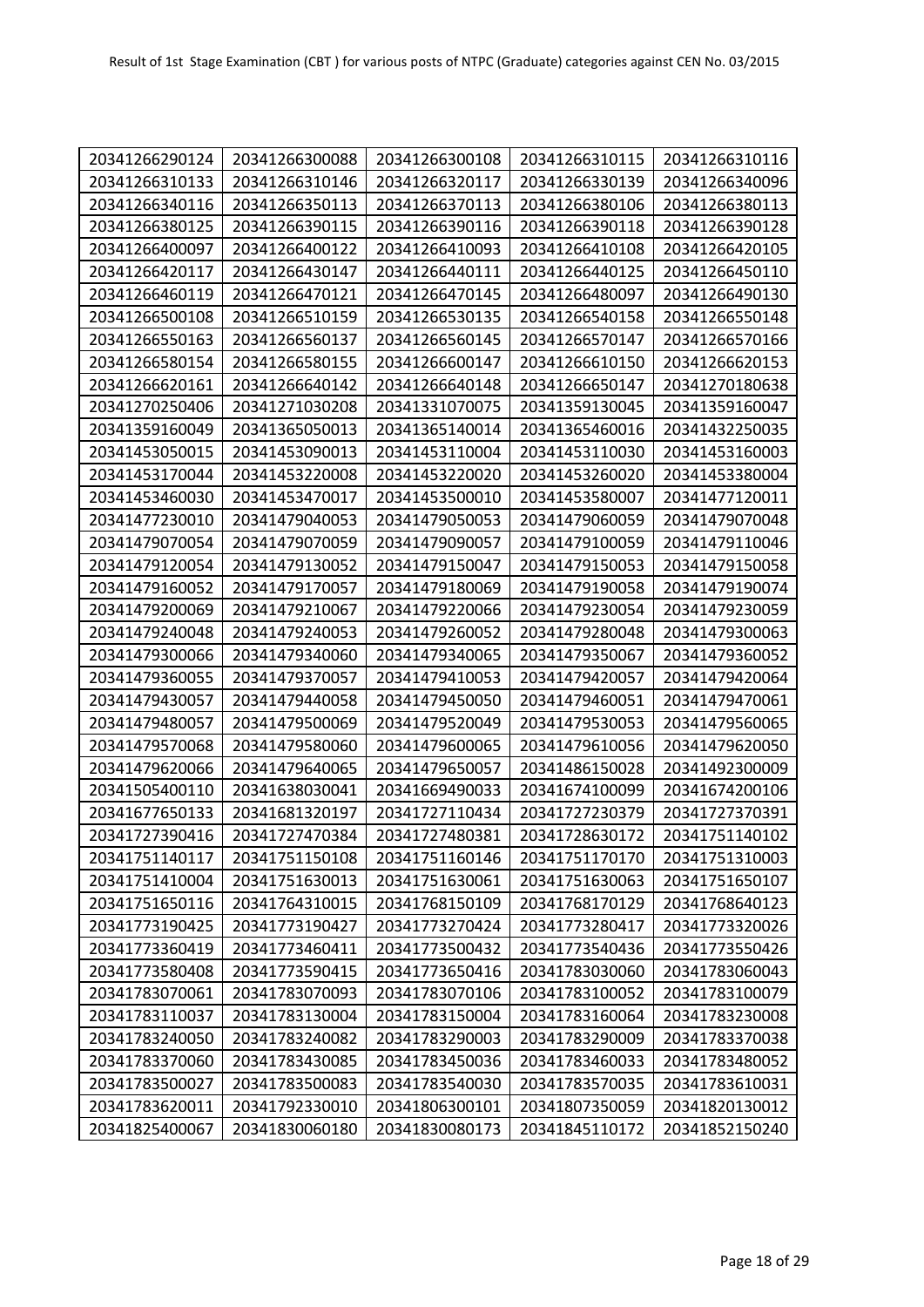| 20341867120009 | 20341867200011 | 20341884110008 | 20341884420016 | 20341885550036 |
|----------------|----------------|----------------|----------------|----------------|
| 20341893080072 | 20341893210074 | 20341893520073 | 20341893520074 | 20341897020006 |
| 20341897300014 | 20341897360026 | 20341897390016 | 20341898260001 | 20341898370002 |
| 20341903510080 | 20341914230142 | 20341916020014 | 20341916020034 | 20341916110028 |
| 20341916130014 | 20341916130034 | 20341916220026 | 20341916230010 | 20341916230025 |
| 20341916230047 | 20341916230049 | 20341916250043 | 20341916260011 | 20341916300062 |
| 20341916330028 | 20341916330037 | 20341916330065 | 20341916340006 | 20341916420053 |
| 20341916480066 | 20341916490033 | 20341916490046 | 20341916500031 | 20341916500033 |
| 20341916510028 | 20341916540029 | 20341916560036 | 20341916580017 | 20341916610059 |
| 20341916620039 | 20341916640003 | 20341916640041 | 20341916640057 | 20341927320004 |
| 20341942010008 | 20341942010010 | 20341951130013 | 20341951360021 | 20341976180114 |
| 20341976180116 | 20341976590048 | 20341981100178 | 20341994030002 | 20341994030018 |
| 20341994050046 | 20341994060066 | 20341994060070 | 20341994070036 | 20341994080098 |
| 20341994090060 | 20341994090113 | 20341994090114 | 20341994110147 | 20341994120037 |
| 20341994120053 | 20341994130053 | 20341994130072 | 20341994170098 | 20341994180020 |
| 20341994180032 | 20341994220019 | 20341994220113 | 20341994220149 | 20341994230006 |
| 20341994230056 | 20341994230059 | 20341994240037 | 20341994240152 | 20341994260058 |
| 20341994270065 | 20341994290031 | 20341994290076 | 20341994290140 | 20341994300010 |
| 20341994300023 | 20341994300059 | 20341994300067 | 20341994360007 | 20341994360017 |
| 20341994360022 | 20341994360054 | 20341994360109 | 20341994360150 | 20341994370009 |
| 20341994370019 | 20341994370056 | 20341994370061 | 20341994370076 | 20341994370113 |
| 20341994370125 | 20341994370135 | 20341994380103 | 20341994390062 | 20341994390106 |
| 20341994400079 | 20341994400108 | 20341994410043 | 20341994420023 | 20341994420067 |
| 20341994430006 | 20341994430073 | 20341994430084 | 20341994430101 | 20341994440050 |
| 20341994440096 | 20341994450055 | 20341994450111 | 20341994450133 | 20341994460012 |
| 20341994470061 | 20341994490010 | 20341994490028 | 20341994490083 | 20341994490112 |
| 20341994500013 | 20341994500047 | 20341994500059 | 20341994500077 | 20341994510079 |
| 20341994520047 | 20341994520097 | 20341994520119 | 20341994530010 | 20341994530145 |
| 20341994540054 | 20341994550011 | 20341994550108 | 20341994560100 | 20341994600066 |
| 20341994620042 | 20341994650037 | 20342017170003 | 20342037140007 | 20342037170015 |
| 20342037170025 | 20342045030057 | 20342045140061 | 20342045280054 | 20342075040007 |
| 20342076080012 | 20342076280014 | 20342076280015 | 20342076300015 | 20342076630019 |
| 20342096460086 | 20342135480023 | 20342135560040 | 20342135580037 | 20342175050186 |
| 20342175080182 | 20342175100197 | 20342220050077 | 20342228020010 | 20342228080002 |
| 20342228160008 | 20342228180004 | 20342228580008 | 20342244010004 | 20342244020025 |
| 20342244030028 | 20342244030049 | 20342244060034 | 20342244070063 | 20342244090106 |
| 20342244110009 | 20342244150076 | 20342244170065 | 20342244230009 | 20342244230022 |
| 20342244240043 | 20342244240053 | 20342244250028 | 20342244260076 | 20342244270017 |
| 20342244280029 | 20342244280034 | 20342244290003 | 20342244300092 | 20342244310020 |
| 20342244310061 | 20342244400028 | 20342244410071 | 20342244440034 | 20342244440107 |
| 20342244450011 | 20342244460008 | 20342244460026 | 20342244500059 | 20342244510028 |
| 20342244540029 | 20342244540091 | 20342244560019 | 20342244570040 | 20342244580081 |
| 20342244610080 | 20342244630011 | 20342259340009 | 20342327330411 | 20342371400003 |
| 20342415060084 | 20342415190088 | 20342415550091 | 20342439090019 | 20342441080517 |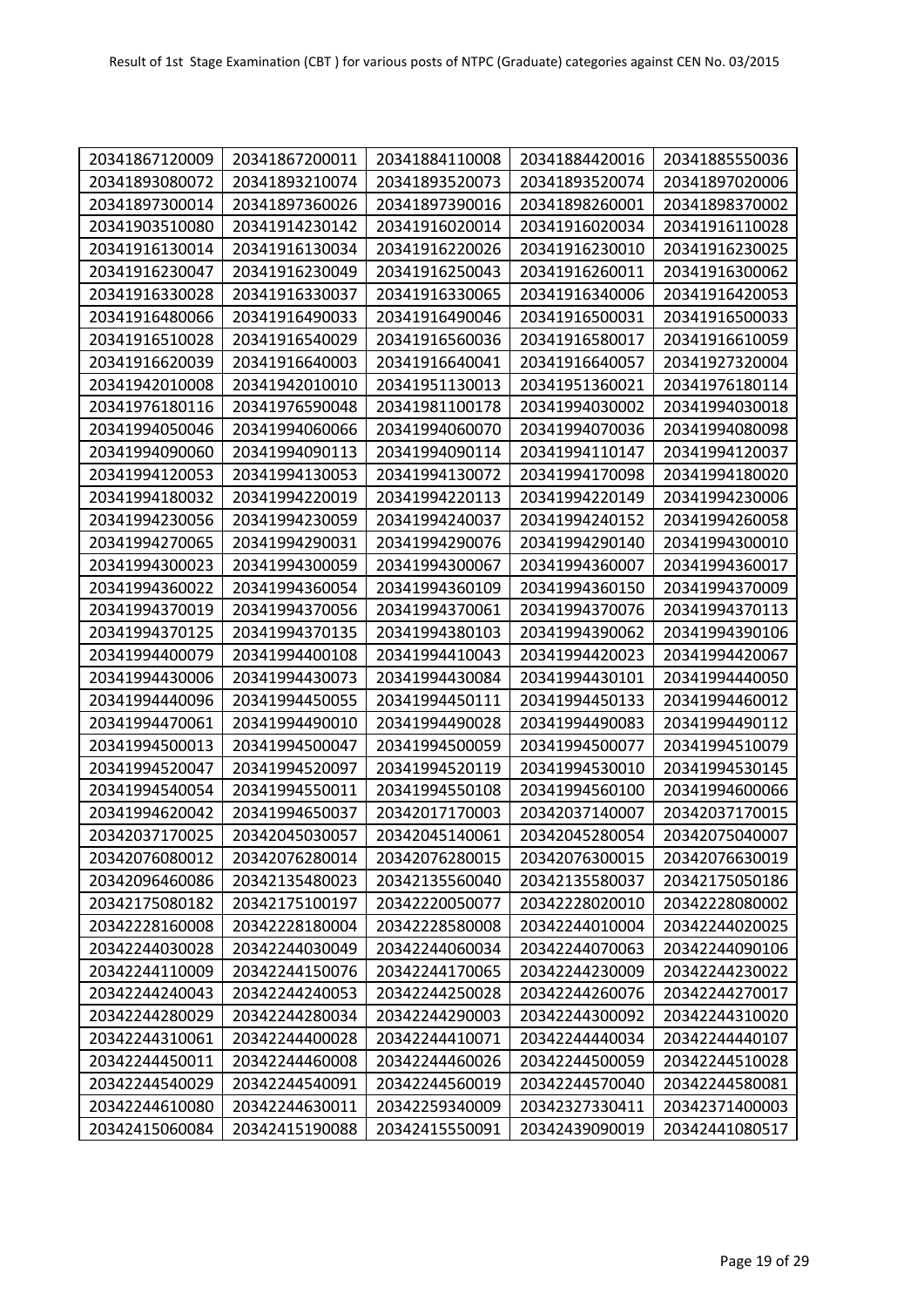| 20342441100498 | 20342441190509 | 20342441380508 | 20342441450498 | 20342441470500 |
|----------------|----------------|----------------|----------------|----------------|
| 20342441480524 | 20342441560505 | 20342441610519 | 20342441630497 | 20342475170103 |
| 20342476060228 | 20342476090216 | 20342476190179 | 20342476210190 | 20342476210193 |
| 20342476310182 | 20342476340189 | 20342476480177 | 20342476600185 | 20342476620183 |
| 20342504130006 | 20342504150018 | 20342513120115 | 20342526060240 | 20342538170149 |
| 20342558090019 | 20342558120013 | 20342571110158 | 20342578170178 | 20342578510080 |
| 20342578530092 | 20342614030089 | 20342635030023 | 20342653250012 | 20342653440009 |
| 20342674120163 | 20342679240019 | 20342679260021 | 20342744160311 | 20342746180151 |
| 20342746240097 | 20342746240099 | 20342746560087 | 20342785430005 | 20342790040053 |
| 20342790360049 | 20342790570070 | 20342790640066 | 20342805130003 | 20342817470055 |
| 20342817530056 | 20342817640058 | 20342845300024 | 20342848130072 | 20342848150012 |
| 20342848150018 | 20342848400019 | 20342848630025 | 20342848630040 | 20342848630059 |
| 20342848640024 | 20342848650008 | 20342848650022 | 20342848650085 | 20342855410002 |
| 20342869010024 | 20342869260013 | 20342869270022 | 20342869380018 | 20342874630197 |
| 20342874640196 | 20342941560052 | 20342941650060 | 20342960590062 | 20343069340014 |
| 20343077530016 | 20343118300072 | 20343144160010 | 20343144280008 | 20343165200128 |
| 20343165380128 | 20343237220025 | 20343237320026 | 20343237430028 | 20343281080122 |
| 20343281480122 | 20343424030630 | 20343441140059 | 20343441160015 | 20343441160016 |
| 20343441160051 | 20343441310025 | 20343441310057 | 20343441310069 | 20343441390012 |
| 20343441390063 | 20343441650038 | 20343441650044 | 20343442030059 | 20343442040052 |
| 20343442130060 | 20343442130061 | 20343442160053 | 20343449250021 | 20343461060007 |
| 20343461070006 | 20343461250001 | 20343469180497 | 20343469560346 | 20343493080033 |
| 20343506130002 | 20343506140007 | 20343506170003 | 20343521050047 | 20343521070026 |
| 20343521420034 | 20343521570042 | 20343521630036 | 20343528400237 | 20343531110010 |
| 20343531370008 | 20343572080016 | 20343576070093 | 20343582020026 | 20343582650018 |
| 20343614440018 | 20343614600020 | 20343623210010 | 20343623390017 | 20343677160039 |
| 20343677240041 | 20343682020159 | 20343682440167 | 20343682620153 | 20343690030227 |
| 20343690110234 | 20343690130239 | 20343690160231 | 20343690200236 | 20343690580218 |
| 20343703450039 | 20343703580034 | 20343740050011 | 20343740270013 | 20343756040039 |
| 20343776010042 | 20343776080045 | 20343776110052 | 20343776280048 | 20343776600050 |
| 20343776610043 | 20343776620059 | 20343776620060 | 20343799060033 | 20343881050027 |
| 20343881070030 | 20343881650031 | 20343913010037 | 20343913310046 | 20343913320044 |
| 20343913350041 | 20343913380035 | 20343913520042 | 20343913620033 | 20343917100107 |
| 20343917180107 | 20343953100090 | 20343953110087 | 20344005440010 | 20344005650021 |
| 20344017290055 | 20344042110102 | 20344042260098 | 20344043320088 | 20344043380089 |
| 20344066390087 | 20344069180077 | 20344116070309 | 20344116430313 | 20344116600293 |
| 20344126020014 | 20344126170020 | 20344126210010 | 20344126540013 | 20344126570015 |
| 20344126610017 | 20344141430017 | 20344153390137 | 20344162010048 | 20344162020048 |
| 20344162230042 | 20344162260044 | 20344162330043 | 20344162440047 | 20344170180354 |
| 20344170200352 | 20344207030020 | 20344207150017 | 20344207440015 | 20344207650017 |
| 20344228110085 | 20344234140005 | 20344246260128 | 20344258330068 | 20344273020391 |
| 20344273020401 | 20344273040386 | 20344273040389 | 20344273070420 | 20344273070422 |
| 20344273080375 | 20344273080378 | 20344273090375 | 20344273090378 | 20344273090381 |
| 20344273090383 | 20344273100416 | 20344273110388 | 20344273110393 | 20344273110397 |
|                |                |                |                |                |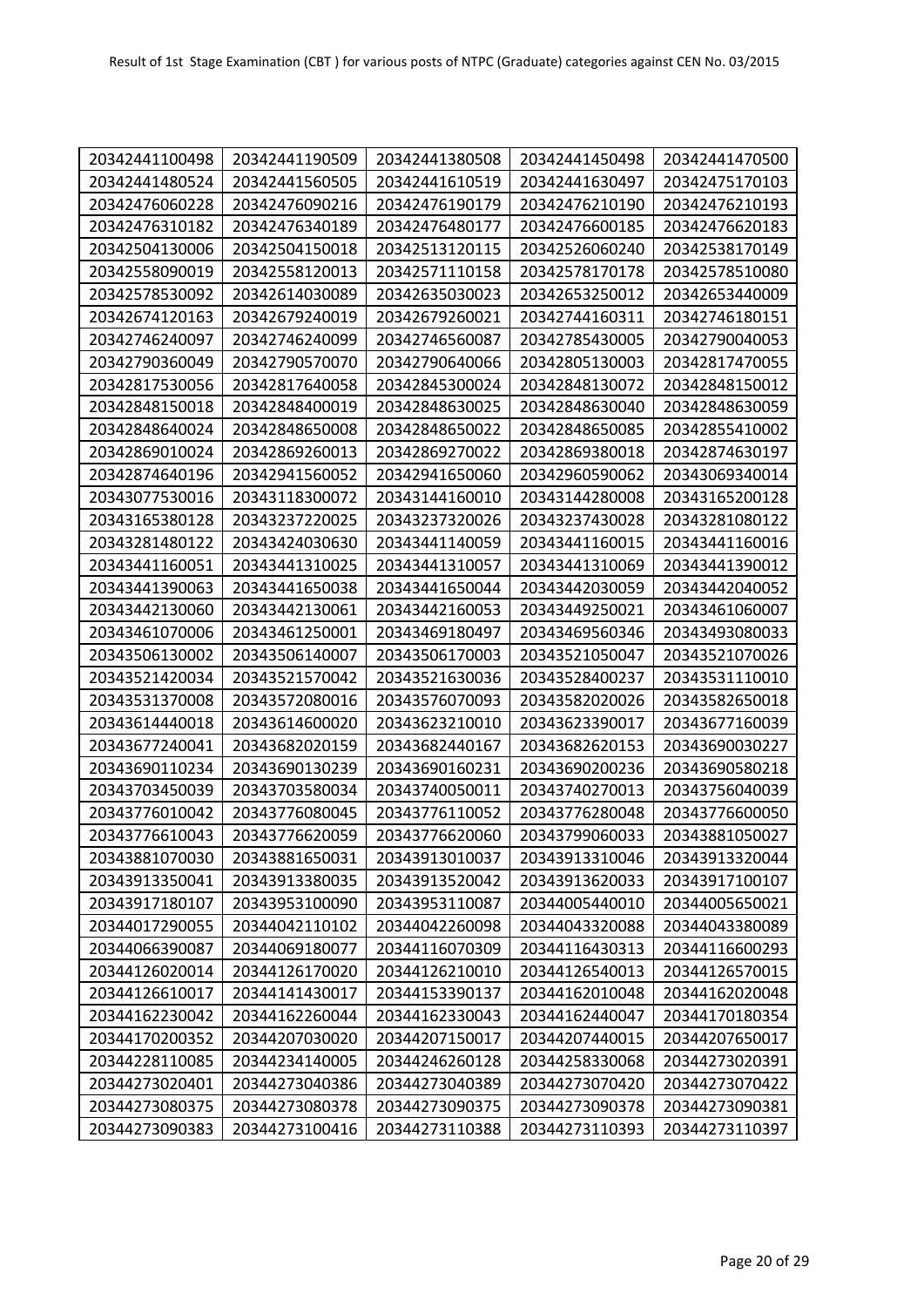| 20344273120373 | 20344273130392 | 20344273140386 | 20344273150371 | 20344273170363 |
|----------------|----------------|----------------|----------------|----------------|
| 20344273170371 | 20344273170373 | 20344273170374 | 20344273200378 | 20344273200379 |
| 20344273210409 | 20344273240389 | 20344273240390 | 20344273240391 | 20344273240394 |
| 20344273240395 | 20344273260409 | 20344273260413 | 20344273260416 | 20344273280382 |
| 20344273280386 | 20344273290377 | 20344273300388 | 20344273330368 | 20344273330376 |
| 20344273330381 | 20344273340398 | 20344273380378 | 20344273400387 | 20344273400396 |
| 20344273400397 | 20344273410376 | 20344273410380 | 20344273420377 | 20344273440377 |
| 20344273440380 | 20344273450365 | 20344273460380 | 20344273470403 | 20344273490407 |
|                |                |                |                |                |
| 20344273490412 | 20344273500384 | 20344273510392 | 20344273510400 | 20344273520404 |
| 20344273540401 | 20344273550394 | 20344273560373 | 20344273560375 | 20344273590396 |
| 20344273590398 | 20344273600407 | 20344273610393 | 20344273640386 | 20344273650406 |
| 20344273650415 | 20344294010279 | 20344304420067 | 20344310260047 | 20344310410043 |
| 20344330130077 | 20344330150082 | 20344330310084 | 20344330390091 | 20344330410095 |
| 20344336300019 | 20344358400083 | 20344358500083 | 20344358600081 | 20344362040024 |
| 20344362190024 | 20344362190025 | 20344362280024 | 20344368110012 | 20344368140009 |
| 20344368220008 | 20344368270003 | 20344368310006 | 20344368490003 | 20344368560004 |
| 20344368610010 | 20344368620004 | 20344369080082 | 20344369360089 | 20344369410084 |
| 20344369420084 | 20344369490095 | 20344393080008 | 20344400010050 | 20344400010073 |
| 20344400010079 | 20344400020100 | 20344400020138 | 20344400030104 | 20344400030175 |
| 20344400040033 | 20344400040148 | 20344400050119 | 20344400060022 | 20344400060078 |
| 20344400060200 | 20344400070268 | 20344400080012 | 20344400080098 | 20344400080163 |
| 20344400090004 | 20344400090007 | 20344400090012 | 20344400090027 | 20344400090062 |
| 20344400090151 | 20344400090170 | 20344400100024 | 20344400100143 | 20344400100145 |
| 20344400100165 | 20344400110014 | 20344400110062 | 20344400110064 | 20344400110078 |
| 20344400110107 | 20344400110166 | 20344400110226 | 20344400120021 | 20344400130100 |
| 20344400130116 | 20344400130160 | 20344400130186 | 20344400130187 | 20344400140119 |
| 20344400140124 | 20344400150244 | 20344400160008 | 20344400160015 | 20344400160123 |
| 20344400170181 | 20344400170214 | 20344400180045 | 20344400180073 | 20344400180079 |
| 20344400180219 | 20344400220009 | 20344400220035 | 20344400220040 | 20344400220042 |
| 20344400220048 | 20344400220051 | 20344400220078 | 20344400220088 | 20344400230043 |
| 20344400230110 | 20344400240036 | 20344400240164 | 20344400240202 | 20344400240220 |
| 20344400250024 | 20344400250058 | 20344400250110 | 20344400250122 | 20344400260046 |
| 20344400260119 | 20344400260123 | 20344400270007 | 20344400270031 | 20344400270045 |
| 20344400270109 | 20344400270111 | 20344400270112 | 20344400270136 | 20344400270263 |
| 20344400280086 | 20344400280134 | 20344400280192 | 20344400280193 | 20344400290121 |
| 20344400290134 | 20344400290197 | 20344400300005 | 20344400300144 | 20344400310075 |
| 20344400310076 | 20344400310139 | 20344400320041 | 20344400320121 | 20344400320128 |
| 20344400320138 | 20344400320156 | 20344400320248 | 20344400360155 | 20344400360245 |
| 20344400370102 | 20344400370144 | 20344400380013 | 20344400380111 | 20344400390166 |
| 20344400400077 | 20344400410097 | 20344400410136 | 20344400410151 | 20344400420253 |
| 20344400430020 | 20344400430071 | 20344400440054 | 20344400450005 | 20344400450162 |
| 20344400460004 | 20344400460108 | 20344400460125 | 20344400470009 | 20344400480025 |
| 20344400480216 | 20344400480236 | 20344400490139 | 20344400490172 | 20344400510024 |
|                |                |                |                |                |
| 20344400510106 | 20344400520038 | 20344400520048 | 20344400530096 | 20344400530146 |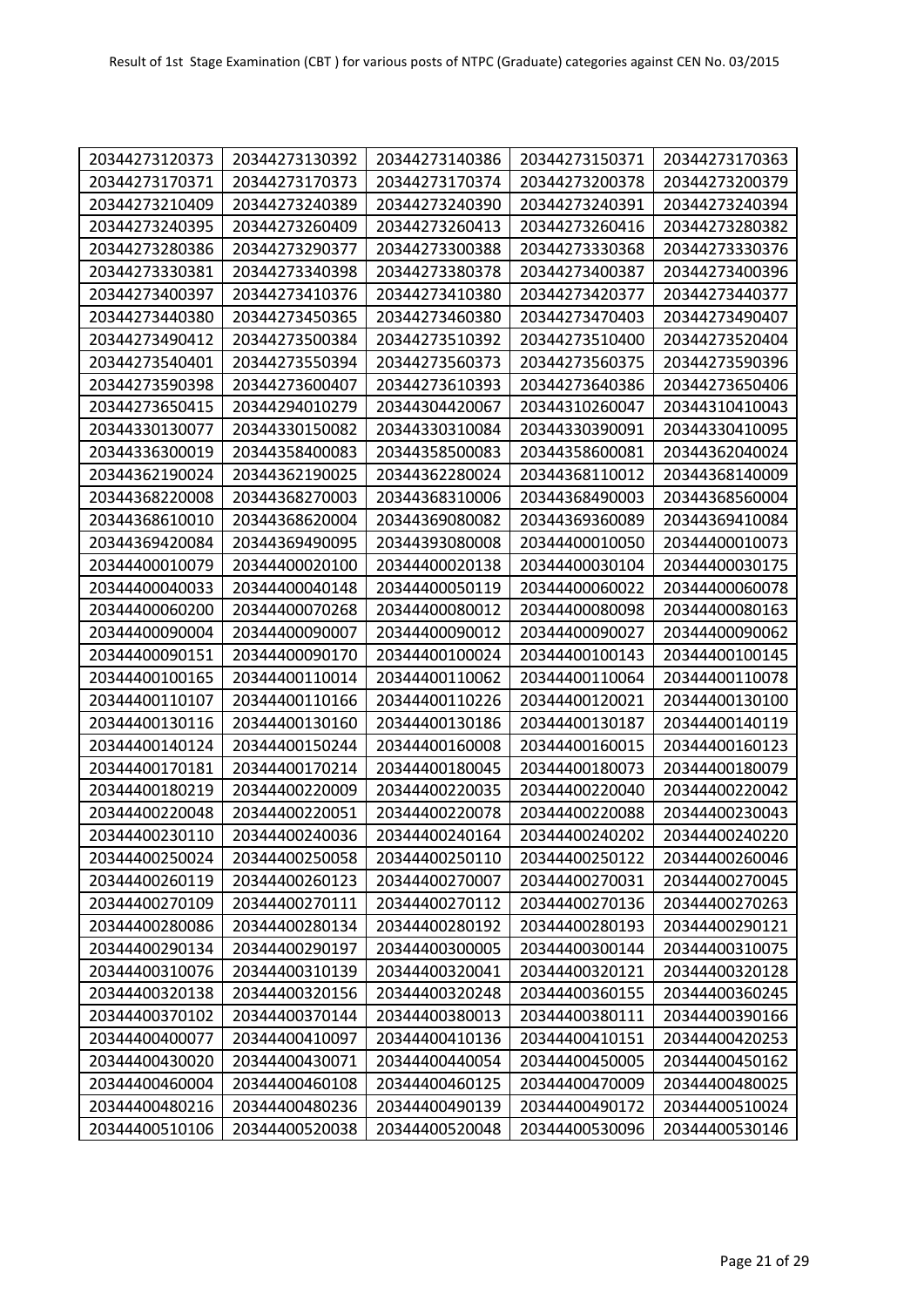| 20344400540030 | 20344400540129 | 20344400540131 | 20344400550079 | 20344400550085 |
|----------------|----------------|----------------|----------------|----------------|
| 20344400550270 | 20344400560008 | 20344400560012 | 20344400560040 | 20344400560106 |
| 20344400570032 | 20344400570142 | 20344400570232 | 20344400580142 | 20344400580161 |
| 20344400590016 | 20344400590105 | 20344400590130 | 20344400600068 | 20344400600240 |
| 20344400610018 | 20344400610253 | 20344400620008 | 20344400620234 | 20344400630016 |
| 20344400630024 | 20344400630036 | 20344400630135 | 20344400640085 | 20344400640134 |
| 20344400640238 | 20344400650025 | 20344400650060 | 20344400650112 | 20344400650114 |
| 20344400650253 | 20344402260059 | 20344410030024 | 20344410240035 | 20344410330025 |
| 20344461050068 | 20344461070070 | 20344464110018 | 20344464360022 | 20344464390019 |
| 20344464440024 | 20344464540024 | 20344470560088 | 20344497420011 | 20344505430034 |
| 20344505500026 | 20344505500027 | 20344505550028 | 20344505600036 | 20344533480032 |
| 20344533560036 | 20344533580054 | 20344533590042 | 20344548020293 | 20344548160297 |
| 20344548290276 | 20344548310262 | 20344548530275 | 20344548630294 | 20344548630295 |
| 20344565010016 | 20344565080018 | 20344565320017 | 20344565320018 | 20344565480012 |
| 20344587080037 | 20344587140030 | 20344587280043 | 20344587450046 | 20344641250088 |
| 20344647100165 | 20344647110164 | 20344647520165 | 20344647530162 | 20344647580167 |
| 20344650440041 | 20344661210076 | 20344661480079 | 20344673420087 | 20344684010214 |
| 20344684310211 | 20344684410215 | 20344684550220 | 20344702080048 | 20344782390008 |
| 20344782410006 | 20344802210138 | 20344802400126 | 20344862180033 | 20344862290032 |
| 20344862330049 | 20344862370037 | 20344862650033 | 20344874340229 | 20344906160005 |
| 20344906160006 | 20344906610001 | 20344912110158 | 20344948160066 | 20344948560065 |
| 20344962020054 | 20344962020088 | 20344962030012 | 20344962030030 | 20344962060041 |
| 20344962060058 | 20344962060079 | 20344962070071 | 20344962070086 | 20344962090002 |
| 20344962090065 | 20344962110033 | 20344962120025 | 20344962150006 | 20344962220005 |
| 20344962220064 | 20344962390016 | 20344962440076 | 20344962460082 | 20344962470026 |
| 20344962470071 | 20344962510008 | 20344962510048 | 20344962520042 | 20344962550071 |
| 20344962580071 | 20344962590010 | 20344962650024 | 20344990060378 | 20345001350080 |
| 20345004090014 | 20345004620028 | 20345033060090 | 20345033080086 | 20345033130107 |
| 20345033130108 | 20345033190082 | 20345033200094 | 20345033230084 | 20345033440088 |
| 20345033460079 | 20345033460082 | 20345033510091 | 20345033590098 | 20345039240293 |
| 20345039340287 | 20345039500280 | 20345041040007 | 20345041060013 | 20345041070010 |
| 20345043030029 | 20345043040003 | 20345043050008 | 20345043060006 | 20345043060012 |
| 20345043080004 | 20345043080005 | 20345043080007 | 20345043080009 | 20345043080028 |
| 20345043140016 | 20345043150015 | 20345043170012 | 20345043190012 | 20345043190021 |
| 20345043200011 | 20345043200030 | 20345043210016 | 20345043220007 | 20345043220027 |
| 20345043240027 | 20345043240030 | 20345043260016 | 20345043260018 | 20345043260019 |
| 20345043260021 | 20345043260029 | 20345043270029 | 20345043280014 | 20345043300006 |
| 20345043310004 | 20345043320005 | 20345043320019 | 20345043320045 | 20345043330007 |
| 20345043340019 | 20345043350032 | 20345043380003 | 20345043400007 | 20345043400030 |
| 20345043410005 | 20345043410006 | 20345043410023 | 20345043420004 | 20345043420028 |
| 20345043420030 | 20345043450025 | 20345043460029 | 20345043470004 | 20345043500022 |
| 20345043510030 | 20345043520005 | 20345043580039 | 20345043590012 | 20345043600010 |
| 20345043610041 | 20345043630009 | 20345043630044 | 20345043640041 | 20345045140008 |
| 20345045160007 | 20345045180001 | 20345081090173 | 20345084040010 | 20345084050113 |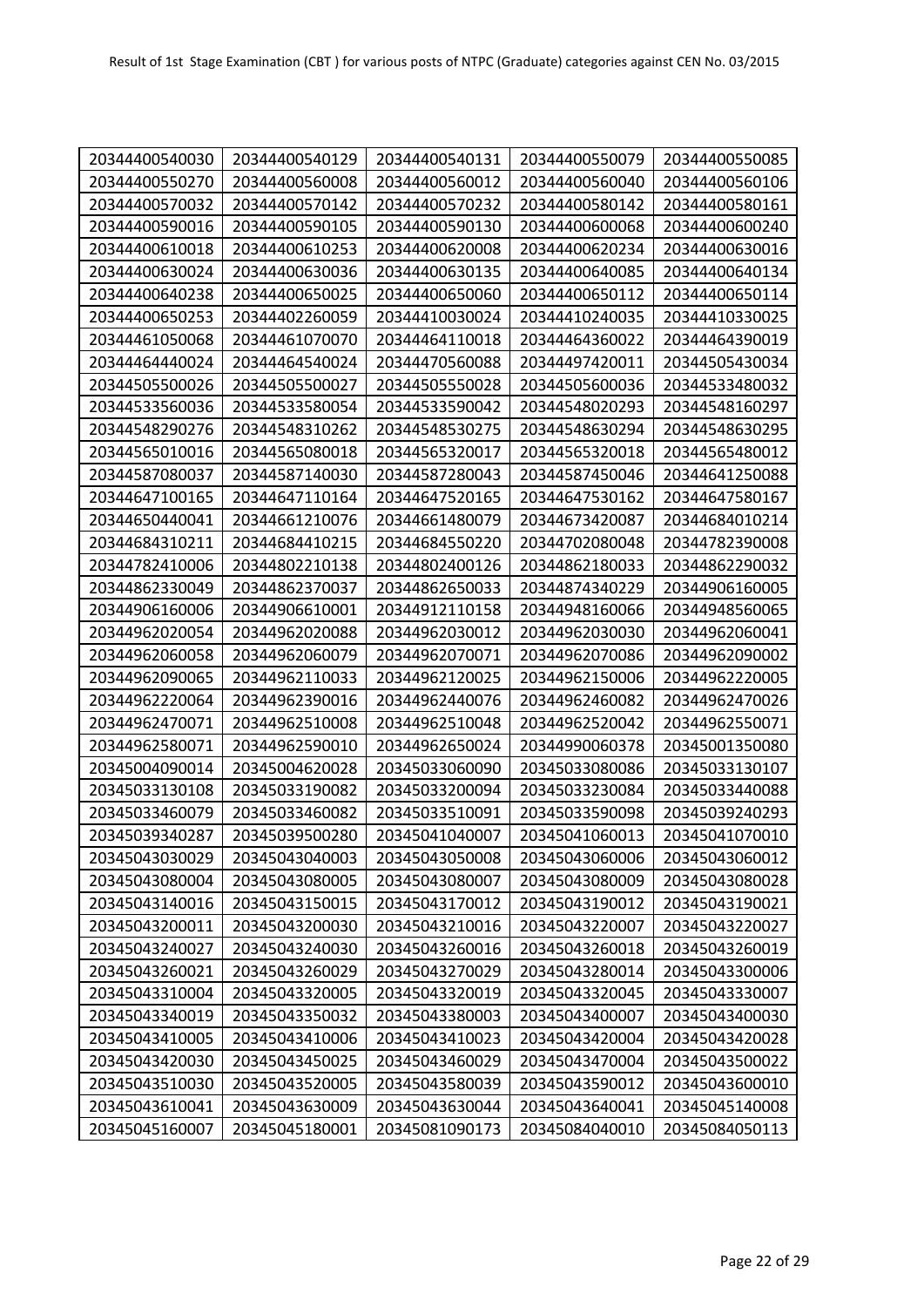| 20345084060057 | 20345084080040 | 20345084090022 | 20345084100037 | 20345084100096 |
|----------------|----------------|----------------|----------------|----------------|
| 20345084110138 | 20345084120036 | 20345084130017 | 20345084150013 | 20345084150071 |
| 20345084180084 | 20345084240010 | 20345084250107 | 20345084270004 | 20345084280120 |
| 20345084290017 | 20345084290053 | 20345084290091 | 20345084360018 | 20345084380088 |
| 20345084380095 | 20345084380184 | 20345084400061 | 20345084410073 | 20345084420008 |
| 20345084470006 | 20345084470084 | 20345084470095 | 20345084480066 | 20345084480071 |
| 20345084490016 | 20345084530002 | 20345084530117 | 20345084540025 | 20345084540074 |
| 20345084550103 | 20345084570017 | 20345084580118 | 20345084580132 | 20345084620096 |
| 20345084630118 | 20345084640086 | 20345084640107 | 20345084650019 | 20345092580225 |
| 20345095190198 | 20346046390066 | 20346046430054 | 20346046590053 | 20346700070080 |
| 20347724530070 | 20347743020091 | 20347743060083 | 20347743090098 | 20347743220097 |
| 20347743220099 | 20347743280085 | 20347743340081 | 20347743410120 | 20347743430095 |
| 20347743570110 | 20347743630104 | 20347789070037 | 20347789110036 | 20347789200037 |
| 20347789210031 | 20347789220035 | 20347789240036 | 20347789280031 | 20347789290028 |
| 20347789410029 | 20347789460034 | 20347789480035 | 20347789580031 | 20347795310119 |
| 20347795380119 | 20347795610129 | 20347797050005 | 20347797070007 | 20347797090004 |
| 20347797140004 | 20347797180002 | 20347797230001 | 20347797230007 | 20347797240008 |
| 20347797280004 | 20347797380016 | 20347797480005 | 20347797510005 | 20347801100077 |
| 20347806290049 | 20347808600085 | 20347809250035 | 20347809560036 | 20347813320098 |
| 20347824360004 | 20347824490004 | 20347828180044 | 20347850040430 | 20347850100432 |
| 20347850240427 | 20347850250441 | 20347850270427 | 20347850290418 | 20347850460449 |
| 20347850590454 | 20347850620456 | 20347858010037 | 20347858020030 | 20347858200040 |
| 20347858530031 | 20347863450044 | 20347866041104 | 20347866101086 | 20347866161059 |
| 20347866211067 | 20347866221063 | 20347866371045 | 20347866530903 | 20347870160023 |
| 20347871010092 | 20347871020080 | 20347871070087 | 20347871200082 | 20347871250083 |
| 20347871380096 | 20347871440089 | 20347871490092 | 20347871530100 | 20347871600097 |
| 20347871650085 | 20347872241083 | 20347890180457 | 20347895370452 | 20347906040099 |
| 20347906050103 | 20347906130107 | 20347906130109 | 20347906160092 | 20347906330108 |
| 20347906410090 | 20347906420093 | 20347906420094 | 20347906510080 | 20347907010422 |
| 20347907010424 | 20347907030435 | 20347907040443 | 20347907090500 | 20347907100491 |
| 20347907140469 | 20347907170439 | 20347907180489 | 20347907200440 | 20347907220465 |
| 20347907240452 | 20347907250467 | 20347907260448 | 20347907260451 | 20347907260453 |
| 20347907260464 | 20347907270457 | 20347907270463 | 20347907280473 | 20347907280476 |
| 20347907280487 | 20347907290485 | 20347907300457 | 20347907330481 | 20347907350449 |
| 20347907370463 | 20347907370482 | 20347907380466 | 20347907380468 | 20347907410478 |
| 20347907420451 | 20347907440478 | 20347907500456 | 20347907510468 | 20347907530456 |
| 20347907530457 | 20347907540479 | 20347907580448 | 20347907600464 | 20347907600477 |
| 20347907630481 | 20347907640499 | 20347907650465 | 20347908060203 | 20347908090174 |
| 20347908140205 | 20347908160208 | 20347908160212 | 20347908240187 | 20347908260172 |
| 20347908330183 | 20347908370188 | 20347908400210 | 20347908410199 | 20347908420203 |
| 20347908470184 | 20347908480206 | 20347908590194 | 20347908590196 | 20347908630204 |
| 20347909020262 | 20347909030277 | 20347909030284 | 20347909040274 | 20347909040277 |
| 20347909050284 | 20347909070283 | 20347909110287 | 20347909110289 | 20347909120280 |
| 20347909170271 | 20347909190292 | 20347909210290 | 20347909230276 | 20347909240286 |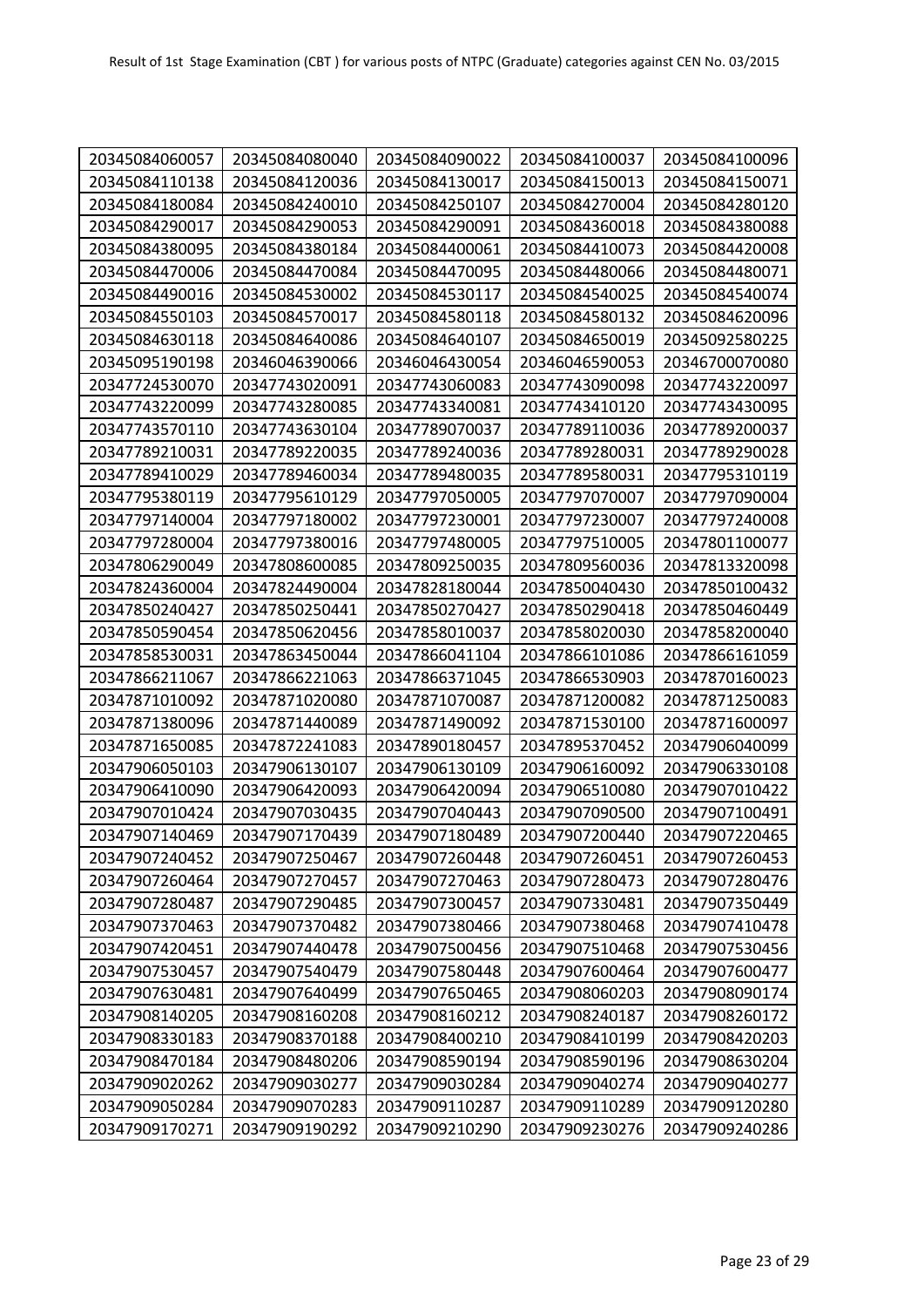| 20347909240291 | 20347909250272 | 20347909260269 | 20347909350305 | 20347909360357 |
|----------------|----------------|----------------|----------------|----------------|
| 20347909360359 | 20347909380336 | 20347909380338 | 20347909380345 | 20347909400330 |
| 20347909420322 | 20347909450412 | 20347909460383 | 20347909460387 | 20347909480410 |
| 20347909500411 | 20347909510382 | 20347909520402 | 20347909530378 | 20347909620446 |
| 20347909650466 | 20347909650469 | 20347911030420 | 20347911050397 | 20347911050398 |
| 20347911060435 | 20347911070422 | 20347911080426 | 20347911080431 | 20347911090435 |
| 20347911100422 | 20347911100434 | 20347911130420 | 20347911150410 | 20347911150411 |
| 20347911160431 | 20347911170443 | 20347911190415 | 20347911190417 | 20347911200423 |
| 20347911210403 | 20347911210404 | 20347911220418 | 20347911220420 | 20347911230433 |
| 20347911240410 | 20347911240411 | 20347911260438 | 20347911270419 | 20347911280419 |
| 20347911300428 | 20347911300432 | 20347911340412 | 20347911340414 | 20347911360436 |
| 20347911380424 | 20347911380425 | 20347911380427 | 20347911410417 | 20347911430403 |
| 20347911430411 | 20347911440411 | 20347911440418 | 20347911450414 | 20347911470411 |
| 20347911480401 | 20347911500451 | 20347911510408 | 20347911510417 | 20347911510418 |
| 20347911520394 | 20347911520399 | 20347911520404 | 20347911540427 | 20347911560399 |
| 20347911570415 | 20347911580444 | 20347911600425 | 20347911600431 | 20347911610416 |
| 20347911630411 | 20347911640446 | 20347911640452 | 20347911640455 | 20347911640458 |
| 20347911650428 | 20347922340084 | 20347923440013 | 20347924040171 | 20347924050167 |
| 20347924150167 | 20347924180163 | 20347924220173 | 20347924240165 | 20347924280186 |
| 20347924290176 | 20347924330184 | 20347924390168 | 20347928020093 | 20347928030082 |
| 20347928140081 | 20347928270082 | 20347928320066 | 20347928370070 | 20347928380081 |
| 20347929140003 | 20347929160007 | 20347929170005 | 20347929230006 | 20347929280006 |
| 20347929530010 | 20347929660019 | 20347929680013 | 20347930270012 | 20347930560020 |
| 20347930560022 | 20347931080014 | 20347931090018 | 20347931120008 | 20347931140012 |
| 20347931180013 | 20347931230013 | 20347931240013 | 20347931270014 | 20347931370008 |
| 20347931400012 | 20347931420011 | 20347931570015 | 20347932100031 | 20347932140049 |
| 20347932180040 | 20347932230044 | 20347932260043 | 20347932280024 | 20347932470072 |
| 20347932560064 | 20347932610070 | 20347932680079 | 20347933030009 | 20347933220011 |
| 20347933230009 | 20347933310003 | 20347936140043 | 20347937330381 | 20347937340344 |
| 20347937350343 | 20347937360342 | 20347937420375 | 20347937480358 | 20347937520353 |
| 20347937540340 | 20347937550354 | 20347937650339 | 20347938310350 | 20347938320348 |
| 20347938360337 | 20347938440347 | 20347938450365 | 20347938490358 | 20347938500341 |
| 20347938650350 | 20347939430258 | 20347939440256 | 20347939520236 | 20347939520237 |
| 20347939590233 | 20347939600230 | 20347939650217 | 20347940290204 | 20347941100822 |
| 20347941240831 | 20347941250833 | 20347941330843 | 20347941350843 | 20347941360841 |
| 20347941540817 | 20347942360204 | 20347942480203 | 20347942520199 | 20347942630198 |
| 20347943190216 | 20347943450212 | 20347943630207 | 20347946270645 | 20347946380632 |
| 20347946500636 | 20347946650634 | 20347948090217 | 20347949010427 | 20347949160416 |
| 20347949490228 | 20347949490234 | 20347949520226 | 20347949530227 | 20347949530231 |
| 20347949570236 | 20347952090199 | 20347952270197 | 20347954120206 | 20347954250060 |
| 20347957200175 | 20347957420186 | 20347957610187 | 20347959510248 | 20347961050205 |
| 20347961070204 | 20347961190209 | 20347963260599 | 20347963290588 | 20347963380623 |
| 20347963400617 | 20347963470634 | 20347964010027 | 20347967020027 | 20347967170070 |
| 20347970540031 | 20347970560043 | 20347972100346 | 20347972130337 | 20347972240357 |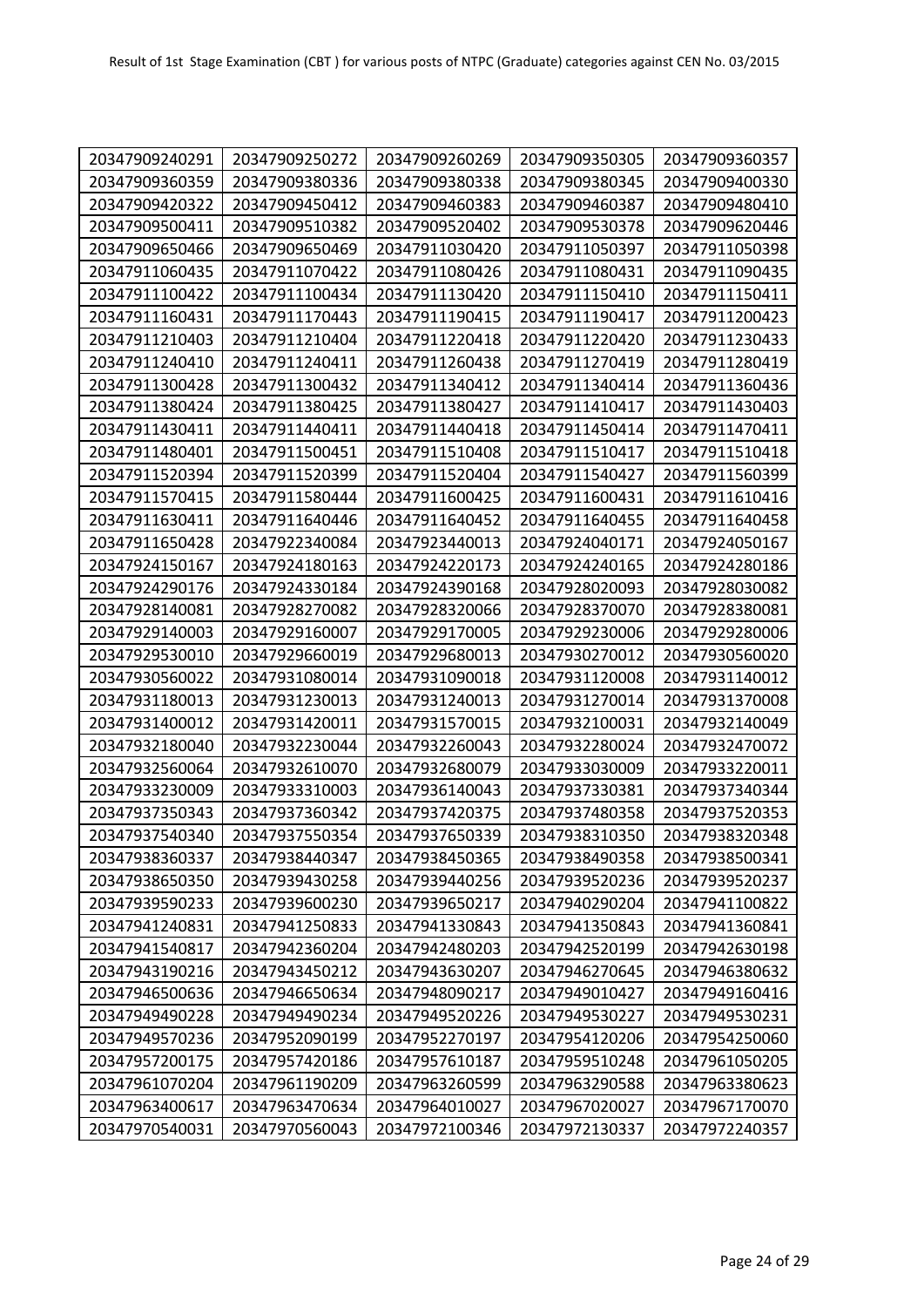| 20347972250341 | 20347972250343 | 20347972360327 | 20347972360329 | 20347972420331 |
|----------------|----------------|----------------|----------------|----------------|
| 20347972440363 | 20347972610342 | 20347973300401 | 20347973540402 | 20347976010240 |
| 20347976040228 | 20347976110216 | 20347976150238 | 20347976180244 | 20347976240250 |
| 20347976250227 | 20347976250228 | 20347976380179 | 20347976380180 | 20347976380182 |
| 20347976410203 | 20347976450186 | 20347976480171 | 20347976530202 | 20347976560204 |
| 20347976580199 | 20347976590201 | 20347976610187 | 20347976630198 | 20347976650192 |
| 20347977060199 | 20347977410195 | 20347977500200 | 20347980330211 | 20347980470196 |
| 20347980620198 | 20347981520701 | 20347982020172 | 20347982030188 | 20347982030189 |
| 20347982040201 | 20347982050207 | 20347982090206 | 20347982140197 | 20347982150195 |
| 20347982250019 | 20347983070332 | 20347983180339 | 20347983410343 | 20347983440321 |
| 20347984070014 | 20347984130016 | 20347984190025 | 20347984250024 | 20347984290022 |
| 20347984340012 | 20347984370017 | 20347984380014 | 20347984420009 | 20347984430020 |
| 20347984430024 | 20347984500015 | 20347984530017 | 20347986370009 | 20347986400016 |
| 20347986590015 | 20347991010093 | 20347991010104 | 20347991020136 | 20347991030159 |
| 20347991040176 | 20347991050117 | 20347991060019 | 20347991060062 | 20347991060067 |
| 20347991060090 | 20347991060143 | 20347991070039 | 20347991070081 | 20347991070157 |
| 20347991080101 | 20347991080118 | 20347991080146 | 20347991090006 | 20347991090073 |
| 20347991090169 | 20347991090185 | 20347991100010 | 20347991100017 | 20347991100061 |
| 20347991100071 | 20347991100112 | 20347991110035 | 20347991110099 | 20347991110111 |
| 20347991120011 | 20347991120063 | 20347991120132 | 20347991120148 | 20347991140028 |
| 20347991140037 | 20347991140041 | 20347991140201 | 20347991150034 | 20347991150076 |
| 20347991160109 | 20347991160112 | 20347991160130 | 20347991160140 | 20347991160195 |
| 20347991160198 | 20347991170035 | 20347991170116 | 20347991170220 | 20347991180040 |
| 20347991180063 | 20347991180104 | 20347991220015 | 20347991220017 | 20347991220039 |
| 20347991220060 | 20347991220078 | 20347991220082 | 20347991220149 | 20347991230071 |
| 20347991240011 | 20347991240054 | 20347991240103 | 20347991240157 | 20347991240175 |
| 20347991250042 | 20347991250206 | 20347991260041 | 20347991260051 | 20347991260108 |
| 20347991260162 | 20347991270016 | 20347991270073 | 20347991270080 | 20347991270093 |
| 20347991270118 | 20347991290064 | 20347991290132 | 20347991300230 | 20347991360015 |
| 20347991360020 | 20347991360044 | 20347991360101 | 20347991380060 | 20347991380219 |
| 20347991390131 | 20347991410201 | 20347991420011 | 20347991430070 | 20347991440094 |
| 20347991450023 | 20347991490035 | 20347991500084 | 20347991500104 | 20347991510190 |
| 20347991540172 | 20347991550038 | 20347991550194 | 20347991560011 | 20347991560038 |
| 20347991560047 | 20347991560138 | 20347991570165 | 20347991590100 | 20347991600006 |
| 20347991600214 | 20347991610102 | 20347991630104 | 20347991640017 | 20348000010194 |
| 20348000010234 | 20348000010616 | 20348000020065 | 20348000020180 | 20348000020412 |
| 20348000020419 | 20348000020528 | 20348000020833 | 20348000030117 | 20348000030132 |
| 20348000030269 | 20348000030412 | 20348000030969 | 20348000040129 | 20348000040136 |
| 20348000040149 | 20348000040166 | 20348000040225 | 20348000040237 | 20348000040261 |
| 20348000040440 | 20348000040645 | 20348000040653 | 20348000040825 | 20348000050073 |
| 20348000050203 | 20348000050258 | 20348000050262 | 20348000050345 | 20348000050366 |
| 20348000050420 | 20348000050571 | 20348000050615 | 20348000050828 | 20348000060033 |
| 20348000060091 | 20348000060115 | 20348000060284 | 20348000060290 | 20348000060389 |
| 20348000060892 | 20348000070042 | 20348000070115 | 20348000070170 | 20348000070193 |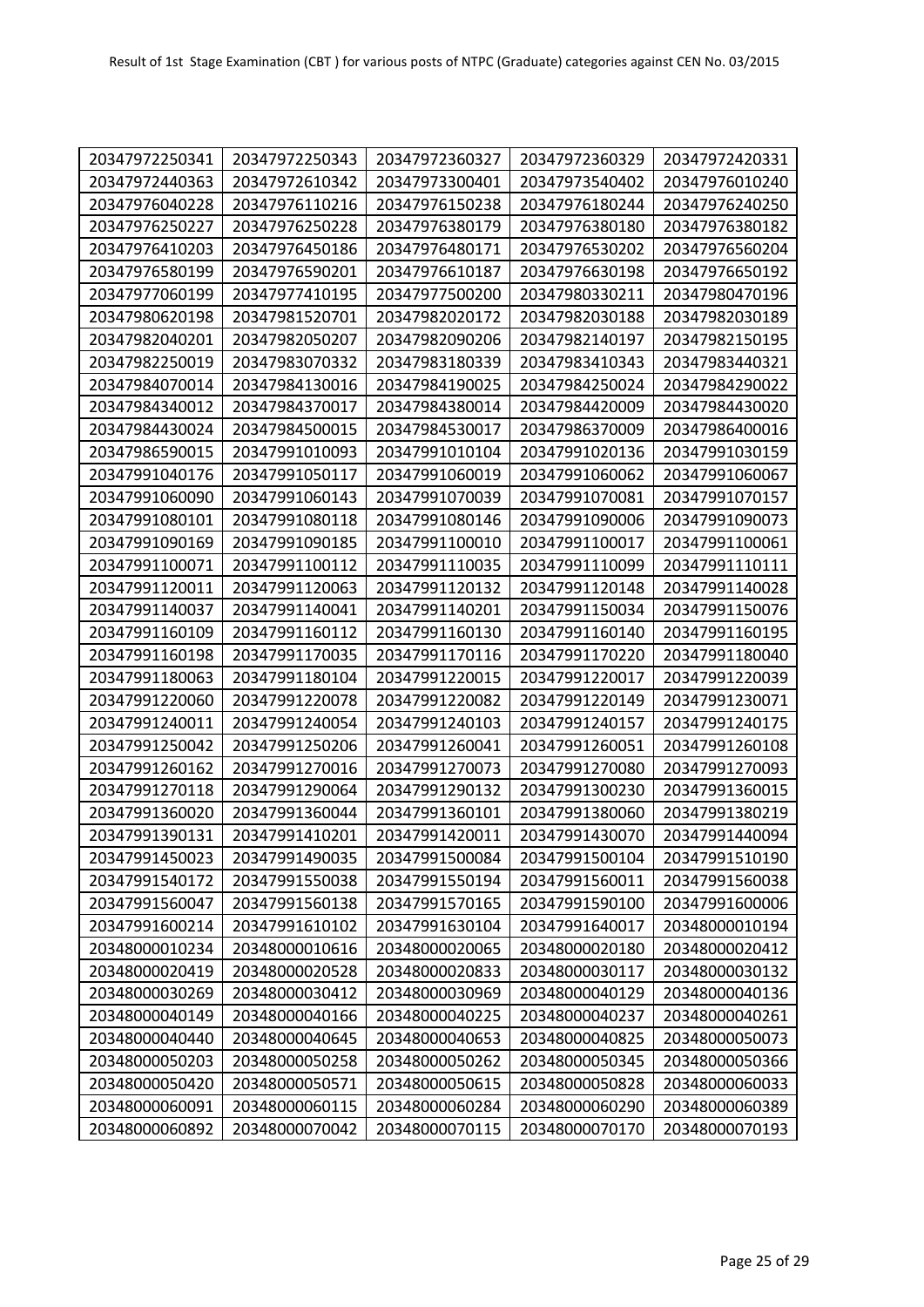| 20348000070364 | 20348000070375 | 20348000070379 | 20348000070399 | 20348000070464 |
|----------------|----------------|----------------|----------------|----------------|
| 20348000070495 | 20348000070713 | 20348000070791 | 20348000070923 | 20348000070995 |
| 20348000080038 | 20348000080059 | 20348000080073 | 20348000080110 | 20348000080142 |
| 20348000080162 | 20348000080339 | 20348000080341 | 20348000080386 | 20348000080390 |
| 20348000080616 | 20348000080670 | 20348000080672 | 20348000080753 | 20348000080757 |
| 20348000080807 | 20348000080852 | 20348000080862 | 20348000081079 | 20348000090139 |
| 20348000090291 | 20348000090451 | 20348000090684 | 20348000090704 | 20348000090764 |
| 20348000090771 | 20348000090787 | 20348000090840 | 20348000090944 | 20348000100041 |
| 20348000100056 | 20348000100081 | 20348000100103 | 20348000100144 | 20348000100199 |
| 20348000100215 | 20348000100314 | 20348000100354 | 20348000100424 | 20348000100480 |
| 20348000100719 | 20348000100864 | 20348000110027 | 20348000110028 | 20348000110095 |
| 20348000110151 | 20348000110214 | 20348000110362 | 20348000110380 | 20348000110711 |
| 20348000111001 | 20348000120029 | 20348000120031 | 20348000120062 | 20348000120275 |
| 20348000120386 | 20348000120448 | 20348000120486 | 20348000120493 | 20348000120497 |
| 20348000120730 | 20348000120735 | 20348000130038 | 20348000130053 | 20348000130452 |
| 20348000130482 | 20348000130587 | 20348000130927 | 20348000130938 | 20348000130972 |
| 20348000140252 | 20348000140332 | 20348000140333 | 20348000140617 | 20348000140680 |
| 20348000140689 | 20348000150031 | 20348000150073 | 20348000150091 | 20348000150114 |
| 20348000150115 | 20348000150159 | 20348000150666 | 20348000150692 | 20348000150897 |
| 20348000160063 | 20348000160125 | 20348000160175 | 20348000160339 | 20348000160359 |
| 20348000160455 | 20348000160780 | 20348000160968 | 20348000170170 | 20348000170171 |
| 20348000170285 | 20348000170349 | 20348000170426 | 20348000170532 | 20348000170571 |
| 20348000170638 | 20348000170647 | 20348000170664 | 20348000170748 | 20348000170798 |
| 20348000170955 | 20348000180074 | 20348000180077 | 20348000180099 | 20348000180106 |
| 20348000180139 | 20348000180155 | 20348000180200 | 20348000180283 | 20348000180338 |
| 20348000180485 | 20348000180521 | 20348000180617 | 20348000180672 | 20348000220061 |
| 20348000220062 | 20348000220107 | 20348000220125 | 20348000220187 | 20348000220255 |
| 20348000220285 | 20348000220332 | 20348000220408 | 20348000220625 | 20348000220743 |
| 20348000220862 | 20348000220873 | 20348000230037 | 20348000230050 | 20348000230091 |
| 20348000230153 | 20348000230279 | 20348000230575 | 20348000230595 | 20348000230601 |
| 20348000230642 | 20348000230659 | 20348000230718 | 20348000230907 | 20348000230960 |
| 20348000231029 | 20348000240054 | 20348000240142 | 20348000240152 | 20348000240165 |
| 20348000240174 | 20348000240186 | 20348000240354 | 20348000240378 | 20348000240415 |
| 20348000250016 | 20348000250048 | 20348000250113 | 20348000250443 | 20348000250471 |
| 20348000250496 | 20348000250528 | 20348000250608 | 20348000250684 | 20348000250718 |
| 20348000250825 | 20348000260055 | 20348000260093 | 20348000260102 | 20348000260143 |
| 20348000260197 | 20348000260226 | 20348000260232 | 20348000260235 | 20348000260364 |
| 20348000260368 | 20348000260414 | 20348000260431 | 20348000260477 | 20348000260538 |
| 20348000260543 | 20348000260733 | 20348000260858 | 20348000270041 | 20348000270104 |
| 20348000270198 | 20348000270243 | 20348000270263 | 20348000270364 | 20348000270374 |
| 20348000270390 | 20348000270463 | 20348000270487 | 20348000270510 | 20348000280039 |
| 20348000280219 | 20348000280222 | 20348000280260 | 20348000280279 | 20348000280286 |
| 20348000280350 | 20348000280387 | 20348000280406 | 20348000280429 | 20348000280451 |
| 20348000280684 | 20348000280731 | 20348000280767 | 20348000280821 | 20348000290040 |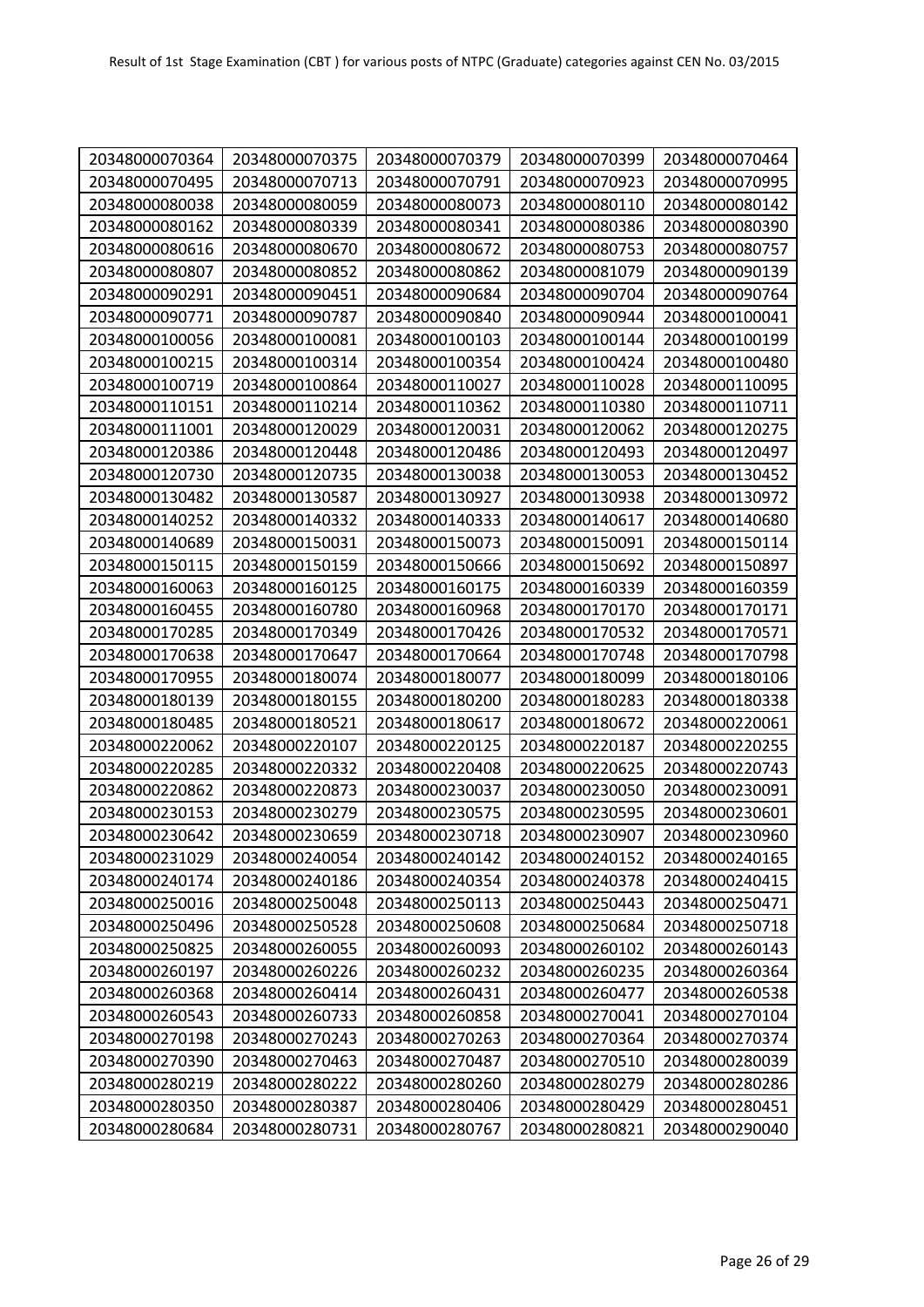| 20348000290121 | 20348000290180 | 20348000290201 | 20348000290213 | 20348000290304 |
|----------------|----------------|----------------|----------------|----------------|
| 20348000290469 | 20348000290539 | 20348000290561 | 20348000290608 | 20348000290659 |
| 20348000290665 | 20348000290711 | 20348000290765 | 20348000290784 | 20348000290839 |
| 20348000290862 | 20348000290886 | 20348000290996 | 20348000291021 | 20348000291032 |
| 20348000300027 | 20348000300040 | 20348000300046 | 20348000300048 | 20348000300076 |
| 20348000300222 | 20348000300360 | 20348000300386 | 20348000300463 | 20348000300527 |
| 20348000300540 | 20348000300547 | 20348000300556 | 20348000300586 | 20348000300623 |
| 20348000300904 | 20348000310026 | 20348000310086 | 20348000320019 | 20348000320043 |
| 20348000320050 | 20348000320067 | 20348000320101 | 20348000360157 | 20348000360164 |
| 20348000360186 | 20348000360349 | 20348000360514 | 20348000360540 | 20348000360596 |
| 20348000360714 | 20348000360719 | 20348000360907 | 20348000370054 | 20348000370059 |
| 20348000370131 | 20348000370184 | 20348000370190 | 20348000370265 | 20348000370436 |
| 20348000370502 | 20348000370559 | 20348000370726 | 20348000370857 | 20348000380042 |
| 20348000380045 | 20348000380092 | 20348000380145 | 20348000380310 | 20348000380408 |
| 20348000380523 | 20348000380640 | 20348000380645 | 20348000390038 | 20348000390078 |
| 20348000390081 | 20348000390083 | 20348000390177 | 20348000390281 | 20348000390430 |
| 20348000390475 | 20348000390478 | 20348000390516 | 20348000390573 | 20348000390643 |
| 20348000390656 | 20348000390861 | 20348000390962 | 20348000400316 | 20348000400432 |
| 20348000400473 | 20348000400514 | 20348000401064 | 20348000410172 | 20348000410286 |
| 20348000410475 | 20348000410497 | 20348000410574 | 20348000410627 | 20348000410632 |
| 20348000410766 | 20348000420038 | 20348000420091 | 20348000420147 | 20348000420218 |
| 20348000420370 | 20348000420414 | 20348000420599 | 20348000420732 | 20348000430111 |
| 20348000430171 | 20348000430209 | 20348000430451 | 20348000430602 | 20348000430636 |
| 20348000430691 | 20348000430779 | 20348000440114 | 20348000440522 | 20348000440529 |
| 20348000440607 | 20348000440924 | 20348000441036 | 20348000450128 | 20348000450223 |
| 20348000450291 | 20348000450352 | 20348000450419 | 20348000450439 | 20348000450450 |
| 20348000460034 | 20348000460054 | 20348000460097 | 20348000460236 | 20348000460313 |
| 20348000460335 | 20348000460386 | 20348000460642 | 20348000470079 | 20348000470174 |
| 20348000470206 | 20348000470226 | 20348000470422 | 20348000470458 | 20348000470492 |
| 20348000470563 | 20348000470694 | 20348000470744 | 20348000480401 | 20348000480549 |
| 20348000480552 | 20348000480722 | 20348000480791 | 20348000480804 | 20348000490057 |
| 20348000490068 | 20348000490238 | 20348000490259 | 20348000490365 | 20348000490461 |
| 20348000490682 | 20348000490704 | 20348000500039 | 20348000500146 | 20348000500234 |
| 20348000500523 | 20348000500668 | 20348000510043 | 20348000510045 | 20348000510059 |
| 20348000510071 | 20348000510131 | 20348000510268 | 20348000510320 | 20348000510535 |
| 20348000520032 | 20348000520098 | 20348000520229 | 20348000520252 | 20348000520373 |
| 20348000520381 | 20348000520443 | 20348000520457 | 20348000520570 | 20348000520629 |
| 20348000530043 | 20348000530055 | 20348000530306 | 20348000530313 | 20348000530347 |
| 20348000530426 | 20348000530434 | 20348000540061 | 20348000540249 | 20348000540267 |
| 20348000540447 | 20348000540475 | 20348000540586 | 20348000540638 | 20348000540703 |
| 20348000550038 | 20348000550039 | 20348000550125 | 20348000550184 | 20348000550418 |
| 20348000550530 | 20348000550627 | 20348000550672 | 20348000560113 | 20348000560263 |
| 20348000560542 | 20348000570169 | 20348000570229 | 20348000570242 | 20348000570472 |
| 20348000570539 | 20348000570567 | 20348000580042 | 20348000580047 | 20348000580073 |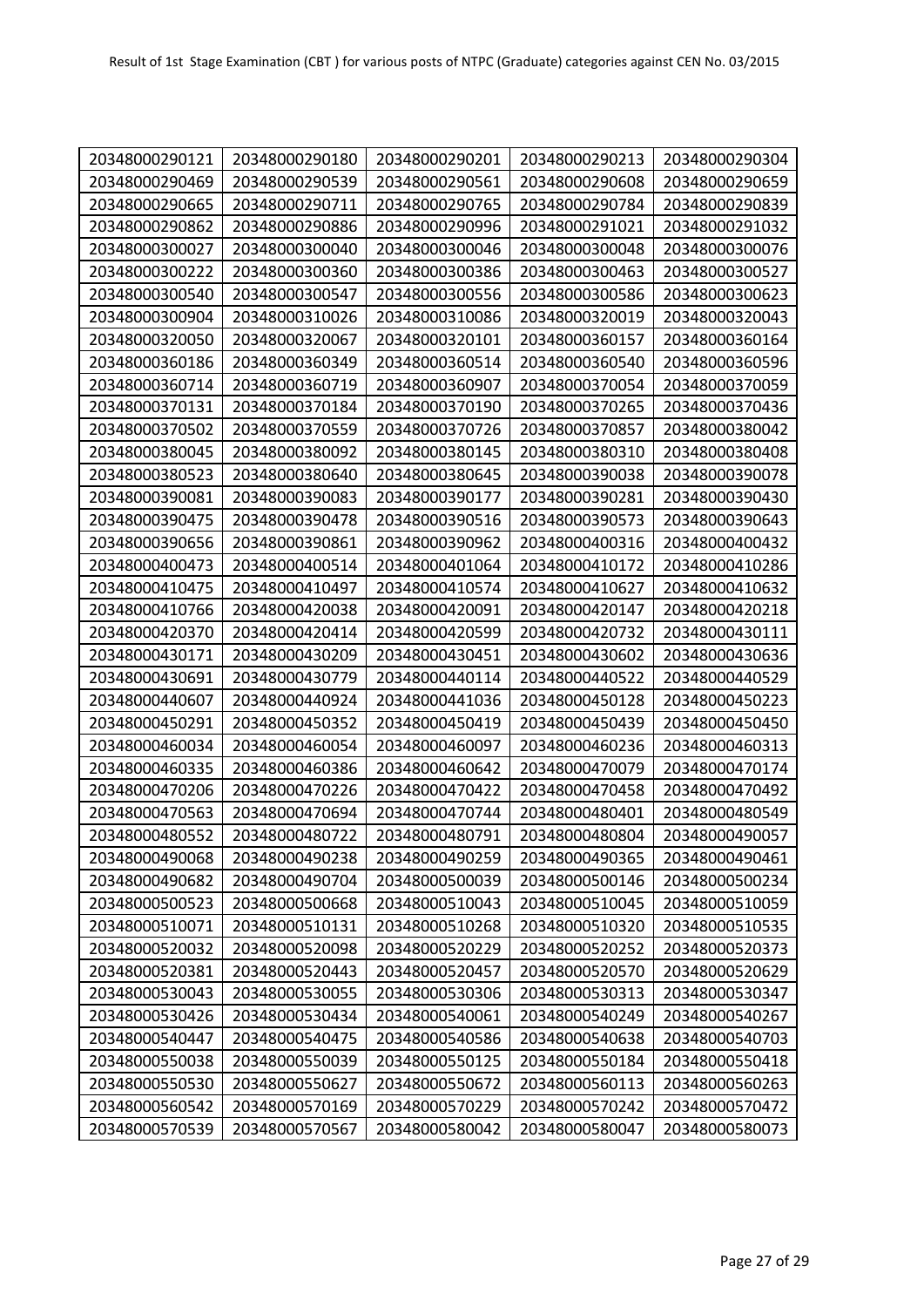| 20348000580117 | 20348000580128 | 20348000580207 | 20348000580269 | 20348000580319 |
|----------------|----------------|----------------|----------------|----------------|
| 20348000590061 | 20348000590167 | 20348000590192 | 20348000590476 | 20348000590604 |
| 20348000590690 | 20348000600029 | 20348000600033 | 20348000600043 | 20348000600067 |
| 20348000600070 | 20348000600184 | 20348000600242 | 20348000600261 | 20348000600287 |
| 20348000600374 | 20348000600383 | 20348000600386 | 20348000600448 | 20348000600451 |
| 20348000600640 | 20348000600731 | 20348000600747 | 20348000610052 | 20348000610138 |
| 20348000610374 | 20348000610442 | 20348000610484 | 20348000610554 | 20348000620101 |
| 20348000620158 | 20348000620159 | 20348000620393 | 20348000620418 | 20348000630058 |
| 20348000630061 | 20348000630068 | 20348000630071 | 20348000630179 | 20348000630181 |
| 20348000630251 | 20348000630277 | 20348000630287 | 20348000630520 | 20348000630537 |
| 20348000630582 | 20348000640044 | 20348000640052 | 20348000640121 | 20348000640154 |
| 20348000640166 | 20348000640187 | 20348000640237 | 20348000640371 | 20348000640389 |
| 20348000640399 | 20348000640412 | 20348000640475 | 20348000640479 | 20348000640533 |
| 20348000640804 | 20348000650041 | 20348000650072 | 20348000650095 | 20348000650110 |
| 20348000650202 | 20348000650210 | 20348000650230 | 20348000650396 | 20348000650563 |
| 20348000650567 | 20348000650628 | 20348000650830 | 20348004270245 | 20348006050628 |
| 20348006080638 | 20348006390709 | 20348012550067 | 20348013030043 | 20348013090038 |
| 20348013290039 | 20348015030163 | 20348015220159 | 20348017380898 | 20348017550912 |
| 20348017560906 | 20348017560909 | 20348017640799 | 20348024330038 | 20348024440040 |
| 20348024470035 | 20348024630035 | 20348027360021 | 20348038370477 | 20348038480468 |
| 20348040060566 | 20348040080572 | 20348040140622 | 20348040140625 | 20348040180630 |
| 20348040230625 | 20348040240615 | 20348040250577 | 20348040340604 | 20348040360616 |
| 20348040550526 | 20348041340780 | 20348041560583 | 20348041600595 | 20348041610585 |
| 20348043040083 | 20348043080106 | 20348043130070 | 20348043140053 | 20348043180055 |
| 20348043210067 | 20348043280061 | 20348043300093 | 20348043410082 | 20348043410084 |
| 20348043420128 | 20348043510052 | 20348043520077 | 20348043530051 | 20348043550068 |
| 20348044060173 | 20348044071289 | 20348044080115 | 20348044101277 | 20348044101283 |
| 20348044111315 | 20348044121298 | 20348044131344 | 20348044141282 | 20348044171297 |
| 20348044211349 | 20348044221328 | 20348044221329 | 20348044261345 | 20348044261346 |
| 20348044291346 | 20348044351364 | 20348044351365 | 20348044351366 | 20348044361336 |
| 20348044391372 | 20348044411336 | 20348044441339 | 20348044491300 | 20348048070478 |
| 20348048170465 | 20348048260475 | 20348048290468 | 20348048390468 | 20348049100486 |
| 20348049530491 | 20348049580495 | 20348050010487 | 20348116430059 | 20348116450046 |
| 20348116460051 | 20348116460054 | 20348116460063 | 20348116470039 | 20348116470051 |
| 20348116470054 | 20348116480031 | 20348116480051 | 20348116520035 | 20348116520044 |
| 20348116530046 | 20348116610031 | 20348116610035 | 20348116620051 | 20348116620067 |
| 20348116700044 | 20348116710049 | 20348117320081 | 20348117360107 | 20348117360149 |
| 20348117360152 | 20348117370076 | 20348117390116 | 20348117410094 | 20348117420090 |
| 20348117440094 | 20348117440096 | 20348117450123 | 20348117490094 | 20348117500098 |
| 20348117500116 | 20348117510080 | 20348117520096 | 20348117530107 | 20348117530109 |
| 20348117530130 | 20348117540087 | 20348117540122 | 20348117560112 | 20348117570072 |
| 20348117580119 | 20348117580135 | 20348117580142 | 20348117620085 | 20348117660071 |
| 20348117670043 | 20348117710046 | 20348117710047 | 20351256440034 | 20351256450005 |
| 20351479090049 | 20351607390048 | 20352244060095 | 20352244130073 | 20352244150009 |